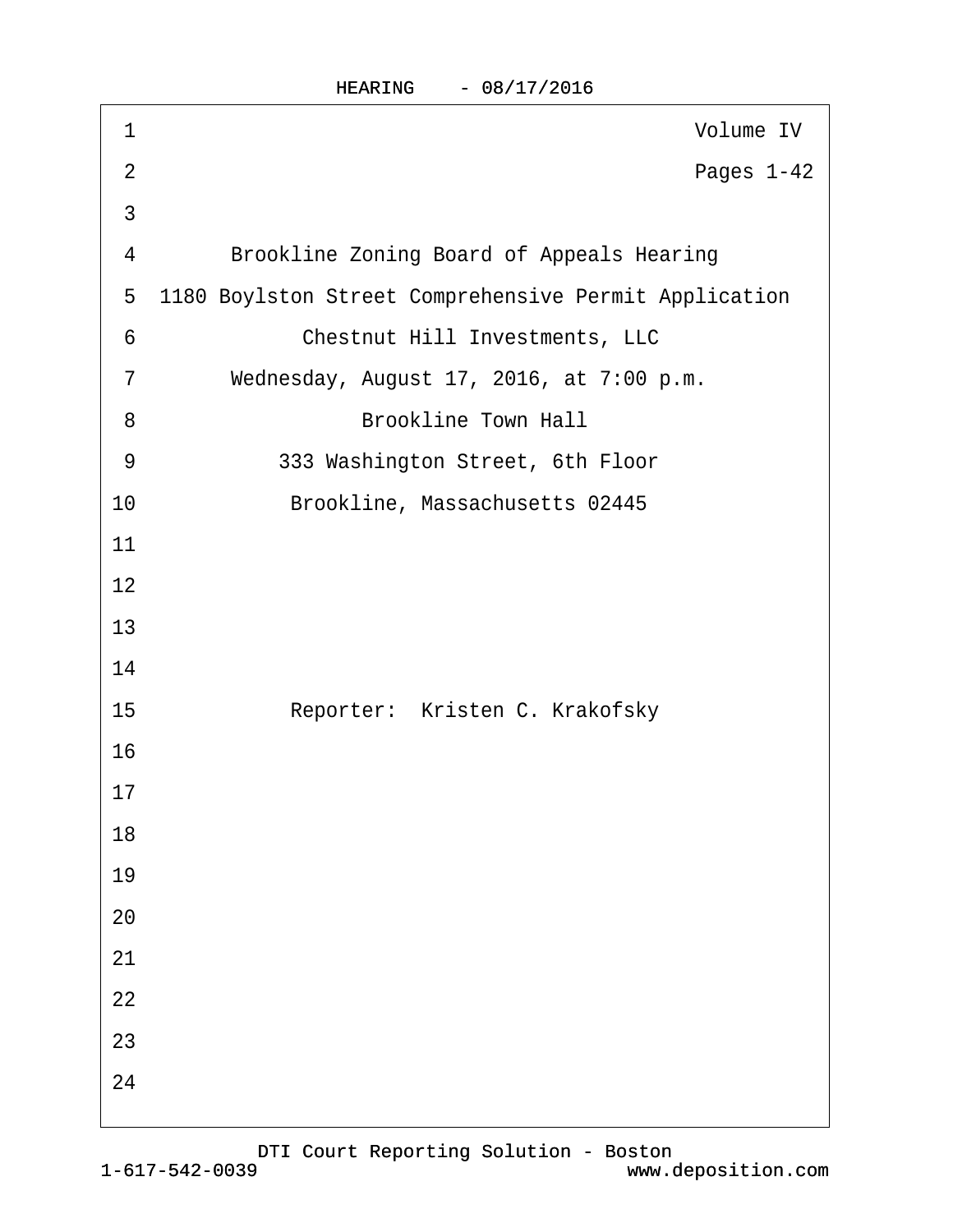| 1  | APPEARANCES                                       |
|----|---------------------------------------------------|
|    | 2 Board Members:                                  |
|    | 3 Johanna Schneider, Chair                        |
|    | 4 Jonathan Book                                   |
|    | 5 Mark Zuroff                                     |
|    | 6 Steven Chiumenti                                |
| 7  |                                                   |
|    | 8 Town Staff:                                     |
|    | 9 Alison Steinfeld, Planning Director             |
|    | 10 Maria Morelli, Senior Planner                  |
| 11 |                                                   |
|    | 12 40B Consultant:                                |
|    | 13 Judi Barrett, Director of Municipal Services,  |
|    | 14 RKG Associates, Inc.                           |
| 15 |                                                   |
|    | 16 Applicant:                                     |
|    | 17 Raj Dhanda, Chestnut Hill Investments, LLC     |
|    | 18 Deborah Danik, PE, LEED AP BD+C, CPESC, Nitsch |
|    | 19 Engineering                                    |
|    | 20 Bob Engler, President, SEB, LLC                |
|    | 21 Catherine Johnson, GEI Consultants             |
| 22 |                                                   |
| 23 |                                                   |
| 24 |                                                   |
|    |                                                   |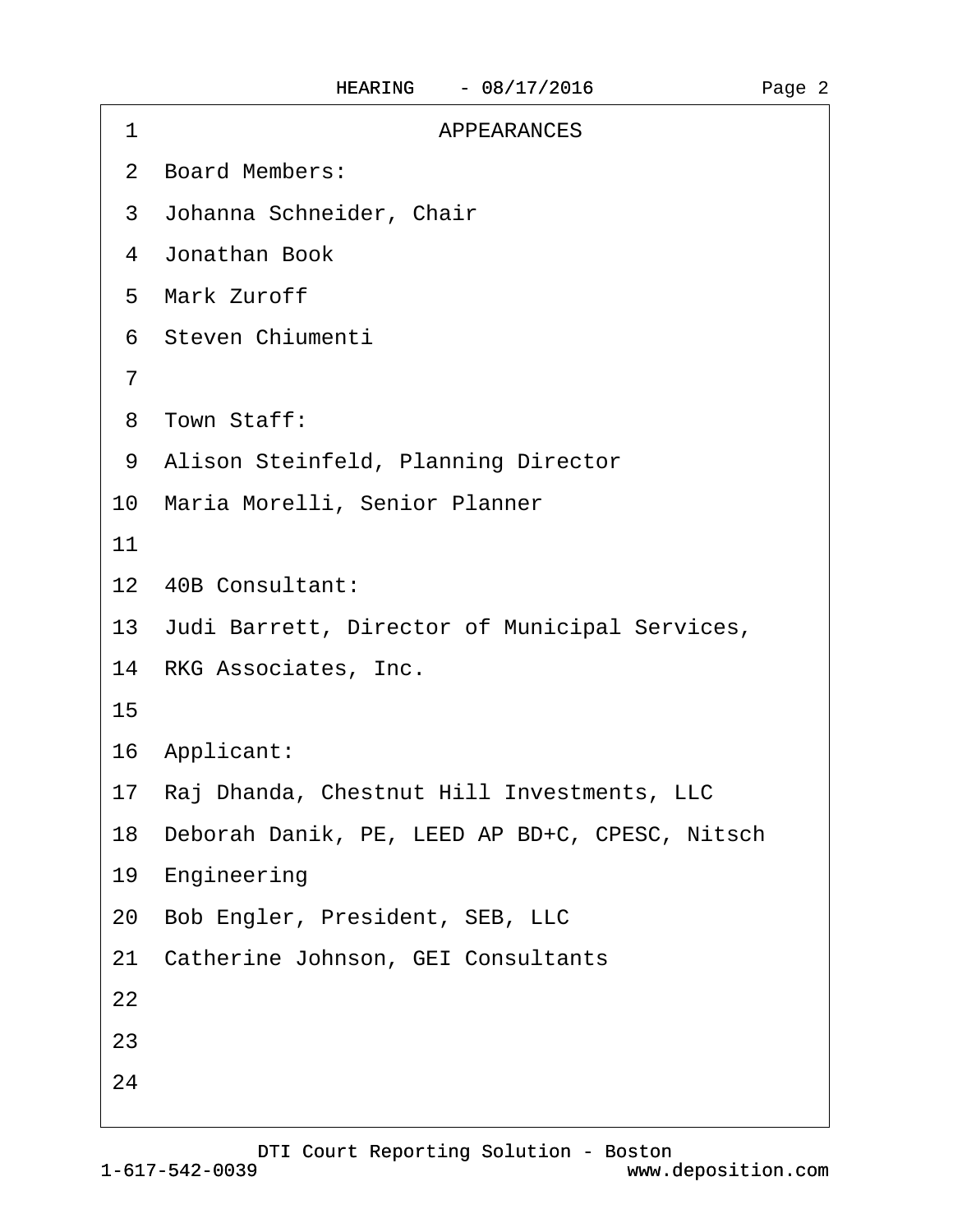| Members of the Public:<br>1                             |
|---------------------------------------------------------|
| 2 Sergey Shafranskiy, 1164 Boylston Street              |
| 3 Bernice Wilner, 25 Holly Lane                         |
| 4 Janice Khan, 63 Craftsland Road, town meeting member, |
| 5 Precinct 15                                           |
| 6 Grace Fehrenbach, 517 Heath Street                    |
| $\overline{7}$                                          |
| 8                                                       |
| 9                                                       |
| 10                                                      |
| 11                                                      |
| 12                                                      |
| 13                                                      |
| 14                                                      |
| 15                                                      |
| 16                                                      |
| 17                                                      |
| 18                                                      |
| 19                                                      |
| 20                                                      |
| 21                                                      |
| 22                                                      |
| 23                                                      |
| 24                                                      |
|                                                         |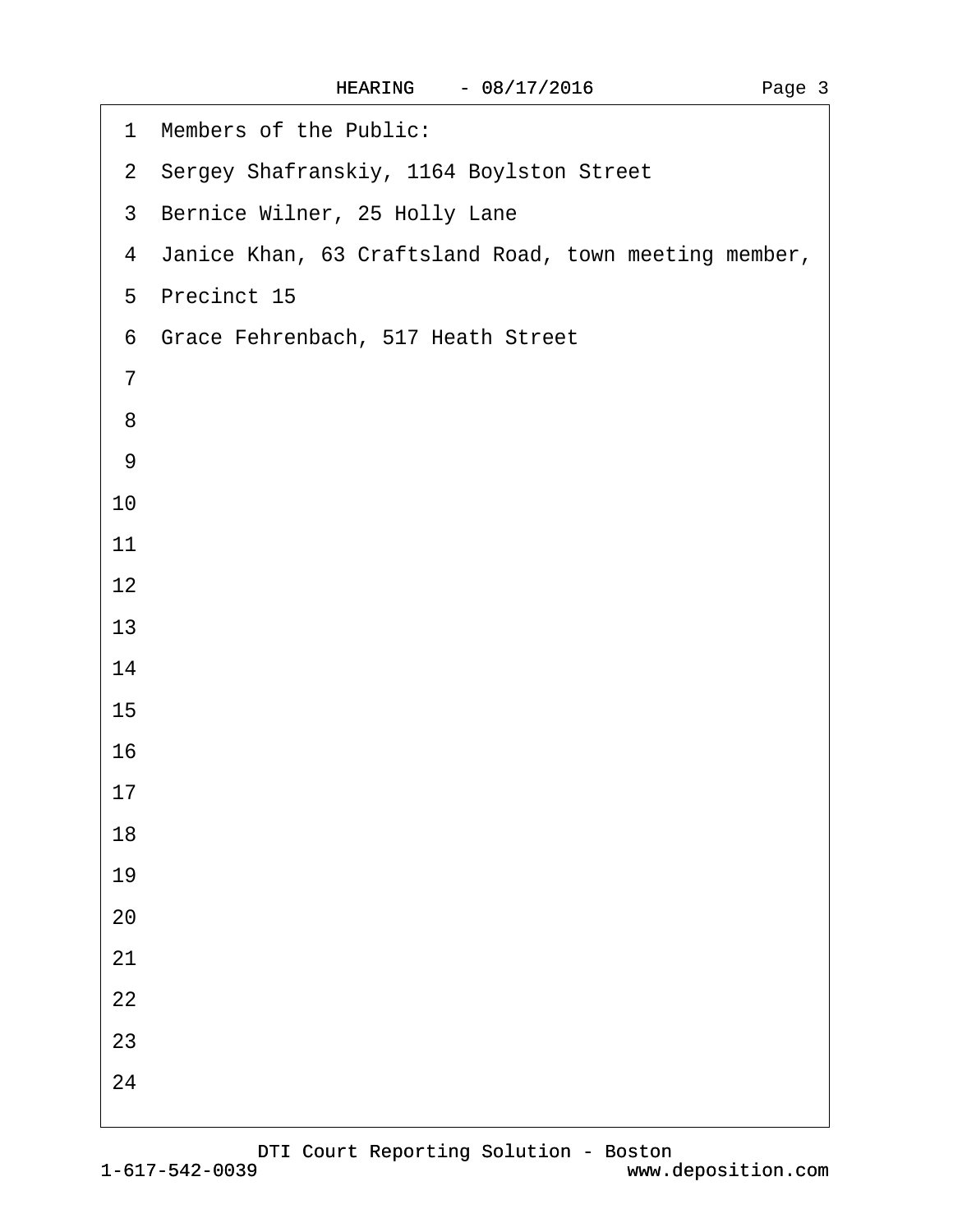<span id="page-3-0"></span>1 PROCEEDINGS: 7:18 p.m. 2 MS. SCHNEIDER. Okay. I apologize for the 3 delay, but we're all here now, so we are going to get 4 started. I think everyone here looks familiar to me at 5 this point, but we'll just go through introductions 6 real quickly again.

7 Again, this is the ZBA for the comprehensive 8 permit review of the 1180 Boylston project. My name is 9 Johanna Schneider. I am chairing these proceedings. 10· To my right is Jonathan Book, to my immediate left is 11 Mark Zuroff, and to my far left is Steve Chiumenti. We 12 are the board for this project.

13 • Primarily, this meeting tonight is going to 14 focus on the stormwater. I understand that the 15· applicant has something to show us from the engineer, 16· perhaps, so I would invite you up to the podium,

17· whoever from your team is going up, to talk about what

18 you're showing us tonight.

19 MS. DANIK: Thank you. I only have about five 20· slides.· It's going to be kind of quick in general.· So 21 thank you very much for having me. My name is Deborah 22 Danik. I'm a project manager with Nitsch Engineering. 23· We're the consulting site civil engineer for this 24 project. We're very excited about 1180 Boylston Street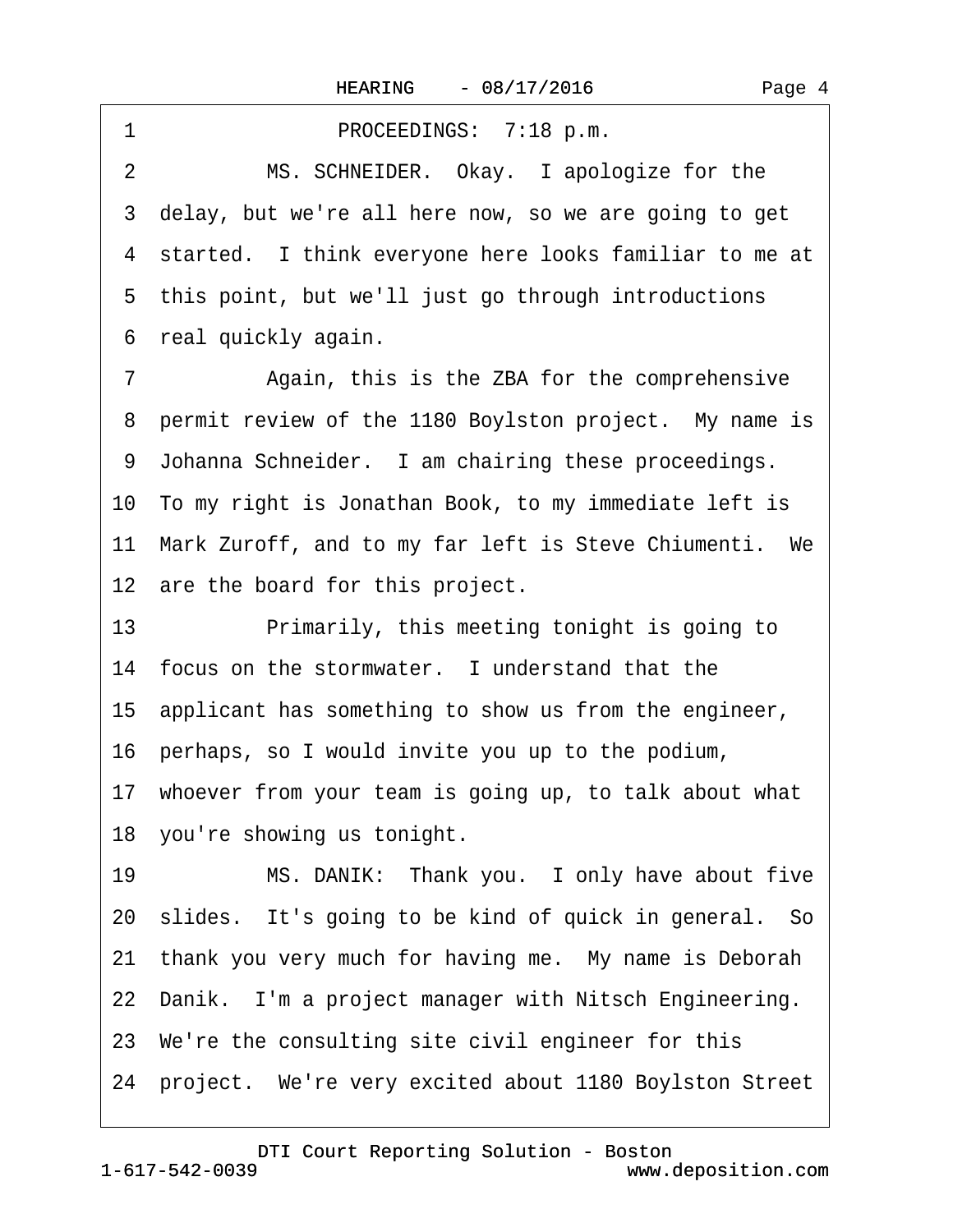<span id="page-4-0"></span>1 and the mixed-use, multibuilding that's being proposed. 2 So I just want to show you a couple images. 3 I'm sure a lot of you have seen the one on the left, 4 our proposed building. The one on the right is the 5 existing site at 1180 Boylston Street, the former gas ·6· station that was there. 7 • Again, this is kind of a generic ALTA plan 8 that shows the site. The site is bounded by Boylston ·9· Street to the north, we have Hammond Street to the 10· west, and then private residences to the south and the 11 east. The site was before -- part of it was 12 decommissioned, and we started doing site 13· investigations.· But on top of it was the gas station 14 with the pumps, a lot of pavement, as well as a 15· convenience store building that also had some 16· mechanical bays.· The site is a little under 15,000 17 square feet. 18 So the existing site, prior to what we're 19 proposing to do, looks like this. I tried to color it 20· just to show you the different surfaces associated with 21 it. When we think about stormwater, we think of 22 surfaces that run off and what happens when the 23 stormwater hits the ground and what that surface is. 24· So the green area is the existing impervious areas that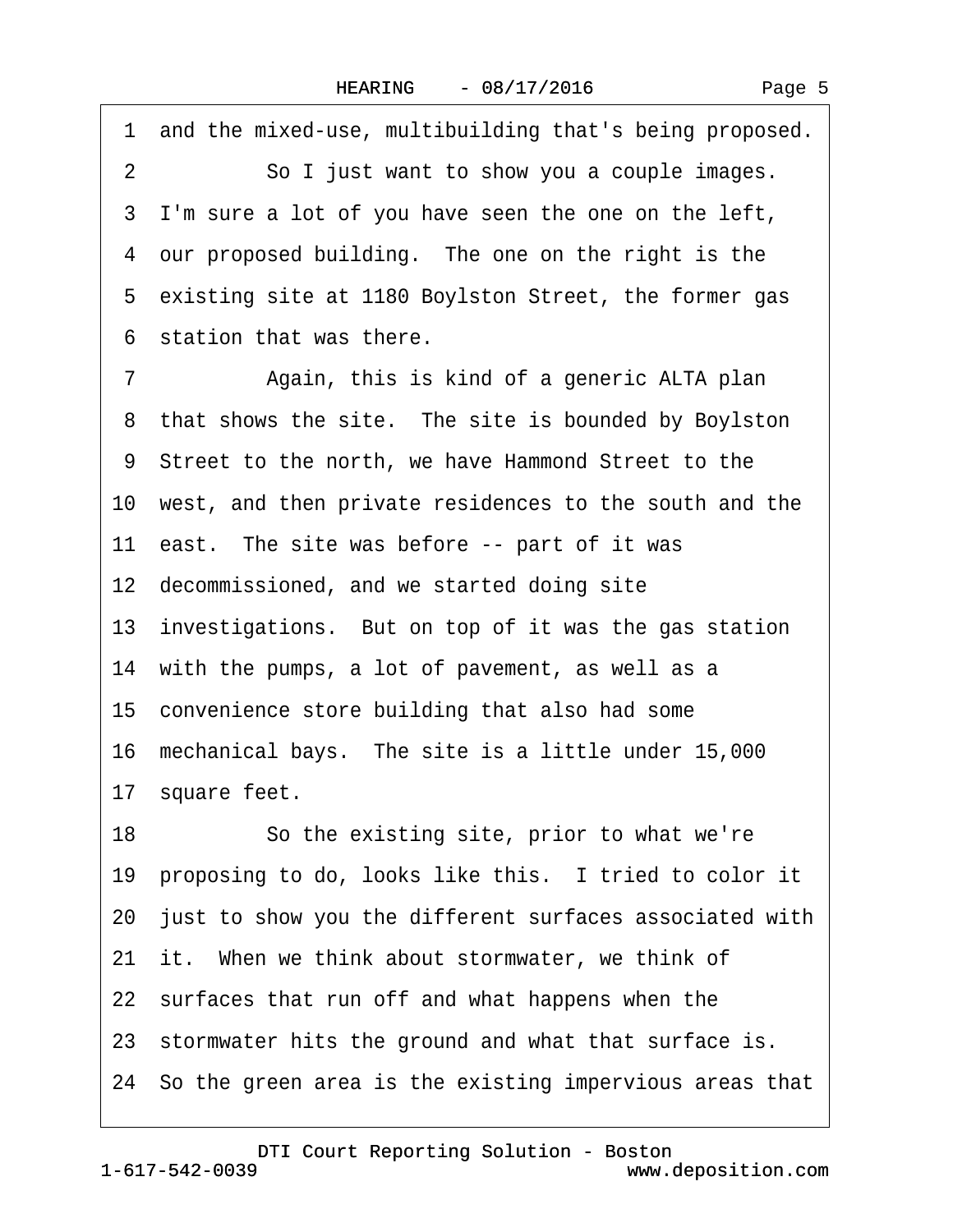<span id="page-5-0"></span>·1· were planted landscaped beds or some areas that had ·2· grass and trees; the gray area is vehicular, drivable 3 surfaces that was paved; and then kind of the gray hash 4 is the existing building. 5 **• So looking a little bit closer, about 75** ·6· percent of the site was impervious, meaning that when 7 stormwater hit it, it wouldn't seep into the ground and 8 it would run off. Overall, 62 percent of this site is 9 drivable surface. 10 When we talk about stormwater, we think about 11 stormwater quantity and quality. When we think about 12 stormwater quality, it has to do with how dirty that 13· stormwater is.· So stormwater that hits impervious 14 areas gets soaked up by the ground. Stormwater that 15· hits the roof will either shed off the roof and hit the 16 ground or get collected by downspouts. Stormwater that 17 hits roofs is considered clean. Stormwater that hits 18· paved, drivable areas is considered dirtier and has to 19 be treated prior to overflow. 20 So the existing site does have a closed 21 stormwater drainage system. There's some trench drains 22 and catch basins, which you can see by the blue lines. 23· There's little lines with Ds that show the piping 24 between these systems.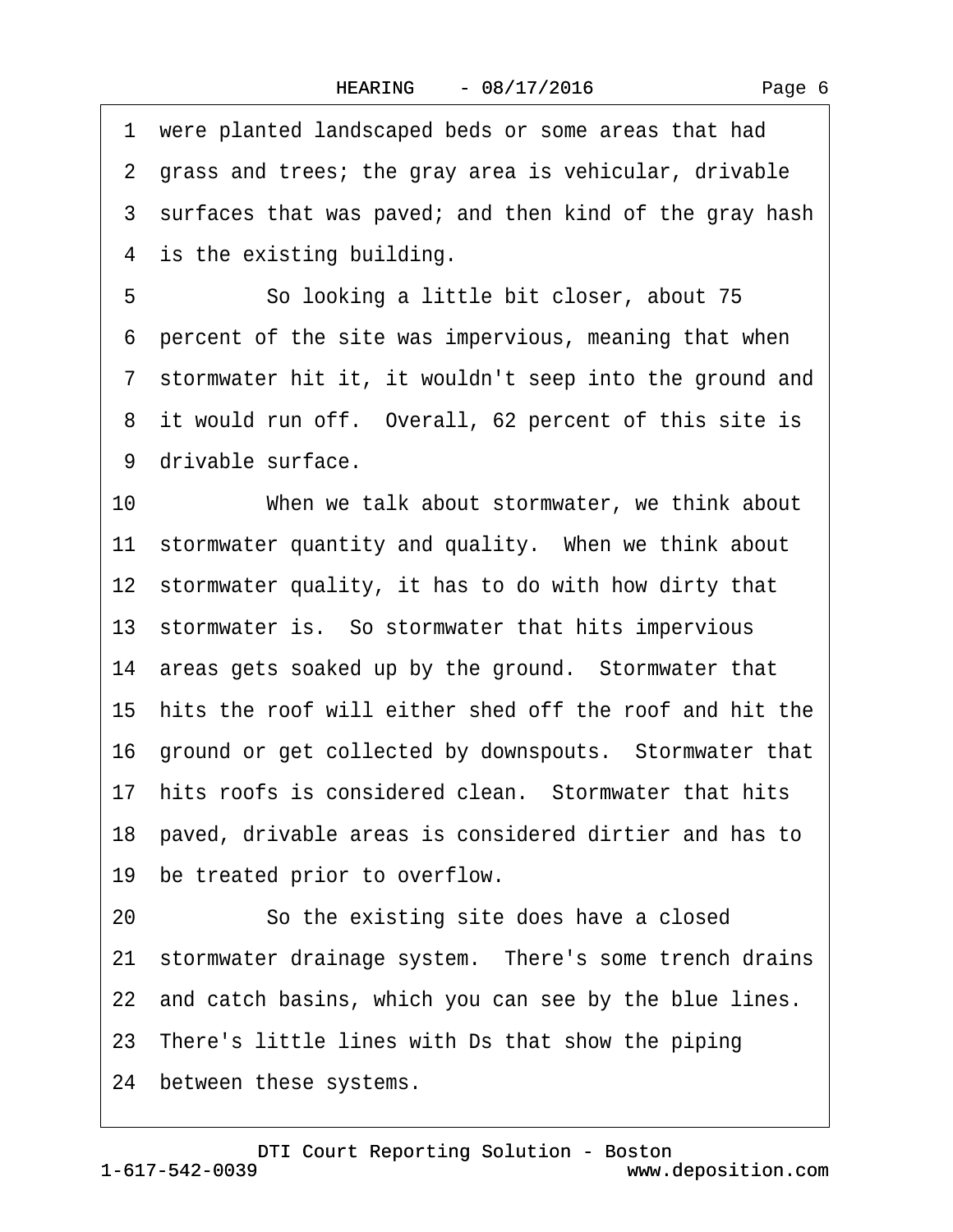<span id="page-6-0"></span>

| 1  | But the existing site collected stormwater,               |
|----|-----------------------------------------------------------|
|    | 2 didn't treat it, and basically unmitigated, didn't slow |
|    | 3 it down, and let it connect and overflow into the       |
|    | 4 existing 12-inch drain at Boylston Street. Stormwater   |
|    | 5 that hit, kind of, the grass areas would get soaked     |
|    | 6 into the ground, and very heavy storms would either run |
|    | 7 off to the street or else onto the paved area.          |
| 8  | Currently, you know, where the site's located,            |
|    | 9 ultimately that 12-inch drain on Boylston Street        |
|    | 10 discharges the stormwater to the Charles River. The    |
|    | 11 Charles River currently has a total maximum daily load |
|    | 12 requirement for phosphorous that is determined by the  |
|    | 13 MassDEP. I'll talk a little bit more about how we're   |
|    | 14 mitigating for that in our proposed site.              |
| 15 | So our postdevelopment site: So I used the                |
|    | 16 same colors to distinguish the different areas. So in  |
|    | 17 our proposed site, you can see the dotted line around  |
|    | 18 the perimeter. That's basically the extent of the      |
|    | 19 basement. So any stormwater that hits our site is      |
|    | 20 going to get collected either by the roof, it's going  |
| 21 | to get collected by the drivable area, or basically       |
|    | 22 basement roof. So there will be area drains and        |
|    | 23 catchment areas within there.                          |
| 24 | So the hatched area is basically building                 |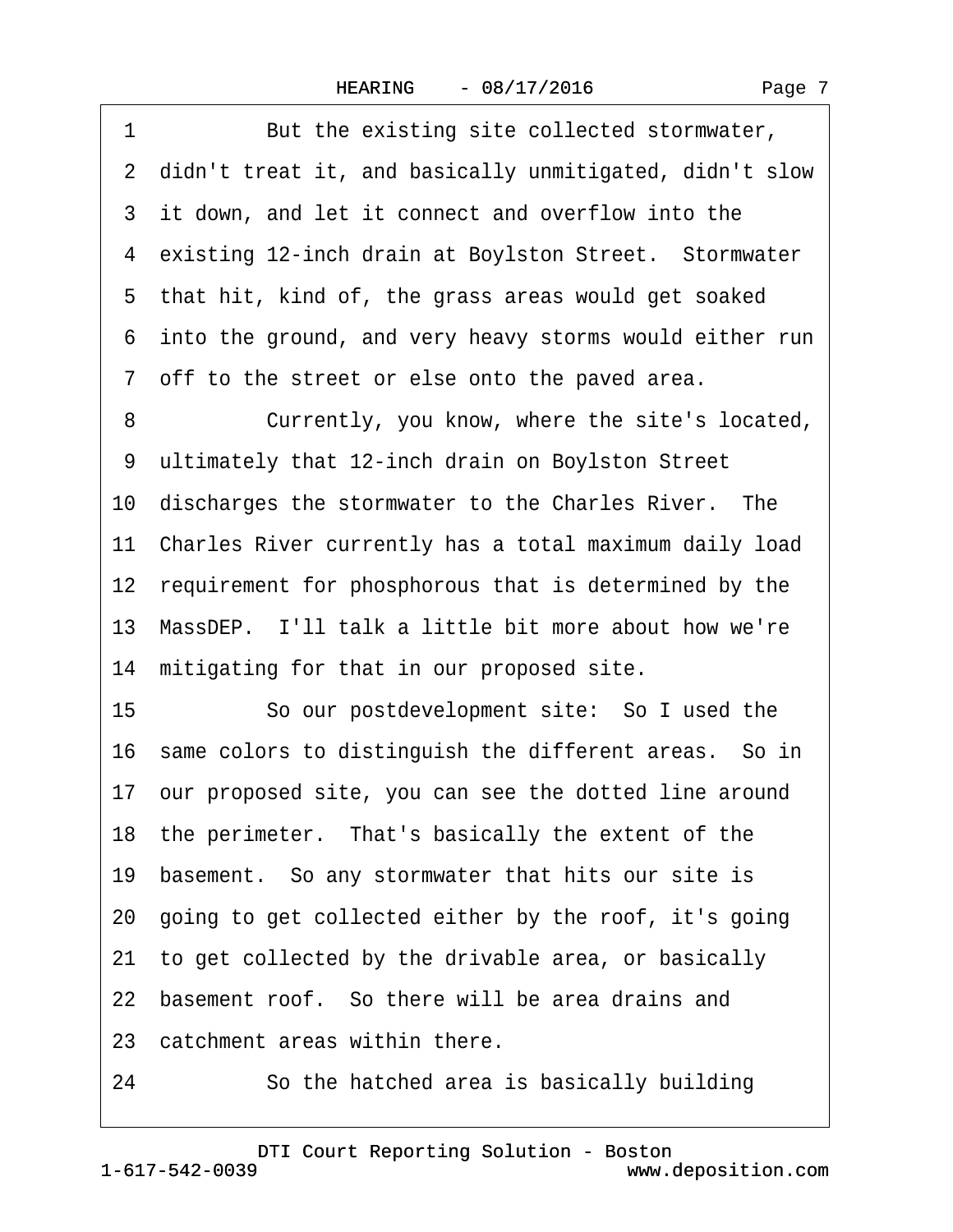<span id="page-7-0"></span>·1· roof, so looking at the top of the building, there's ·2· roof there; the gray area on the right is the drivable 3 surfaces; and then kind of the white area in the middle 4 is area that's roof but no one's going to drive on it 5 and it's actually at grade.

6 **So part of our proposed design is going to** 7 remove or dispose of the existing closed drainage 8 system on-site. We're going to remove the connection 9 to the 12-inch drain in Boylston Street. The new 10 building will have a roof collection system. There 11 will be a collection system for the drivable area, 12 meaning that there will be catch basins or inlets 13 that'll collect the stormwater. The stormwater will 14 be -- if it hits the vehicular area, will be treated 15 before we discharge it and the stormwater will be 16· collected and it will go into a storage tank and then 17 overflow to the 12-inch drain in Boylston Street. 18 The reason for the storage tank is to mitigate 19 for what I previously talked about: quantity. And 20· when we worry about stormwater quantity, we also worry 21· about rates and volumes.· So we're going to basically 22 be slowing down the stormwater that hits the site so 23· that it meets the same rate that it was going off in 24· the predevelopment condition as it is in the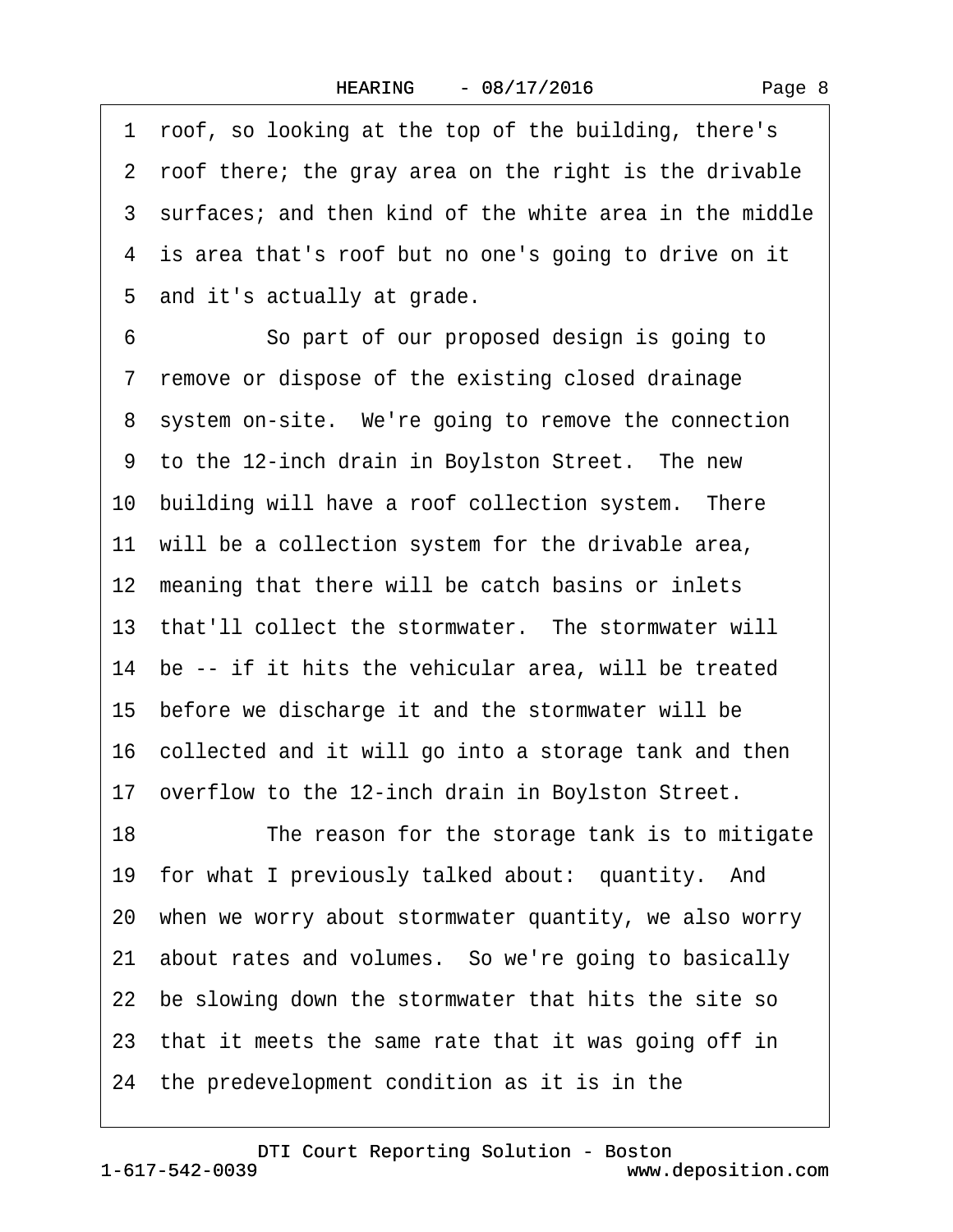<span id="page-8-0"></span>

| 1  | postdevelopment condition.                                 |
|----|------------------------------------------------------------|
| 2  | So I just wanted to do a little bit of a                   |
| 3  | summary of basically the improvements that we're doing     |
|    | 4 to the stormwater that's leaving the site. And one       |
|    | 5 other thing -- I'm sorry -- I forgot to mention was      |
|    | 6 that I mentioned the total maximum daily load            |
|    | 7 requirement of phosphorus previously.                    |
| 8  | So basically, phosphorus exists naturally in               |
|    | 9 the air. Phosphorus happens when people fertilize        |
|    | 10 their grass, because there's phosphorous in that, and   |
|    | 11 phosphorus just exists. So when all the stormwater      |
|    | 12 hits the ground and ends up in the Charles River, the   |
|    | 13 Charles River has, actually, too high levels of         |
|    | 14 phosphorus which leads to overgrowth of nutrients in    |
|    | 15 the water.                                              |
| 16 | So one way that we're mitigating for                       |
|    | 17 phosphorus is in, basically, a land-use change. So      |
|    | 18 this used to be a gas station, a commercial use, and    |
|    | 19 it's getting changed into a residential use, so it will |
|    | 20 have very little driving on it as well as we don't have |
|    | 21 any landscaped areas where we would be putting          |
|    | 22 fertilizer for phosphorus.                              |
| 23 | The other way that we're bettering stormwater              |

24 quality is that there's a lot less drivable surface on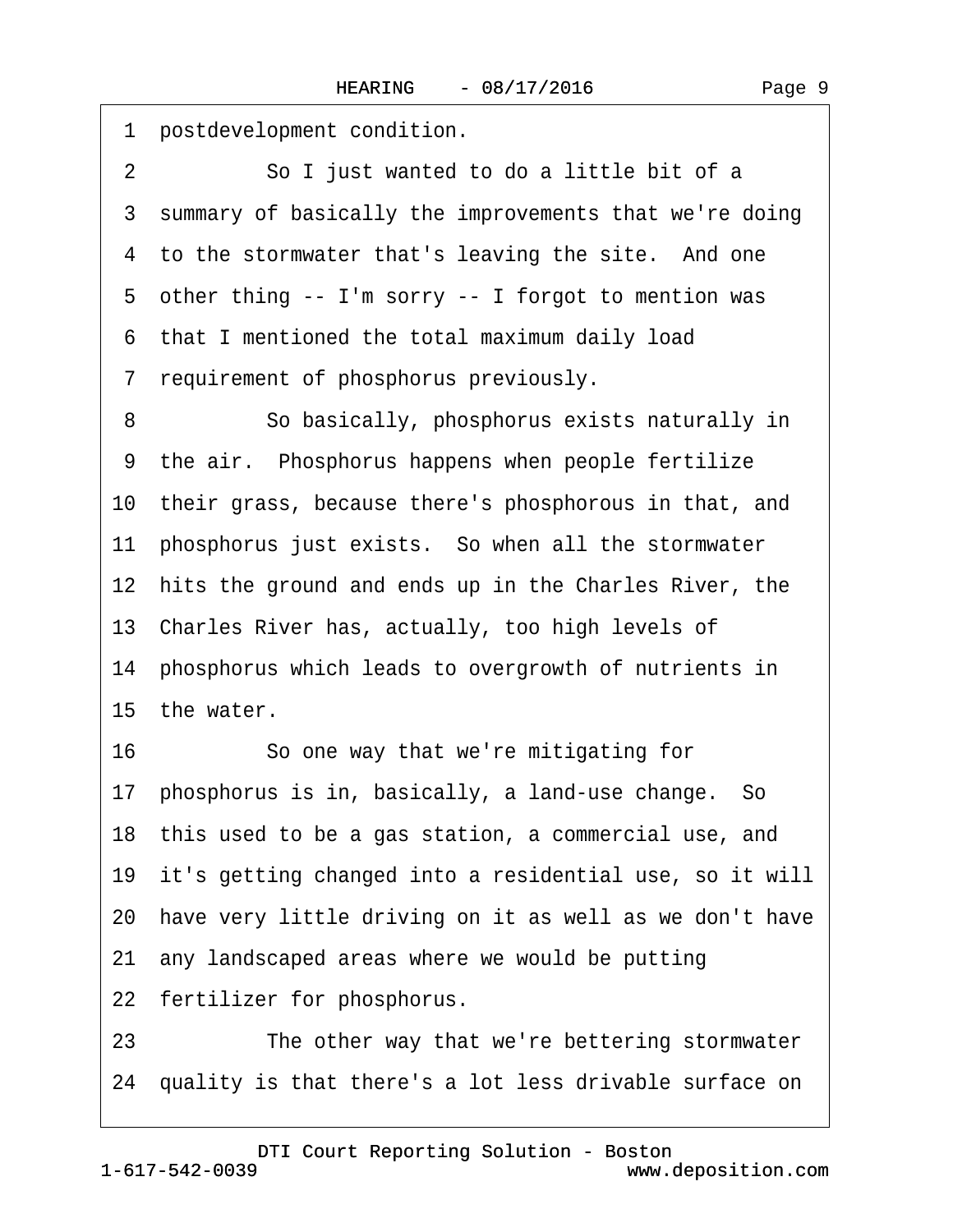<span id="page-9-0"></span>

|    | 1 the site. So right now, you know, in our proposed       |
|----|-----------------------------------------------------------|
|    | 2 vehicular areas, it's only about 12 percent, where      |
|    | 3 existing there was about 62 percent of the site where   |
|    | 4 cars could drive around.                                |
| 5  | So just a quick summary of what I previously              |
|    | 6 discussed. You know, our stormwater management system   |
|    | 7 is going to maintain the existing drainage patterns.    |
|    | 8 Stormwater, as of now, gets collected and routed to the |
|    | 9 12-inch drain in Boylston Street. We're going to        |
|    | 10 maintain that same design in our proposed system.      |
|    | 11 We're going to have better stormwater quality leaving  |
|    | 12 the site.                                              |
| 13 | We're reducing the areas of vehicular access              |
|    | 14 services by 80 percent, so the reduction in where cars |
|    | 15 can drive and where they're basically depositing dirt  |
|    | 16 and stuff that gets collected by stormwater during     |
|    | 17 storms is reduced, so therefore, you know, our         |
|    | 18 stormwater quality from the site will be much better.  |
|    | 19 And then those areas where there is vehicular access,  |
|    | 20 the stormwater will be treated, whereas existing right |
|    | 21 now, it's untreated.                                   |
| 22 | What I just talked about, our land-use change,            |
|    | 23 will help provide a reduction in total phosphorus from |

24 the site by about 33 percent. And then our tank and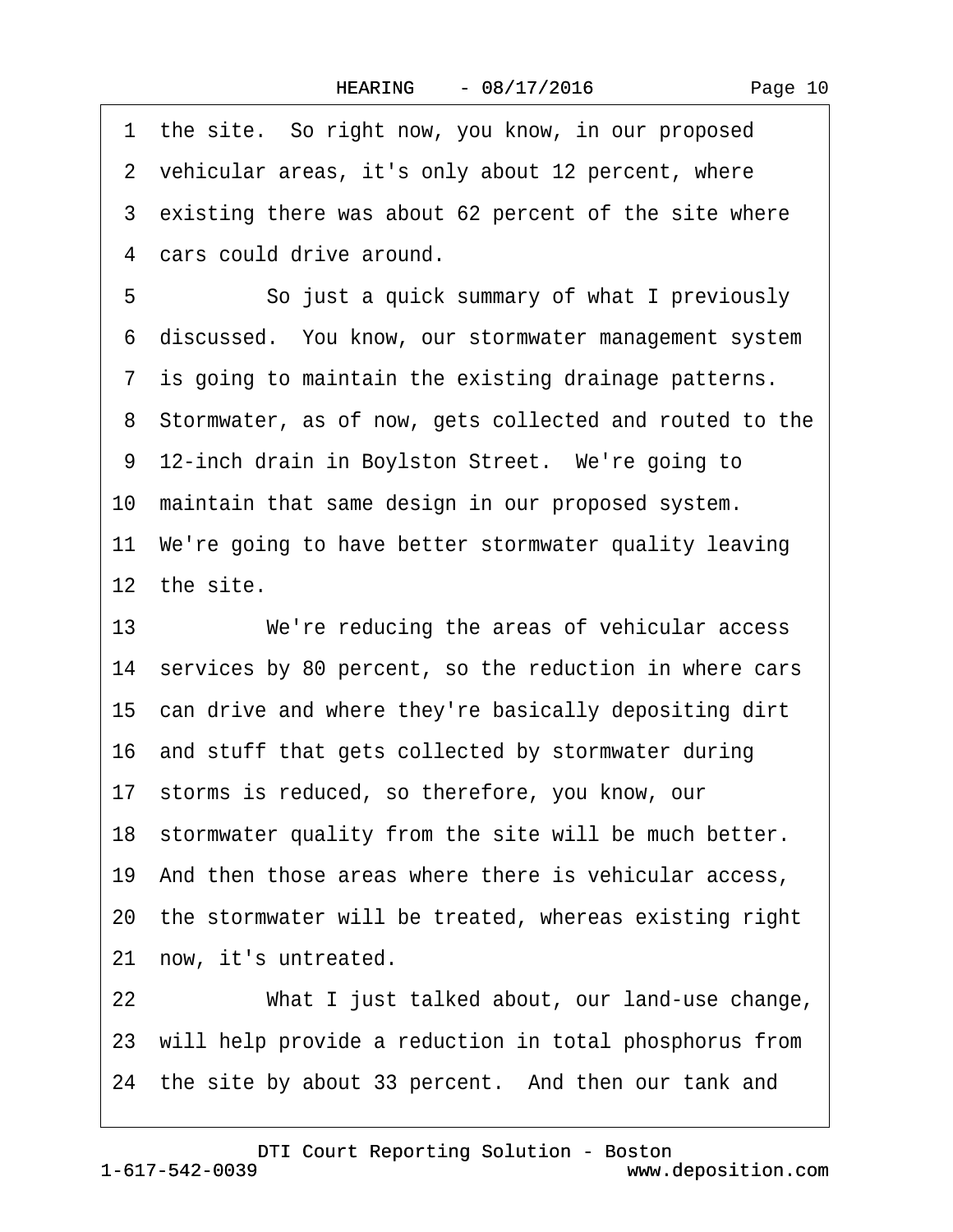<span id="page-10-0"></span>·1· our collection system will help maintain or reduce our 2 peak rate for volume of stormwater runoff from the 3 site. 4 And then all of this we do under the ·5· Massachusetts Department of Environmental Protection 6 Stormwater Management Standards. We're going to meet ·7· those to the greatest extent practicable for the site. 8 **I** also have a slide that just shows the ·9· overall utility plan.· It's pretty small, but I wasn't 10 sure if you wanted to discuss that as well today. But 11 basically, you know, this will be a building where 12 people are living, so we're going to have this new 13 stormwater management system. It's also going to 14 require sewer connections for the sanitary sewer 15· system, we're going to need domestic water for the 16· building, as well as gas and telecom and electrical 17 services. 18 MS. SCHNEIDER: Thank you. Have you submitted 19· this presentation to the planning staff so that it can 20· go up on the website for the public to take a look at? 21 MS. DANIK: I have not, but we will. 22 MS. SCHNEIDER: Okay. Thank you. 23 • Anyone have any questions? 24 MR. BOOK: Yes.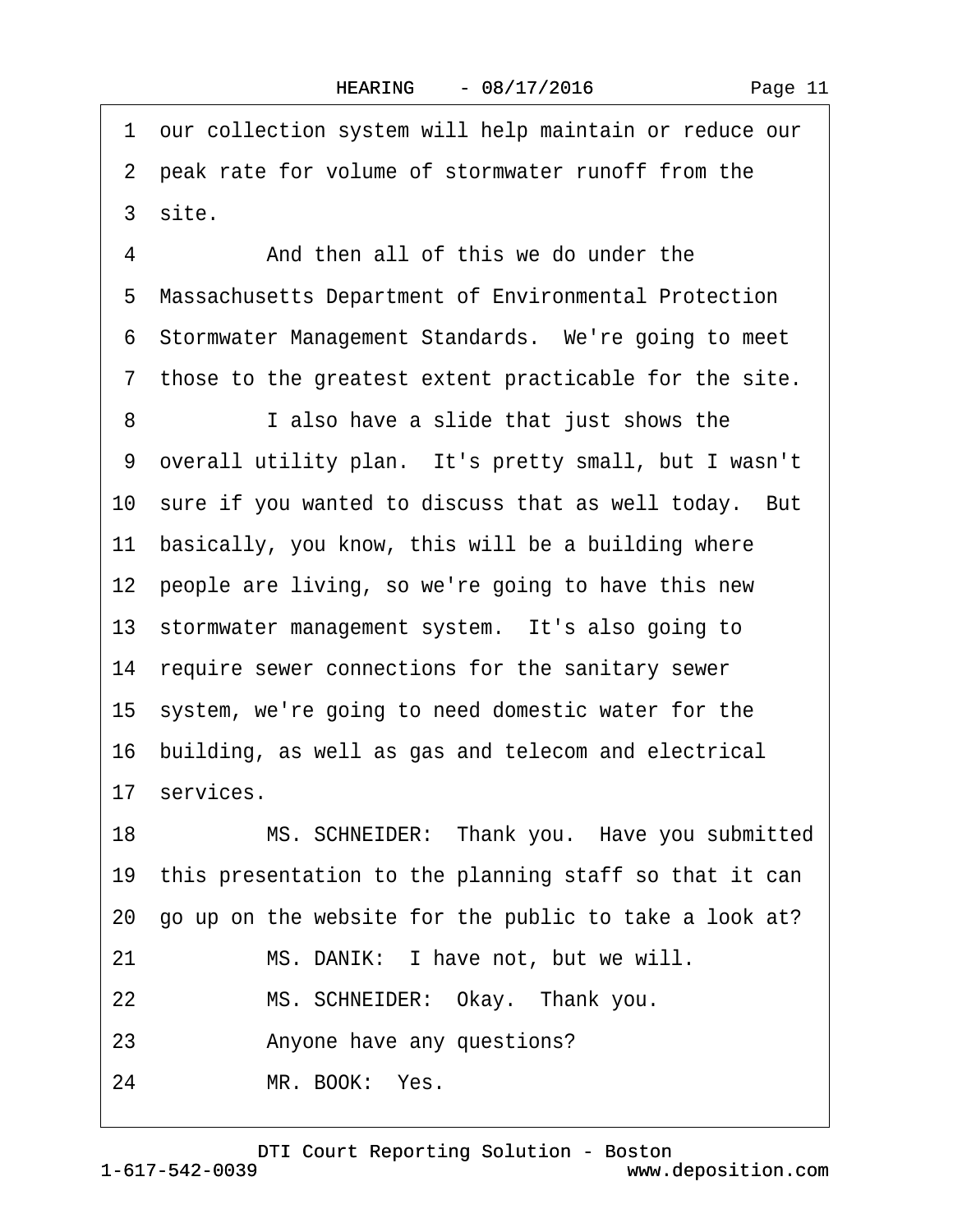<span id="page-11-0"></span>

| 1<br>MS. SCHNEIDER: Go ahead.                                   |
|-----------------------------------------------------------------|
| MR. BOOK: So the existing site -- I think you<br>$\overline{2}$ |
| 3 said in an earlier slide -- it's 75 percent impervious,       |
| 4 25 percent pervious?                                          |
| MS. DANIK: Yes.<br>5                                            |
| MR. BOOK: And after the development, there's<br>6               |
| 7 no impervious? It's all -- I mean there's no pervious?        |
| 8 It's all, you know, covered with something?                   |
| MS. DANIK: Yes.<br>9                                            |
| 10<br>MR. BOOK: So there is -- I mean, there is no              |
| 11 water getting into the ground, so I guess -- I mean,         |
| 12 more stormwater is being discharged into the town            |
| 13 stormwater system; right?                                    |
| 14<br>MS. DANIK: Yes. There will be a slightly                  |
| 15 higher volume of stormwater going into the system            |
| 16 overall.                                                     |
| MR. BOOK: And is there any evaluation -- can<br>17              |
| 18 the system handle that or -- I don't know what the           |
| magnitude of the numbers are but --<br>19                       |
| MS. DANIK: Yeah. I don't have the magnitude<br>20               |
| 21 of the numbers offhand, but, like, percentage                |
| 22 increase -- I do have the, you know, per storm increase      |
| 23 in numbers. We have not evaluated the drain main in          |
| 24 Boylston Street for that incremental change.                 |
|                                                                 |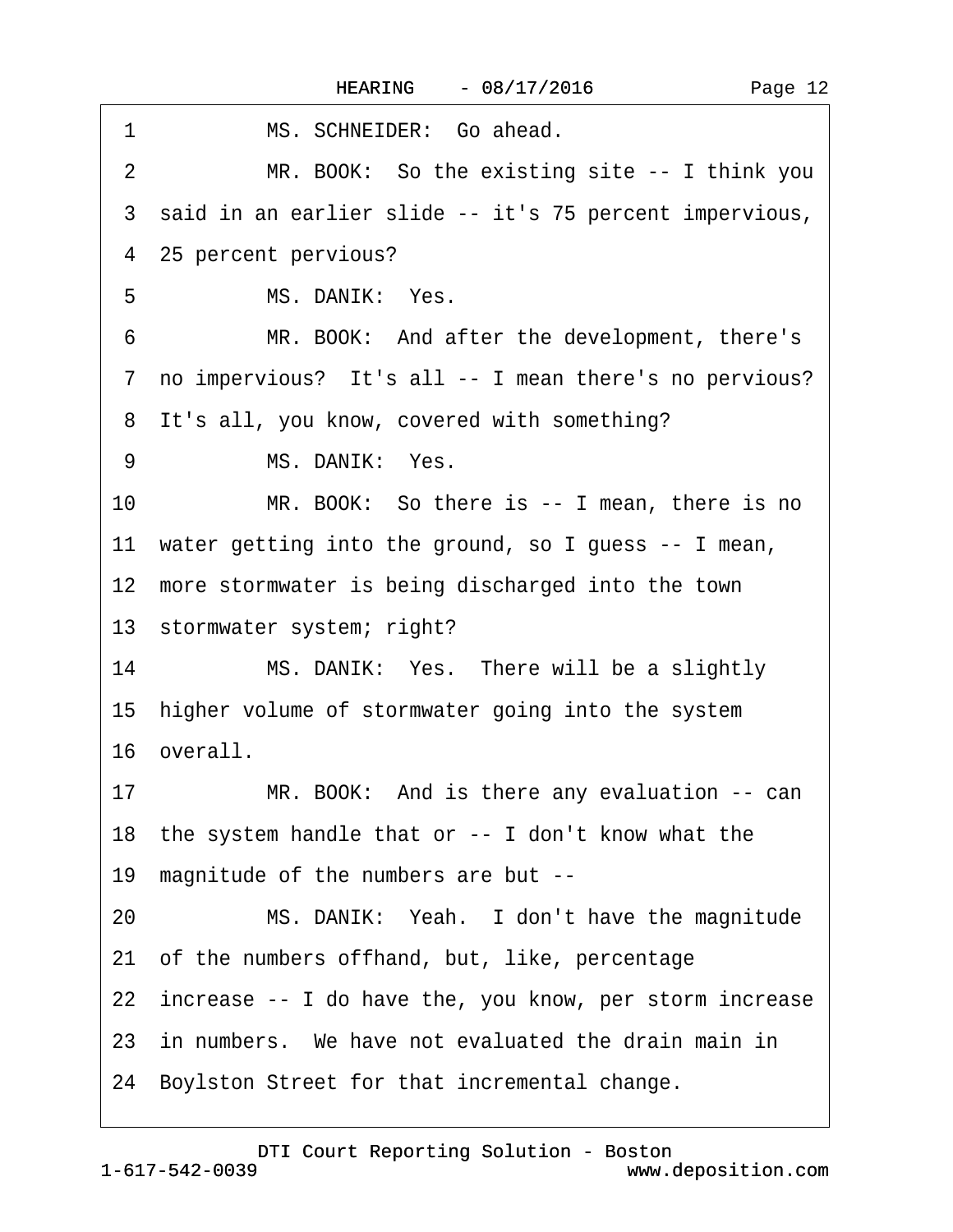<span id="page-12-0"></span>

| 1<br>MR. BOOK: You have not?                               |
|------------------------------------------------------------|
| MS. DANIK: We have not.<br>$\overline{2}$                  |
| 3<br>MR. BOOK: Okay. Is that something that will           |
| 4 happen before -- that will happen sometime in the        |
| 5 planning or --                                           |
| MS. DANIK: It's not something we typically do<br>6         |
| 7 for an application. Typically, when we submit a design   |
| 8 like this to a town, their engineering staff will        |
| 9 review and kind of evaluate if that incremental change   |
| 10 is going to be a big issue. And then, at that point,    |
| 11 if they want us to, we can look further into that.      |
| 12<br>MR. BOOK: Okay.                                      |
| 13<br>MS. DANIK: Because the only harder thing is          |
| 14 that, you know, when you think about that drain main at |
| 15 Boylston Street, it's collecting stormwater from all    |
| 16 the sites all around it, so that's a pretty big         |
| 17 undertaking to really see upstream how much is there by |
| 18 the time it gets to our site.                           |
| 19<br>MR. BOOK: Okay.                                      |
| MR. CHIUMENTI: Well, Jonathan raises up an<br>20           |
| 21 interesting point, actually. You say that this is       |
| 22 going to improve the water runoff quality, but do you   |
| 23 actually have data about what the quality of the runoff |
| 24 is now?                                                 |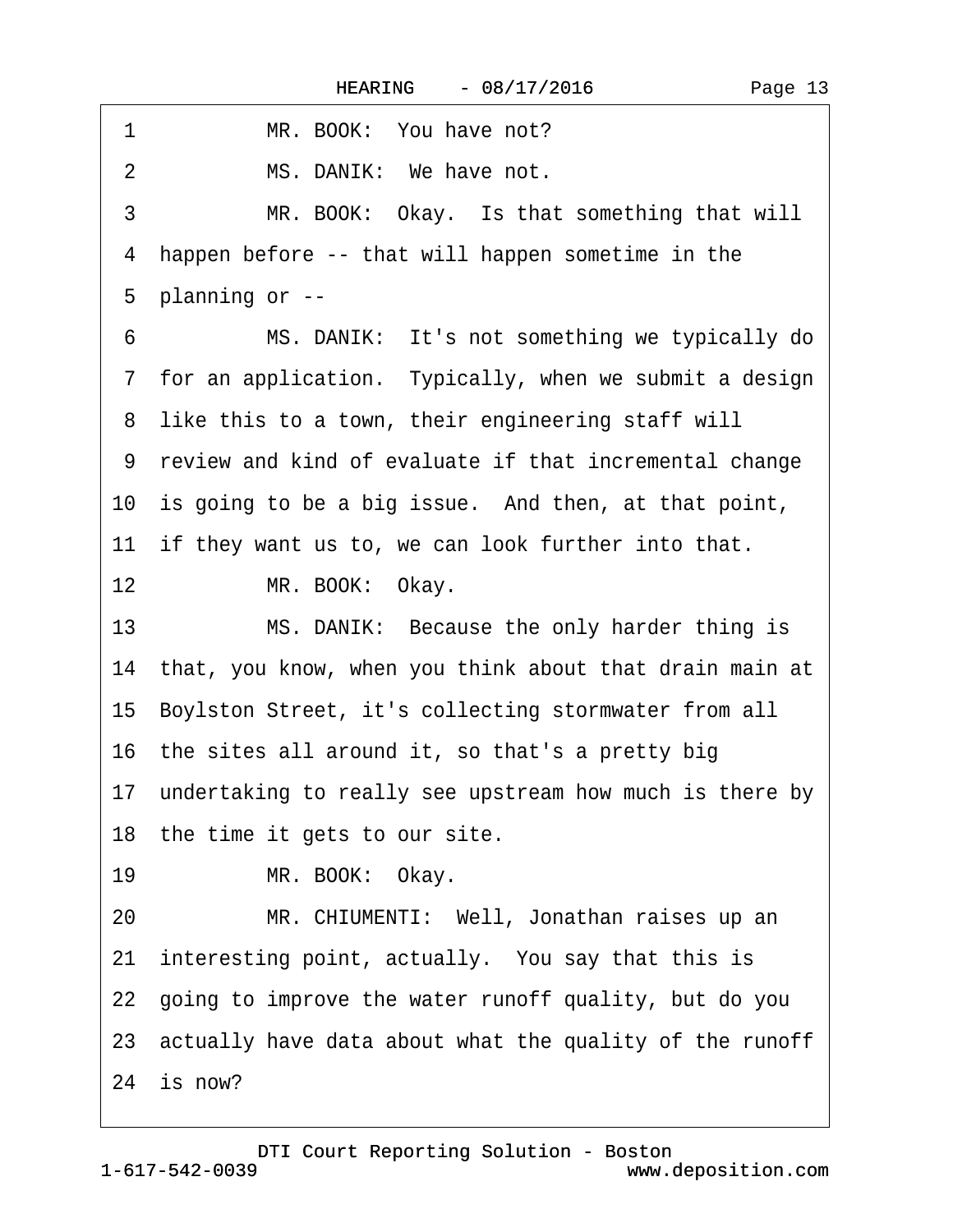<span id="page-13-0"></span>

| 1               | MS. DANIK: We don't have data from our site.             |
|-----------------|----------------------------------------------------------|
|                 | 2 We could definitely take from research data about --   |
|                 | 3 from a typical gas station, what the water quality is  |
|                 | 4 leaving from that.                                     |
| 5               | MR. CHIUMENTI: So we have no data about this             |
|                 | 6 at all. It's just -- you imagine it's going to be      |
|                 | 7 better.                                                |
| 8               | MS. DANIK: Well, given standard engineering              |
|                 | 9 practices, the stormwater quantity leaving the site    |
|                 | 10 will be better.                                       |
| 11              | MS. SCHNEIDER: I can't remember -- and                   |
|                 | 12 someone here will know this. How long has the site    |
|                 | 13 been not operating as a gas station? I mean, you're   |
|                 | 14 talking about a comparison between a gas station and  |
|                 | 15 the proposed development.                             |
| 16              | MR. ENGLER: Like two years.                              |
| 17              | MS. SCHNEIDER: Two years? What about the                 |
|                 | 18 existing condition? Which, again, I don't think       |
|                 | 19 anybody expects to be maintained. But right now it is |
|                 | 20 just an empty lot. There's not a gas station in use   |
|                 | 21 there.                                                |
| 22 <sub>2</sub> | MS. DANIK: So right now, you know, the                   |
|                 | 23 existing has a lot of dirt on it because of the       |
|                 | 24 excavation of the impervious area, so I would imagine |
|                 |                                                          |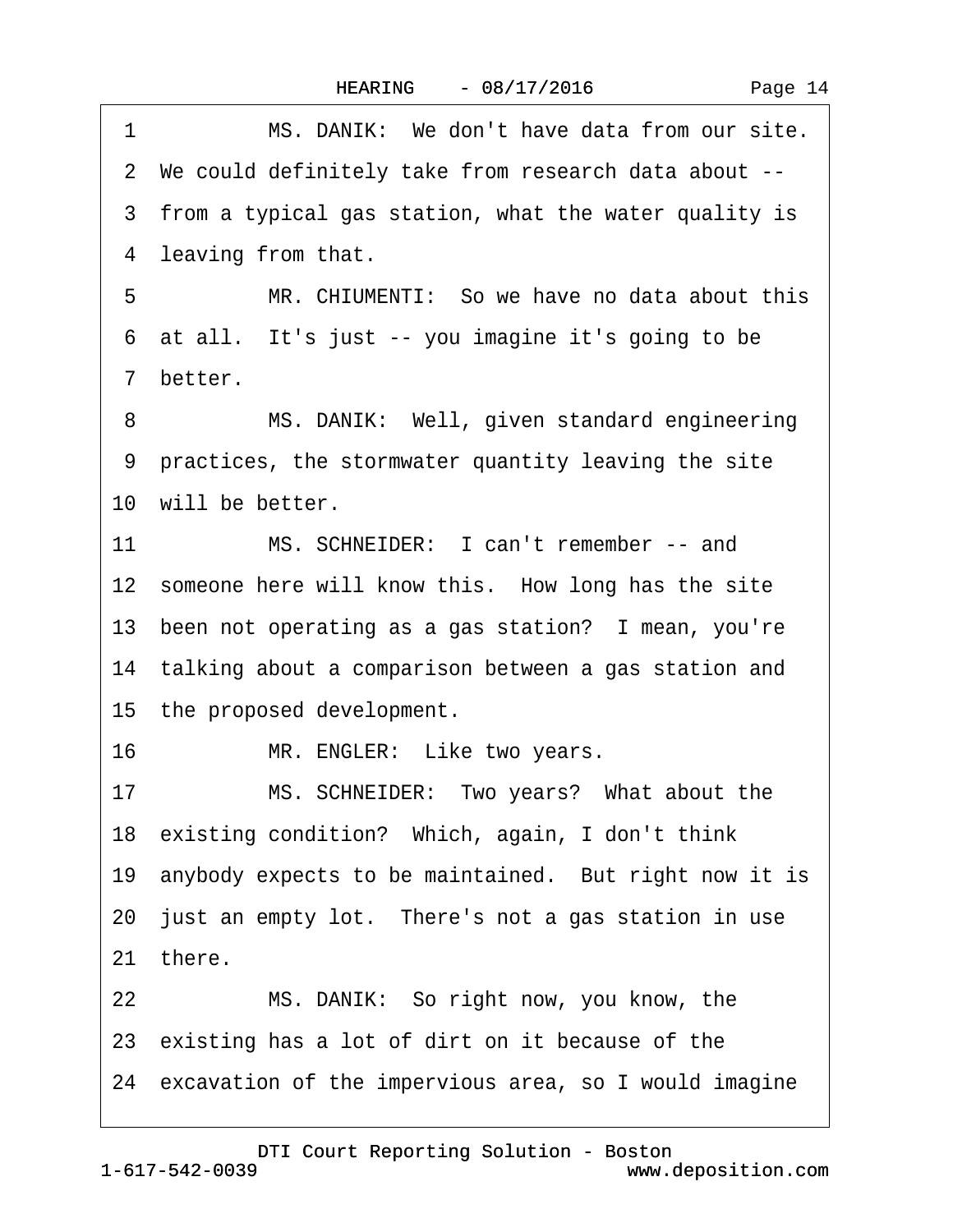<span id="page-14-0"></span>1 that the dirt is potentially running into the trench 2 drains that are there and that because it is dirt, 3 stormwater would be going into the ground versus 4 completely running off. 5 MR. ZUROFF: I have a question. I'm not an ·6· engineer, but you said that one of the factors in ·7· calculating the amount of phosphorus runoff is the 8 lesser amount of traffic because it's no longer being ·9· used as a gas station. 10 You have parking for 80 cars underneath the 11 building. And I don't know how many trips are 12 calculated in and out during the day, but it actually 13 seems to be that there might be more car traffic on the 14 site now -- or after the building is built -- than 15 there was when there was a gas station. Is that 16· reasonable? 17 MR. ENGLER: It's in the application itself. 18 Bob Engler of SEB. 19 It's in the application. I'm not the traffic 20· expert, but the traffic study indicated that we're four 21 times less the amount of cars than the gas station 22 generated daily, morning peak, and evening peak, so 23 we're far less cars for the 80 spaces. But the 45 24· people that are seniors that live there and the amount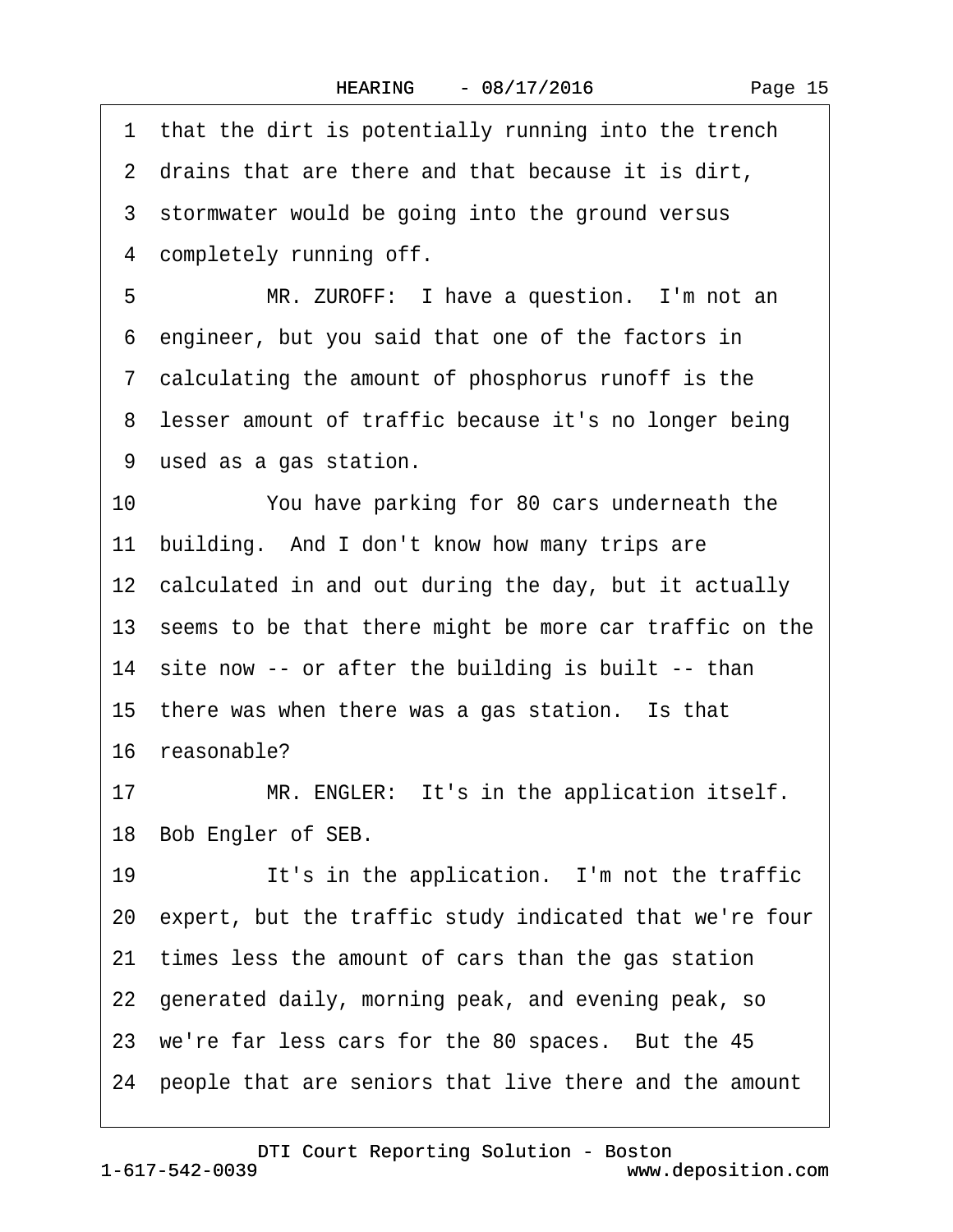<span id="page-15-0"></span>

| 1 of trips they're going to make and the retail is         |
|------------------------------------------------------------|
| 2 25 percent of what was going in and out of the gas       |
| 3 station. You have that in the application.               |
| 4<br>MR. ZUROFF: So you have data on the use by            |
| 5 the gas station on how many cars --                      |
| 6<br>MR. ENGLER: They have that in that study, and         |
| 7 your traffic consultant will also look at that.          |
| MR. ZUROFF: Well, we're waiting to hear from<br>8          |
| 9 our traffic consultant.                                  |
| 10<br>MR. ENGLER: That's the best I can talk about         |
| 11 that.                                                   |
| MR. ZUROFF: Thank you.<br>12 <sup>12</sup>                 |
| 13<br>MS. SCHNEIDER: Anyone else have any                  |
| 14 questions?                                              |
| 15 <sup>15</sup><br>(No audible response.)                 |
| 16<br>MS. SCHNEIDER: I know that you mentioned that        |
| 17 it was difficult to figure out the impact on the drain  |
| 18 because it's gathering water from all sorts of other    |
| 19 sites but I -- what data do you have that you either    |
| 20 have presented to the town or could present to the town |
| 21 to put us in a better position to evaluate the change   |
| 22 in volume that this site is going to be generating? I   |
| 23 mean, I understand the percentage of what's running     |
| 24 through the pipes, that may be difficult to do, but     |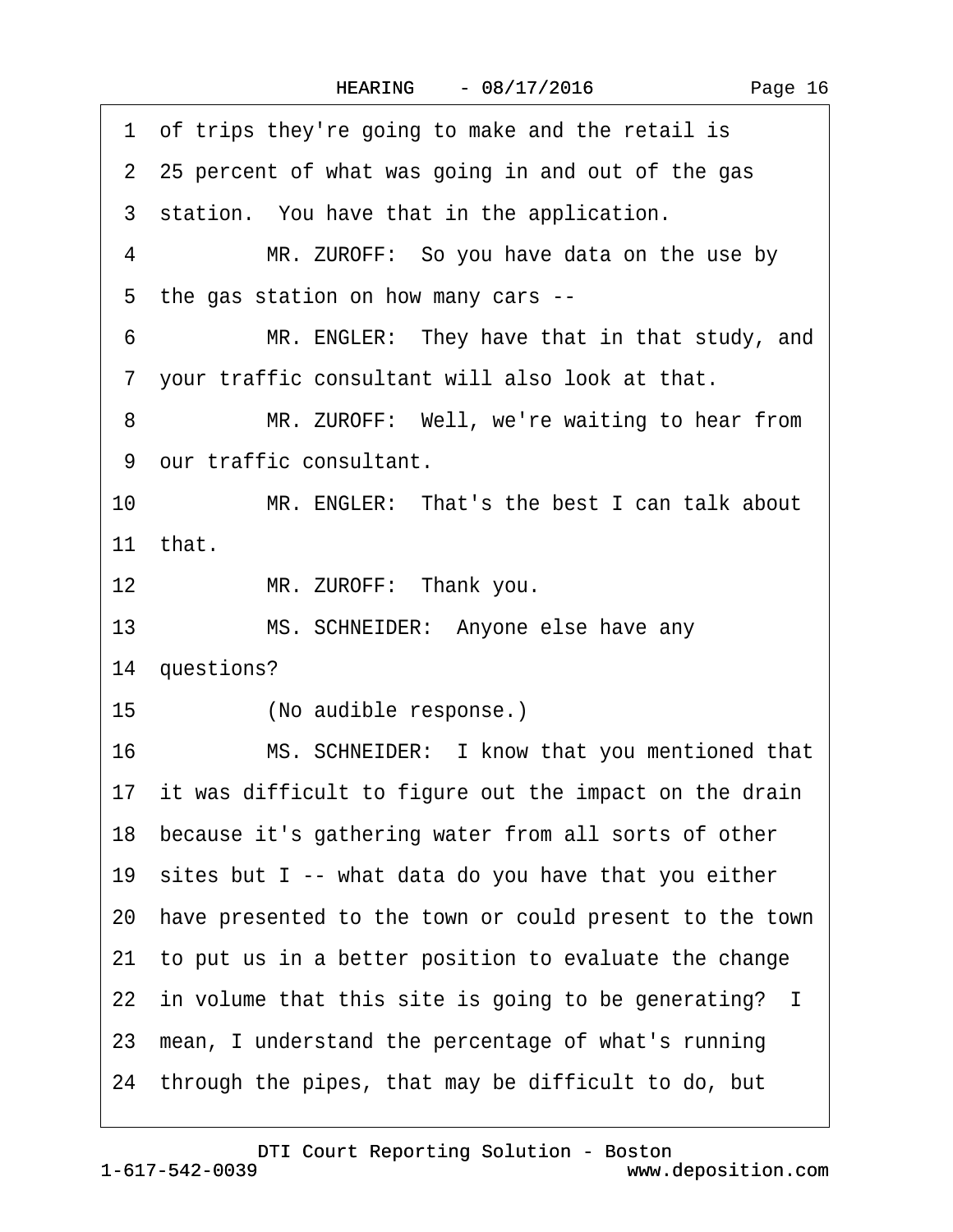<span id="page-16-0"></span>1 surely there is some ability to calculate the 2 predevelopment and postdevelopment generation just from 3 the site itself. 4 MS. DANIK: Exactly, yeah. Thank you for 5 asking that. 6 **· · · · So we put together a memo that we submitted to** 7 engineering, and included in that memo there is a 8 comparison of the pre- and postdevelopment runoff rates ·9· and volumes for the two-year, ten-year, twenty-five-10 year, and hundred-year storm event. So that chart 11 shows you in the existing condition with the gas 12 station still there compared to what we're proposing 13 with our building. 14 MS. SCHNEIDER: Okay. I understand that the 15· team has their environmental consultant here, and I'm 16 not sure -- it's between the two of you. I don't want 17· to get into a full discussion about environmental 18 tonight. I think it may be premature. But I'm 19 wondering if there's any interplay between the way the 20· stormwater system has been designed and what on-site 21 remediation may be ongoing as a result of this being a 22 21A site. 23 MS. JOHNSON: I'm Cathy Johnson. I'm the

24 licensed site professional from GEI Consultants.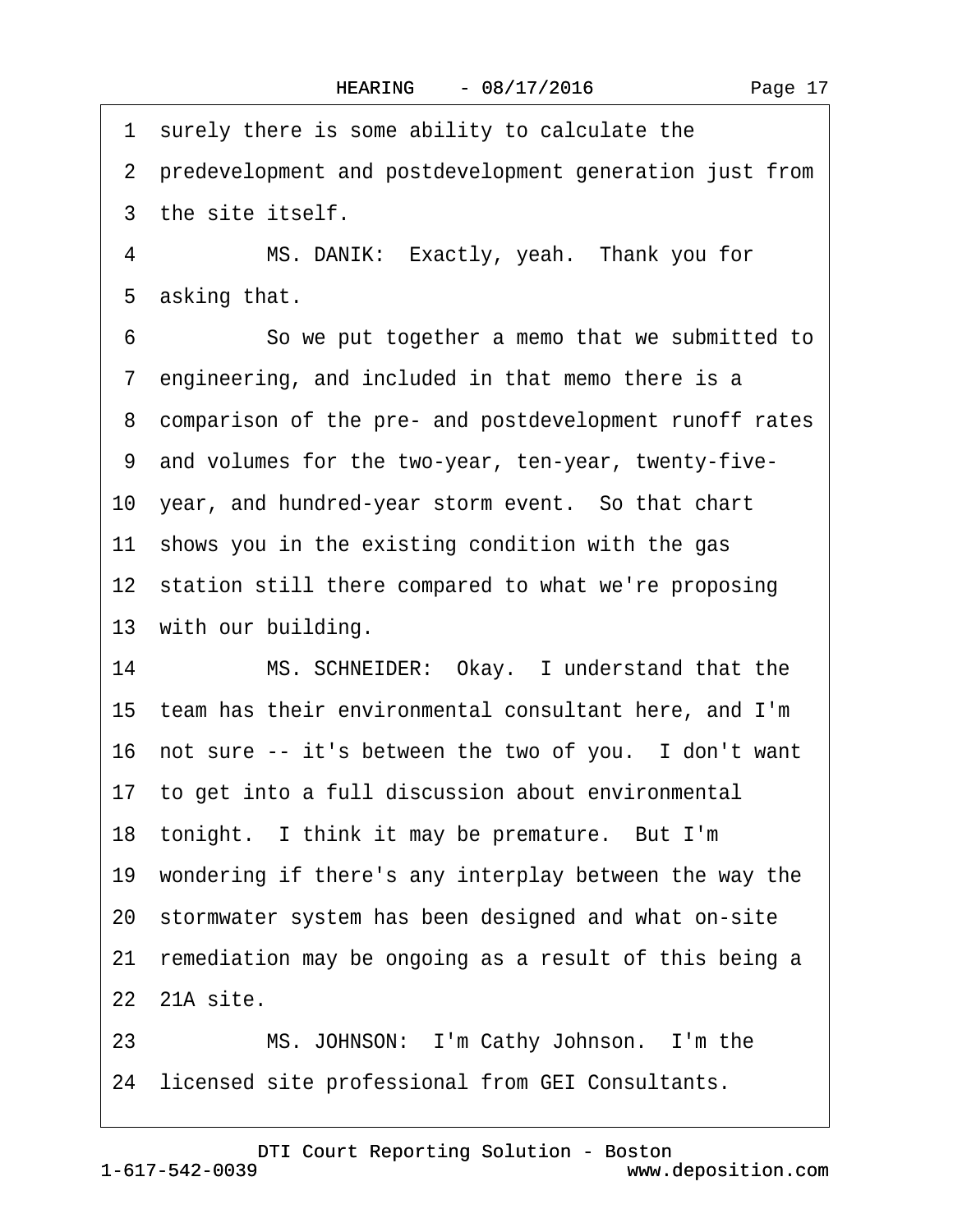Page 18

<span id="page-17-0"></span>1 We have looked at the current state of 2 remediation at the disposal site and the current plans 3 and what is being undertaken by ECS and Cumberland 4 Farms. This system won't have any impact on the 5 existing remediation plans. 6 What they are currently doing for remediation 7 is sort of end-stage cleanup, which is monitoring 8 wells, sampling and analysis, and long-term data 9 comparison. Essentially, they're waiting for the site 10 to naturally attenuate. 11 The stormwater system is contained and won't 12 impact -- won't have any adverse impact on 13 environmental quality of the site. In fact, it's 14 essentially a separate system. They won't impact each 15· other, so we don't expect any interplay between this 16 system and the environmental conditions. 17 MS. SCHNEIDER: Okay. Thank you both. 18· · · · · ·I would like to invite Maria Morelli to come 19 up and just give us a little bit of an update, please. 20 MS. MORELLI: Good evening. At the last 21· hearing, the ZBA did give instructions to the developer 22 after you heard from the urban design peer reviewer, 23 issues that the developer needs to address. And toward 24 that end, we scheduled our first staff meeting next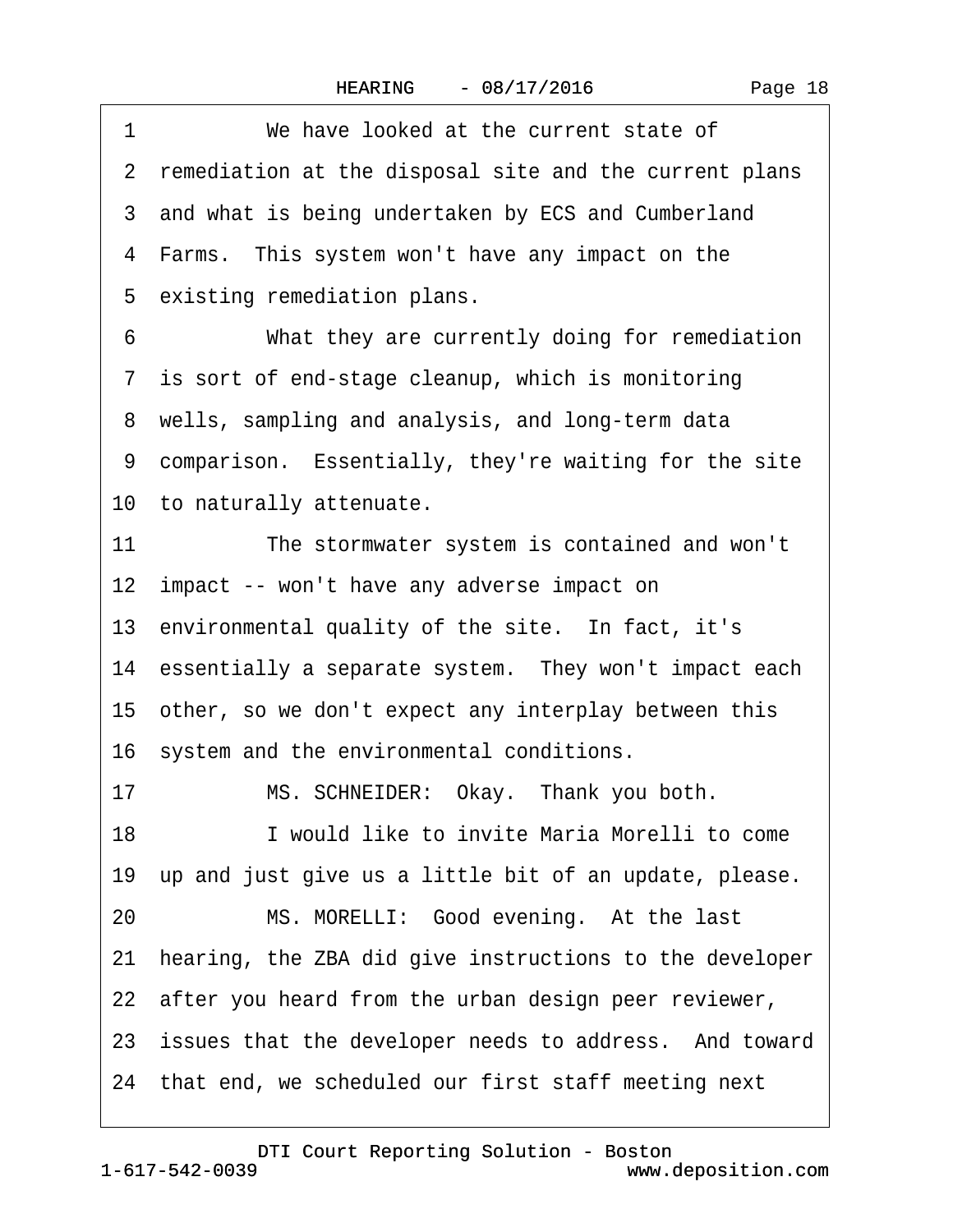<span id="page-18-0"></span>1 week. We would have scheduled it earlier had the urban 2 design peer reviewer, Cliff Boehmer, been available. 3 He is on vacation for over a week. But next week will ·4· be our first staff meeting with the developer and Cliff 5 Boehmer. Staff will also include relevant departments: ·6· Any combination of fire; DPW, that's engineering and ·7· transportation; the building department; and public 8 health, so we would be dealing with a whole range of 9 issues. 10 Peter Ditto isn't here this evening, but he 11 did submit a letter to the ZBA in early July, and he 12 stipulated that he wanted the applicant to hire a 13 licensed site professional, which the applicant did. 14 There is also a site plan review that is 15· routinely conducted after a permit is issued, and that 16· does concern -- there are still several -- there's a 17 checklist that DPW has. I believe that is one of the 18 waivers requested in the site plan review, and 19· Mr. Ditto has advised the ZBA not to grant that waiver. 20 That is a routine aspect of the process. That would 21· involve comparisons of pre- and post-rate of stormwater 22 runoff. 23 • Also, the building commissioner has submitted

[DTI Court Reporting Solution - Boston](http://www.deposition.com)

24 a letter to all ZBA members. Several of these projects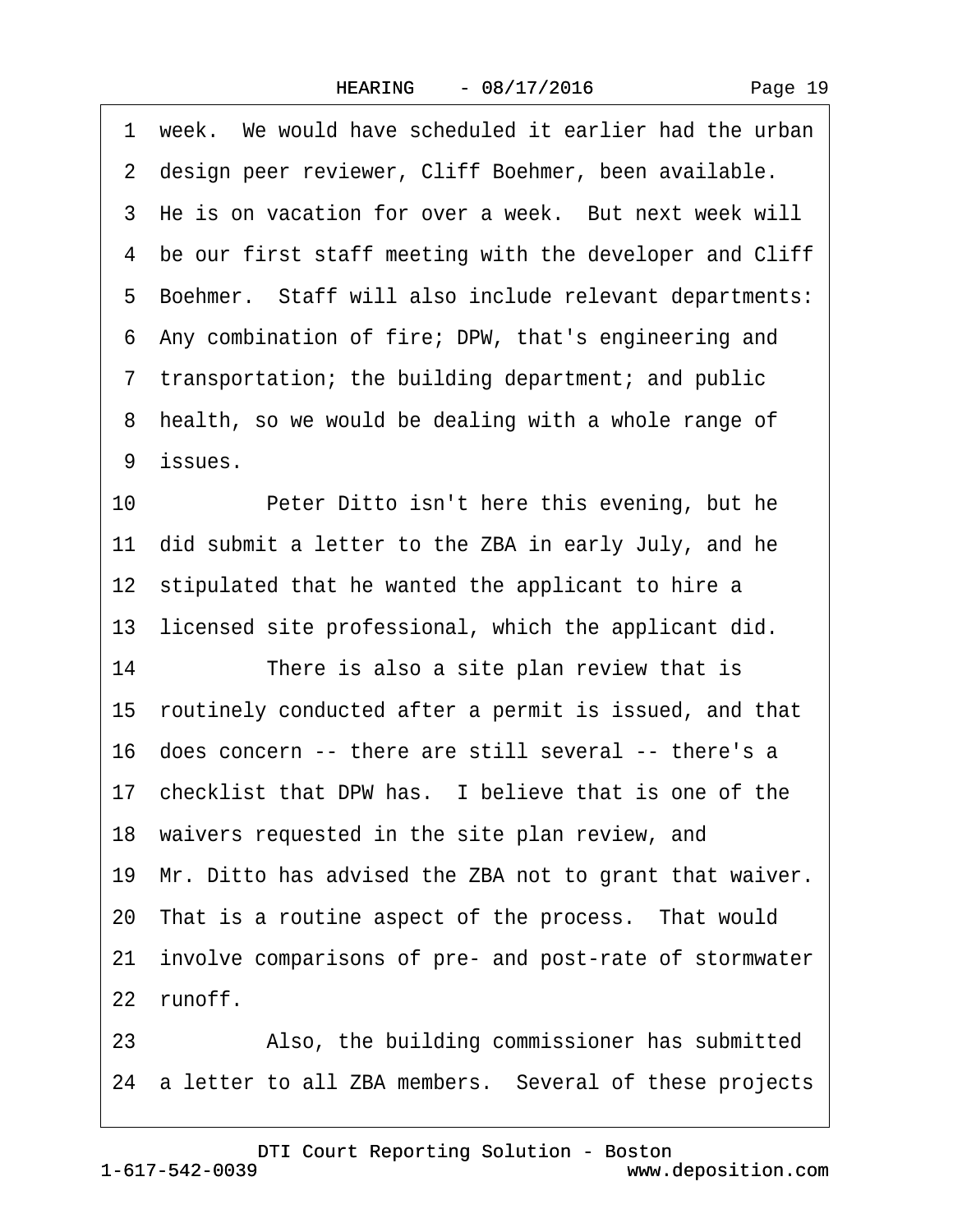Page 20

<span id="page-19-0"></span>·1· are proposed construction in close proximity to 2 existing structures, and he wanted to say that there is 3 a process for dealing with that, and that is really 4 under the purview of the state building code, not the 5 ZBA. So he has submitted a memo that just highlights ·6· some of the concerns, whether it's fire safety or 7 exterior wall construction. 8 He has recommended, though, that the ZBA ·9· request all applicants to submit a preliminary building 10· code analysis, and that's something that we can 11 evaluate during the public hearing process. 12 MS. SCHNEIDER: So I think, picking up on 13· that, that I would pass that request along to the 14· applicant and ask if the applicant is willing to 15· provide a preliminary code analysis with respect to 16· height and area compliance as well as with respect to 17 exterior wall rating and openings for this project. Is 18 that something you can do for us? 19 MR. DHANDA: Yeah, it will be done. 20 MS. SCHNEIDER: And picking up on another 21· thing that Maria said, I think it was the case that in 22 earlier comment letters it was requested that the 23 applicant hire an LSP and make that person available to 24· us and we appreciate that you've done that.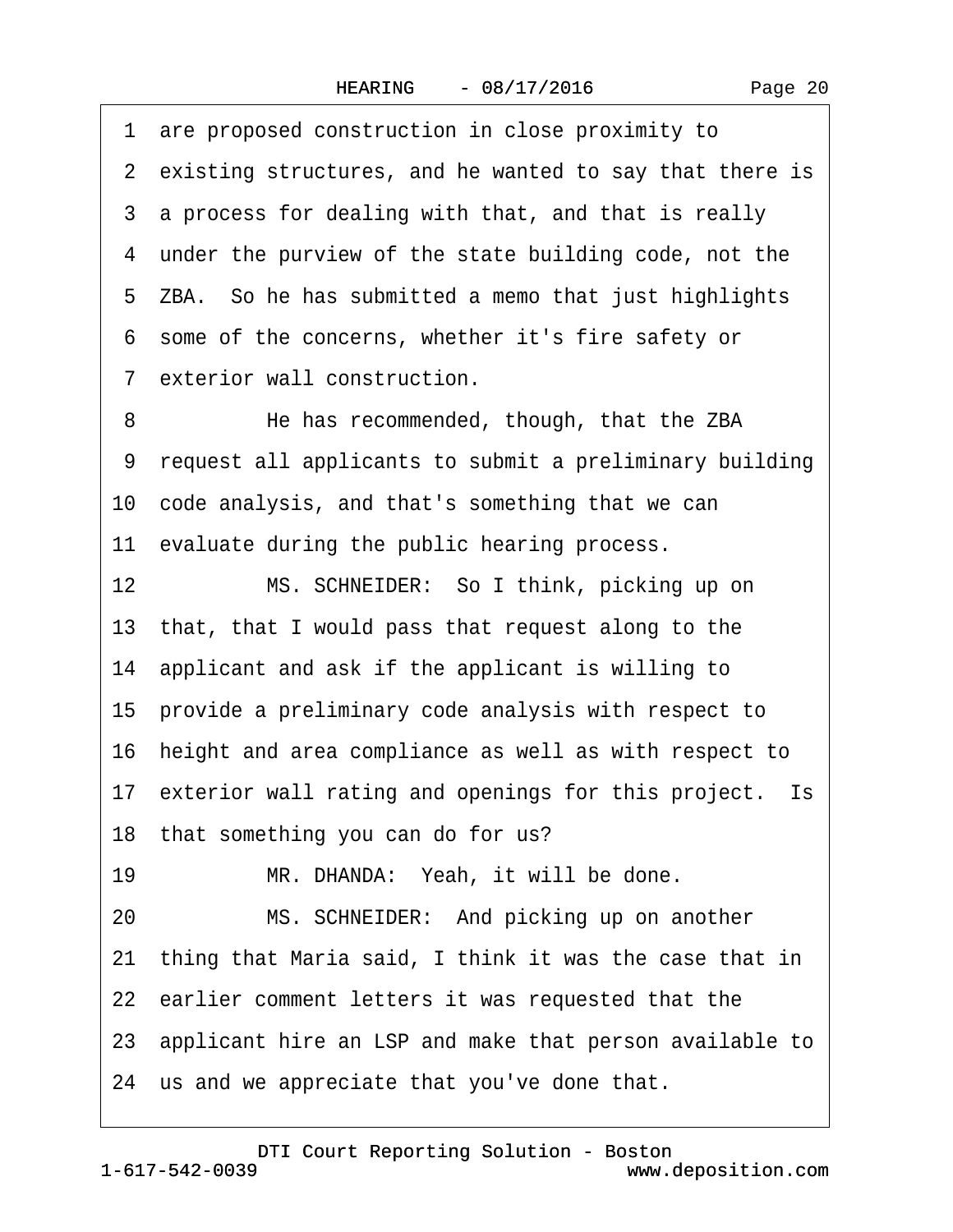<span id="page-20-0"></span>1 **I** think that there is still some discomfort on 2 the board that we don't fully understand the 3 environmental condition of the property, and obviously 4 it's going to be a residential site. We want to make 5 sure that we fully understand how the site is going to ·6· be used and be sufficiently protective of the future ·7· residents of the site and also the neighborhood. 8 **I** think that what we would like to request the ·9· applicant to do is to pay for the town to hire an LSP 10 of our own to do a very brief -- but it would be very 11 helpful to us -- a review of the existing environmental 12 documents to advise the board in a way that we, 13 frankly, can't figure out ourselves as to the 14 environmental condition of the site and where it is in 15 the cleanup process. 16 MR. ENGLER: Bob Engler of SEB, the 40B 17· consultant. 18 I think this is correct. Maria can certainly 19 tell me if it isn't. But I think when she mentioned 20· that we were seeking a waiver, it wasn't a waiver of 21· doing the post- and pre-, you know, evaluation.· It was 22 a waiver saying that the zoning board has ultimate 23· authority over all local decisions -- land-use 24 decisions. And the way it read was that the decision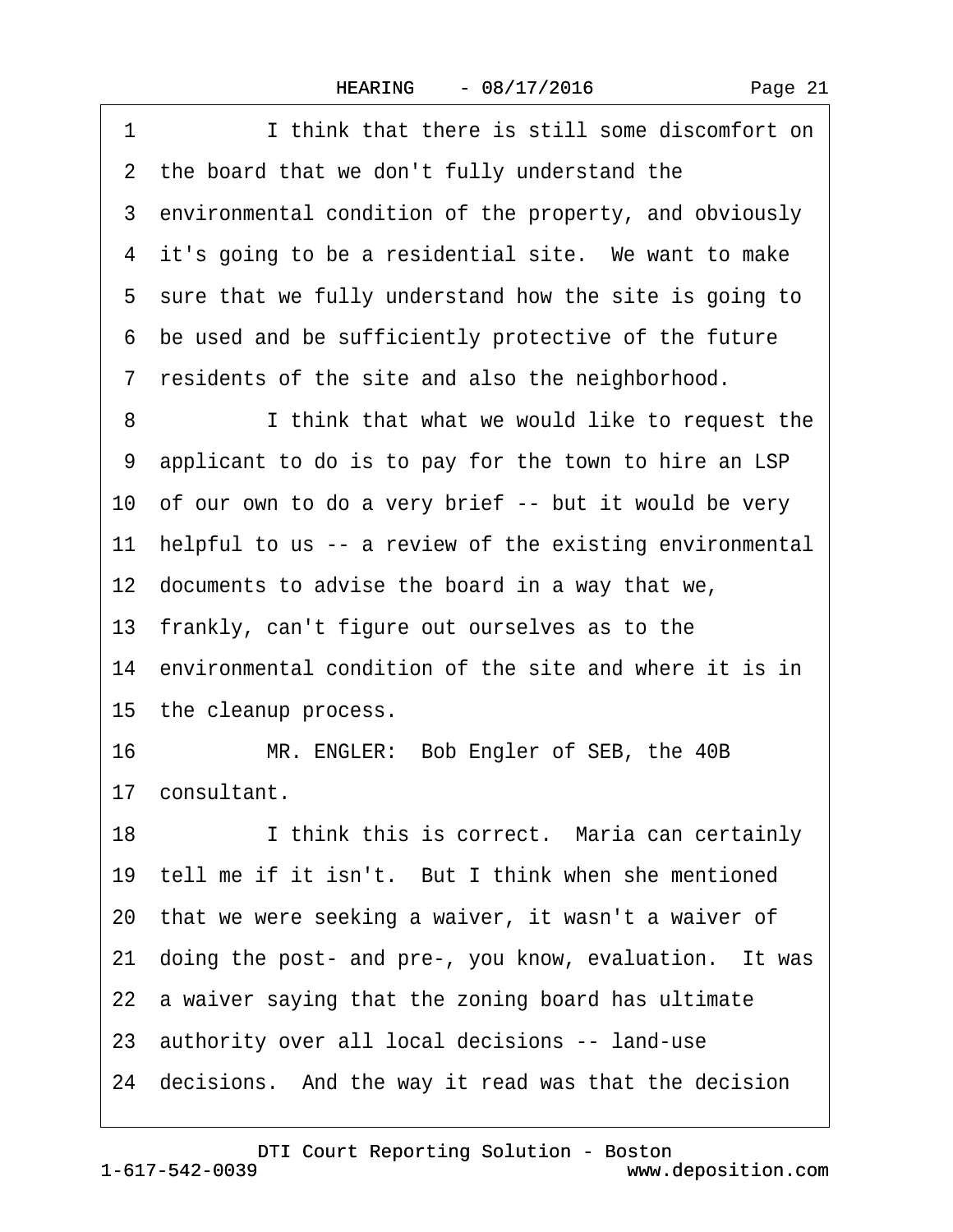<span id="page-21-0"></span>·1· was handed off to -- or that decision was in the 2 purview of the department of transportation and 3 engineering. 4 We were saying it's your -- under 40B, you 5 speak for all those boards. It was a process issue, ·6· not a substantive issue that we were refusing to have ·7· that kind of review, so I just want to make that clear. 8 MS. SCHNEIDER: Okay. Thank you. 9 So was that a yes on the LSP for our benefit? 10 Just so I'm clear. 11 MR. ENGLER: For the record, it is yes. 12 MS. SCHNEIDER: Thank you. Thank you very 13· much. 14 MR. ENGLER: But we would like to see a 15· proposal and then a price because we are entitled to 16 look at that. 17 MS. SCHNEIDER: Of course. 18 MR. DHANDA: Multiple bids. 19 MR. ENGLER: Yes. We would like to see more 20· than one bid, which hasn't been the case. 21 MS. SCHNEIDER: I think that given the burden 22 on town resources that -- and particularly on planning 23 staff -- that, as you all know, numerous other 40Bs in 24· the pipeline are placing on the town, I think I'd like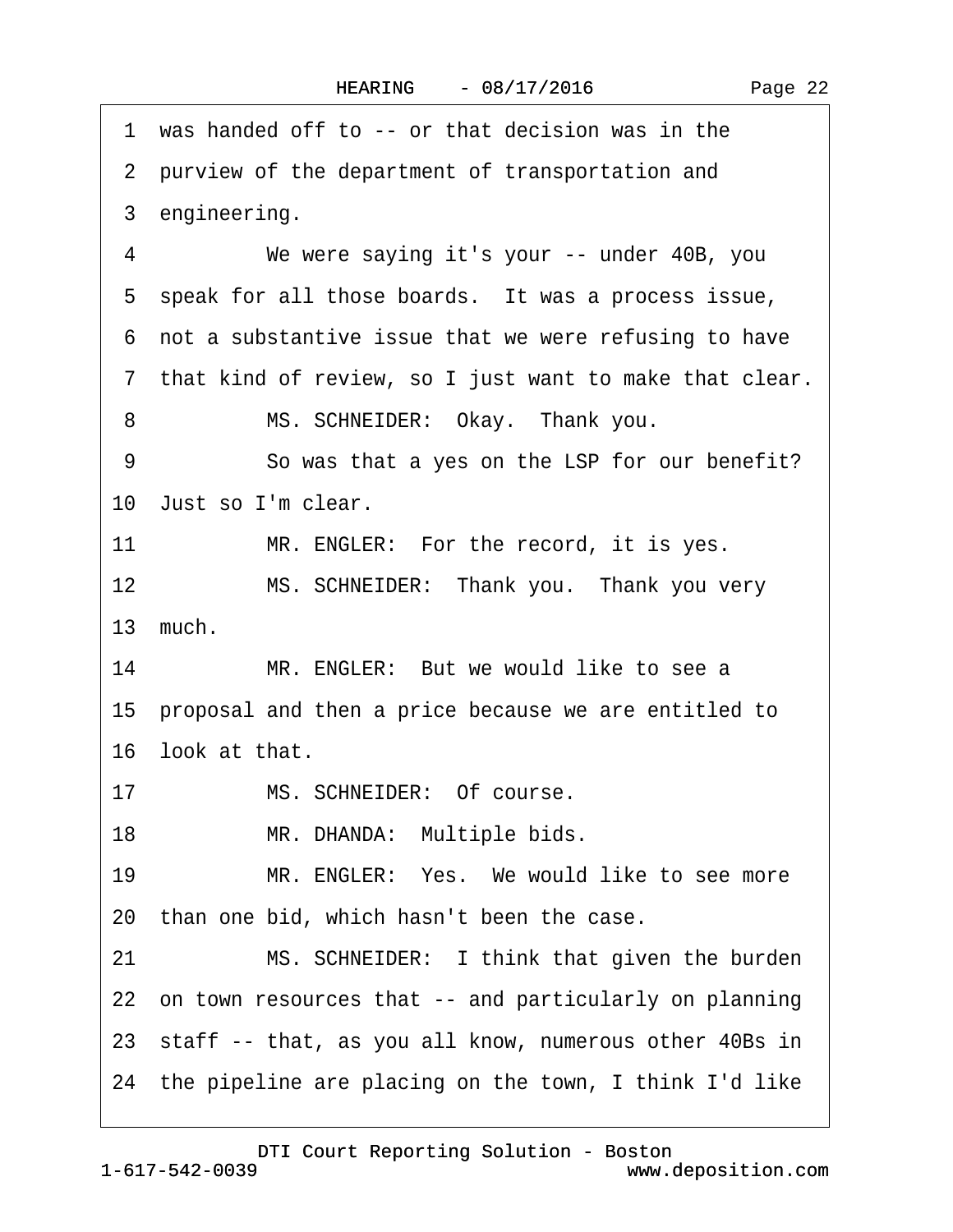<span id="page-22-0"></span>1 to give the discretion to the planning staff to figure ·2· out how best to find and utilize an LSP for the board's 3 benefit. 4 MS. STEINFELD: Thank you. Alison Steinfeld, 5 planning director. 6 **•••** For the record, other consultants -- peer ·7· reviewers who have been engaged in the past to date 8 have been engaged through a strict RFQ through the 9 purchase agents. Several bids were solicited, only one 10 bid was received -- at least for the traffic engineer. 11 Two were submitted for the urban design. 12 **In terms of the licensed site professional, we** 13 will not go through a rigorous RFQ process since only 14 one of the sites will necessitate an LSP, but we will 15 request three telephone quotes. 16 MS. SCHNEIDER: Thank you, Alison. 17 • Anybody else have any questions of planning 18 staff or the applicant at this point? 19 (No audible response.) 20 MS. SCHNEIDER: Does the applicant want to say 21 anything else? 22 Mr. Engler, thank you for your comments and 23· for the applicant's willingness to assist us in the 24 review.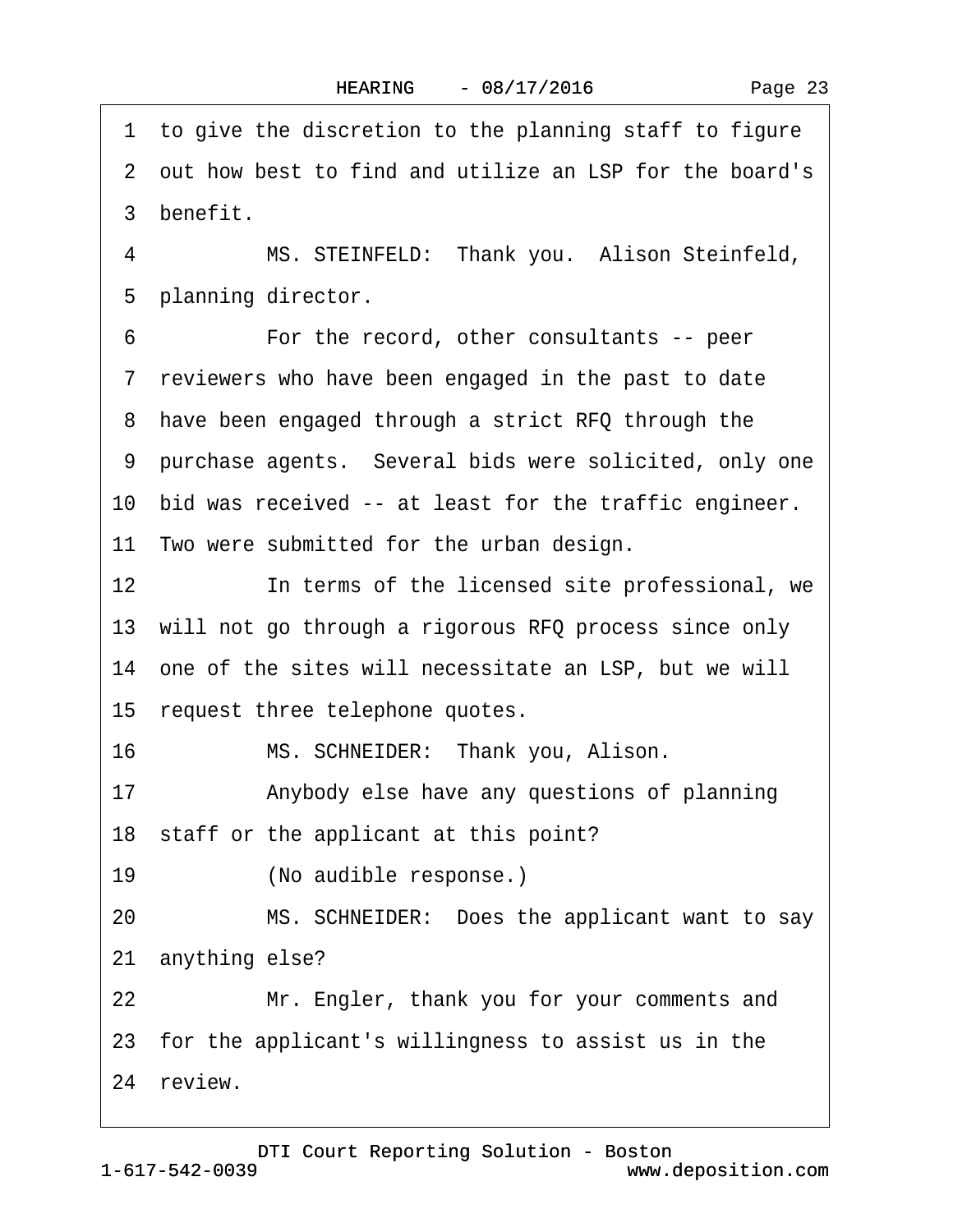<span id="page-23-0"></span>1 Does anyone on the developer's team have 2 anything else to say tonight? I know there's not a lot 3 out there tonight. 4 MR. DHANDA: On this subject? 5 MS. SCHNEIDER: Whatever you like. 6 MR. DHANDA: We could be here for the whole 7 night. 8 MS. SCHNEIDER: No, no. We don't want to be ·9· here the whole night, but if you have something that's 10 come up tonight that you'd like to share with us, 11 please feel free to do so now. 12 So I notice that there are some members of the 13 public again with us here tonight. Thank you for your 14 ongoing participation in this process. 15 · · · · I'm sorry. Yes, sure. Go ahead. 16 MR. DHANDA: Raj Dhanda, developer. 17 Not quite directly related to this, but last 18 week we had an incident at the site. One of my 19 employees went there to look at some things, and the 20 delivery truck for the sushi place was delivering. He 21· had pulled into our lot, as has been going on for many 22 month, perhaps two years. And he said -- my employee 23 said to the driver, you can't park here. We had let it 24 be known ahead of time.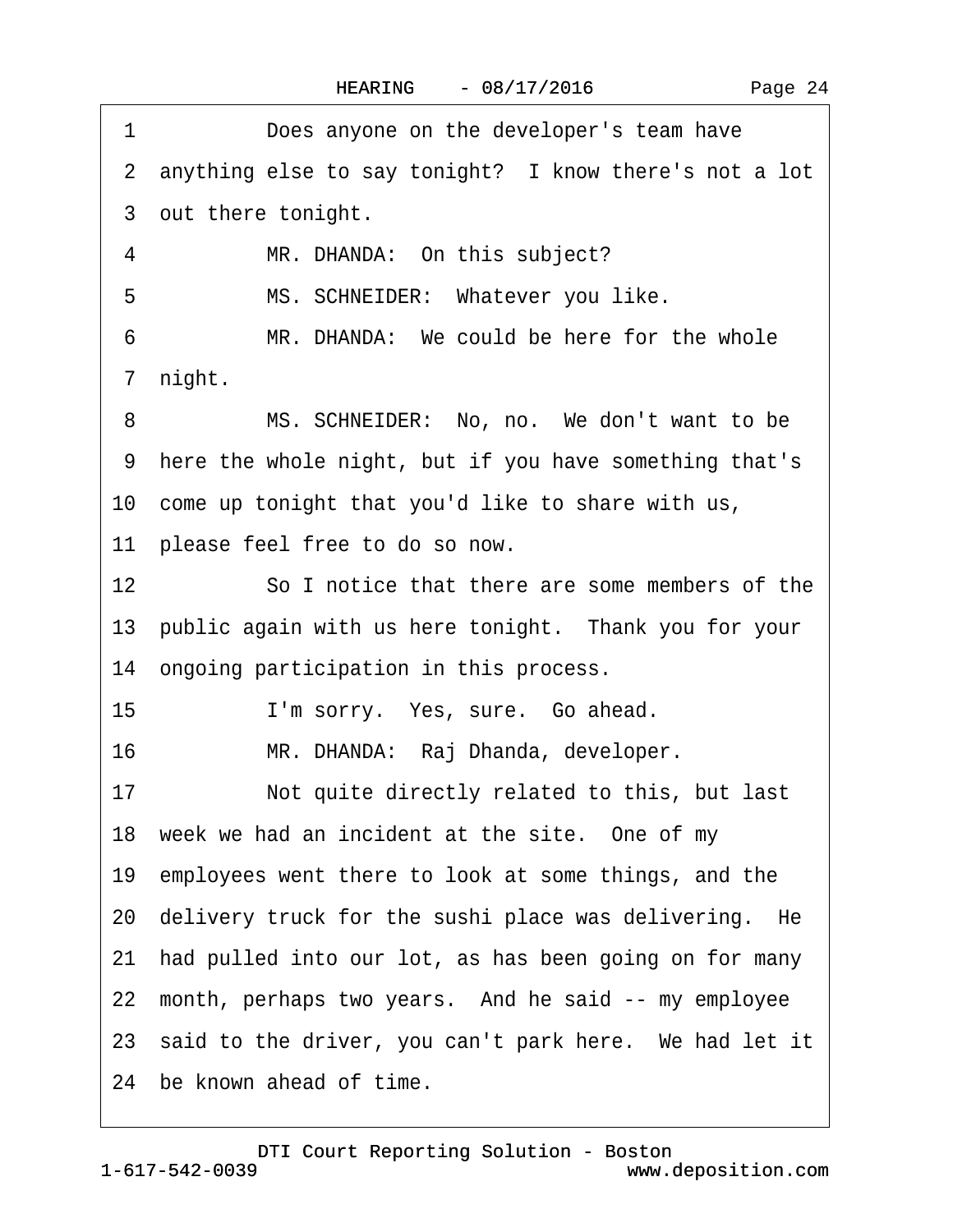<span id="page-24-0"></span>1 And he said some curse words and who are you? 2 And then he said, I represent the owner and 3 it's private property. You cannot park here. So he 4 insisted that the driver -- there were two people in 5 the truck -- and started to make the delivery. So my ·6· employee called the police.

7 **••** About 5, 10 minutes later when they finished 8 their delivery, as they're leaving, and my employee ·9· said, no, no, we have the police coming.· So they 10 punched and kicked my employee, threw him to the 11 ground, and drove away because my employee had taken a 12 picture of the license plate.

13 • So the police arrived. He described the whole 14 thing to them, to the police. And the police, after 15 taking the report, they left.

16 Ten minutes later, they called my employee --

17 the police. They stopped the truck on VFW Parkway, and

18 so they wanted my employee to come and identify this

19 person. They came and picked him up. The police came

20· and pick him up from the site and he identified them.

21 And so a police report was issued, criminal pretrial

22 hearing stuff would take place.

23 As a consequence of that, we have closed the

24 site, cordoned off the site, so fully sealed it. So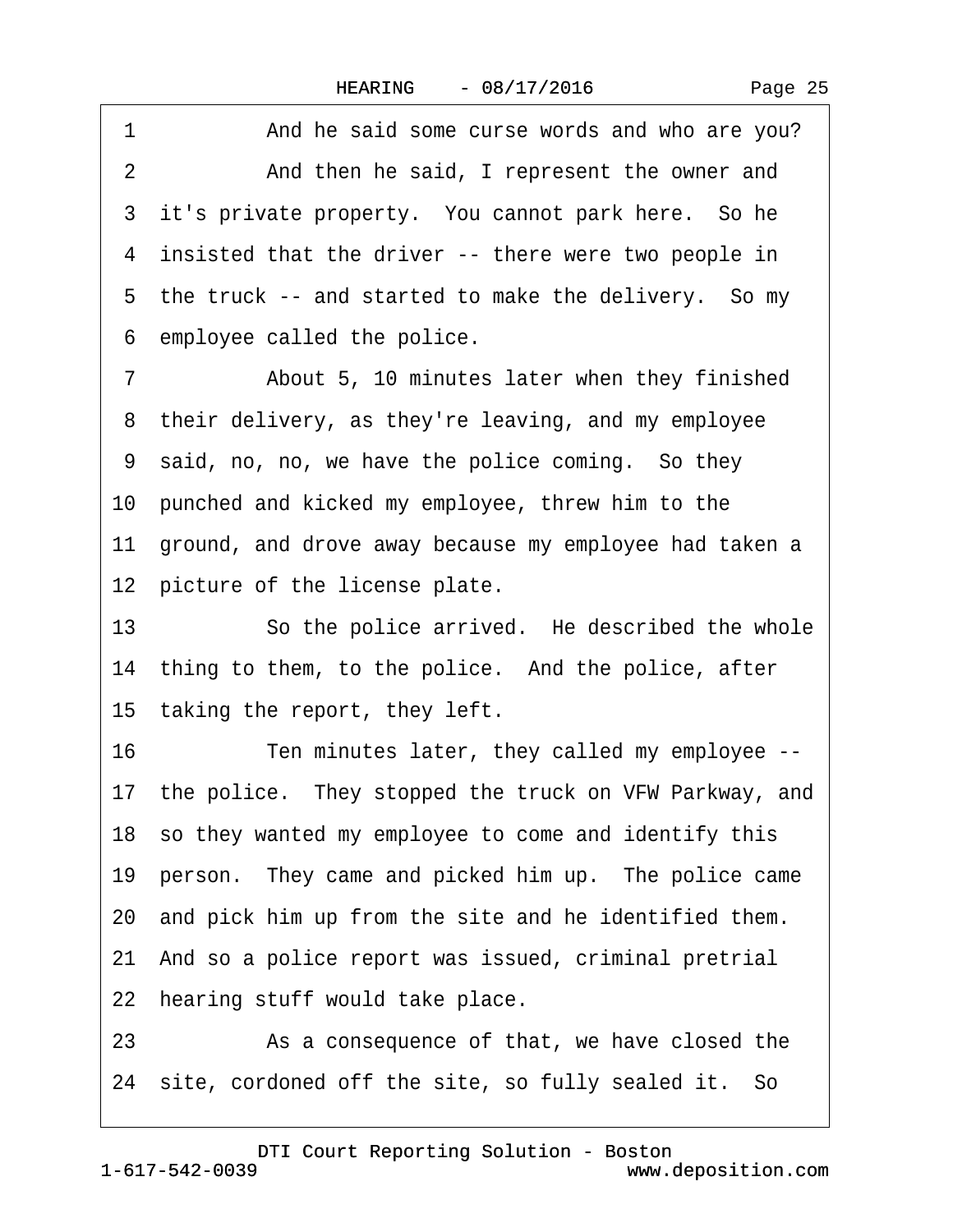Page 26

<span id="page-25-0"></span>1 except us, nobody can go in there. And it's an 2 unfortunate consequence because we have been, I think, 3 nice enough to allow neighboring businesses to use our 4 site. 5 • **And, of course, the other thing we** ·6· highlight -- we can talk next time when we meet about 7 the loading zone. It will completely highlight, for ·8· everybody to see, the real need for this little cutout ·9· that we are proposing because all those vehicles that 10 were parking on our side, guess where they're going. 11 Hammond Street. 12 • And so that was really a significant thing 13· that we thought happened, and whatever develops, we'll 14 talk about it next time. 15 MS. SCHNEIDER: I'm very sorry to hear that 16· that happened to your employee.· Obviously, that kind 17· of conduct is totally inappropriate. 18· · · · · ·In terms of other area businesses and 19 neighbors using the lot, I drive by there twice a day 20· and I've noticed in recent weeks a lot of moving trucks 21· parking there.· Are those related to your business?· Or 22 do you know what those are? There's been a number of 23· moving trucks, more than one at a time, parked -- 24 MR. DHANDA: They were all on other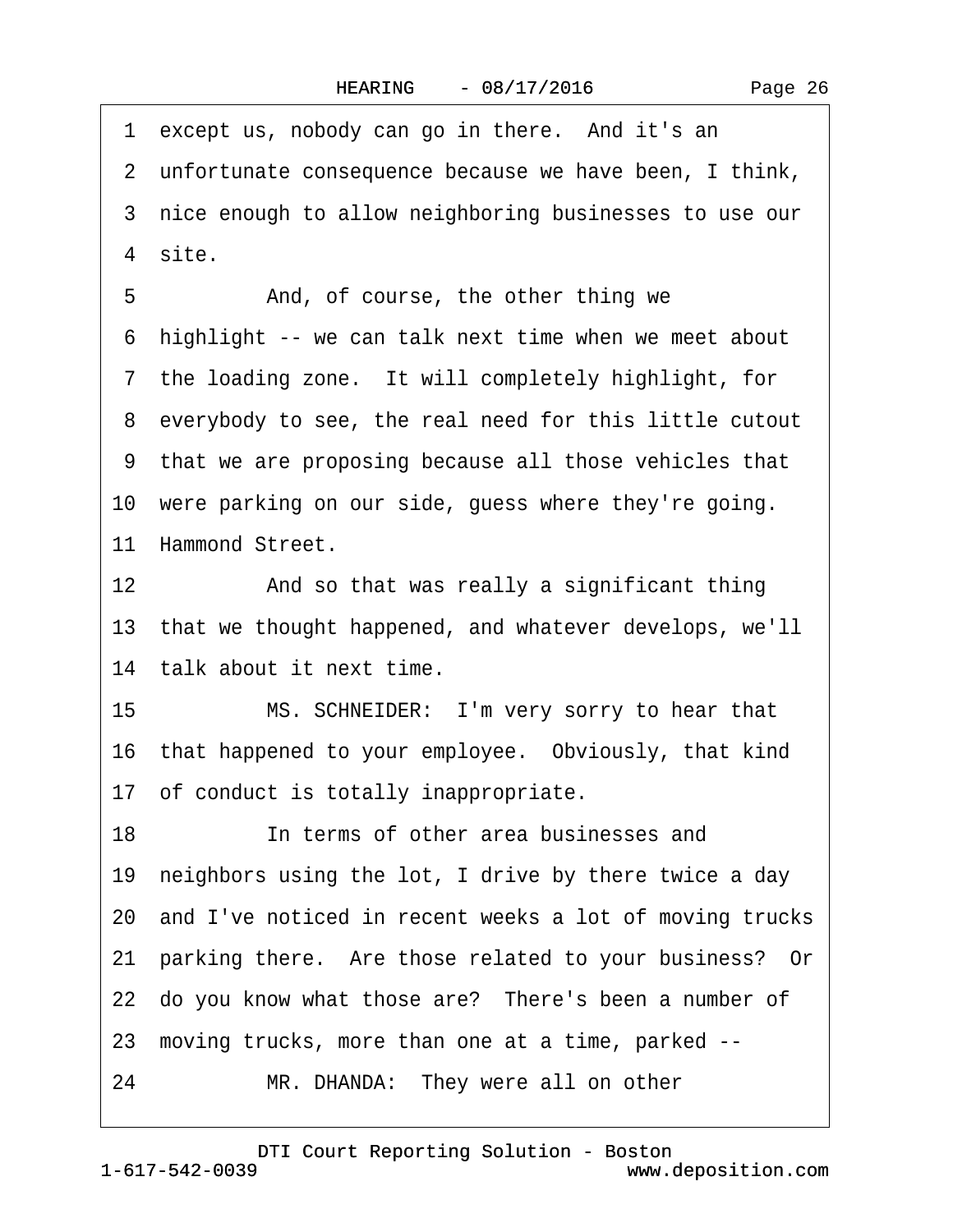<span id="page-26-0"></span>

| 1              | businesses. We had no trucks.                             |
|----------------|-----------------------------------------------------------|
| $\overline{2}$ | Until about, I think, six, eight months ago,              |
|                | 3 we leased it to a moving company which later rented an  |
|                | 4 office in the building -- in Delany Building. But then  |
|                | 5 the building -- somebody must have complained, so the   |
|                | 6 building commissioner came to me and said they needed   |
|                | 7 us to go through the whole process for getting a permit |
|                | 8 for open parking. And we felt that that was a project   |
|                | 9 and a half, which wasn't worth it, so we didn't pursue  |
| 10 it.         |                                                           |
| 11             | But many people were parking without                      |
|                | 12 permission, and we tried to enforce some towing. We    |
|                | 13 towed a few times, some companies. But after this      |
|                | 14 incident, we felt strong that we're just going to seal |
|                | 15 the place.                                             |
| 16             | MS. SCHNEIDER: Okay. Thank you for your                   |
|                | 17 comments.                                              |
| 18             | I would like to now, actually, invite -- I see            |
|                | 19 you have a hand up -- invite members of the public who |
|                | 20 wish to comment. I would remind everyone that we have  |
|                | 21 already taken a lot of public comment on this, and so  |
|                | 22 if you have something new to say, we would be most     |
|                | 23 interested in hearing new comments. We don't really    |
|                | 24 need to hear the same thing over and over again. I     |
|                |                                                           |

1-617-542-0039 [DTI Court Reporting Solution - Boston](http://www.deposition.com)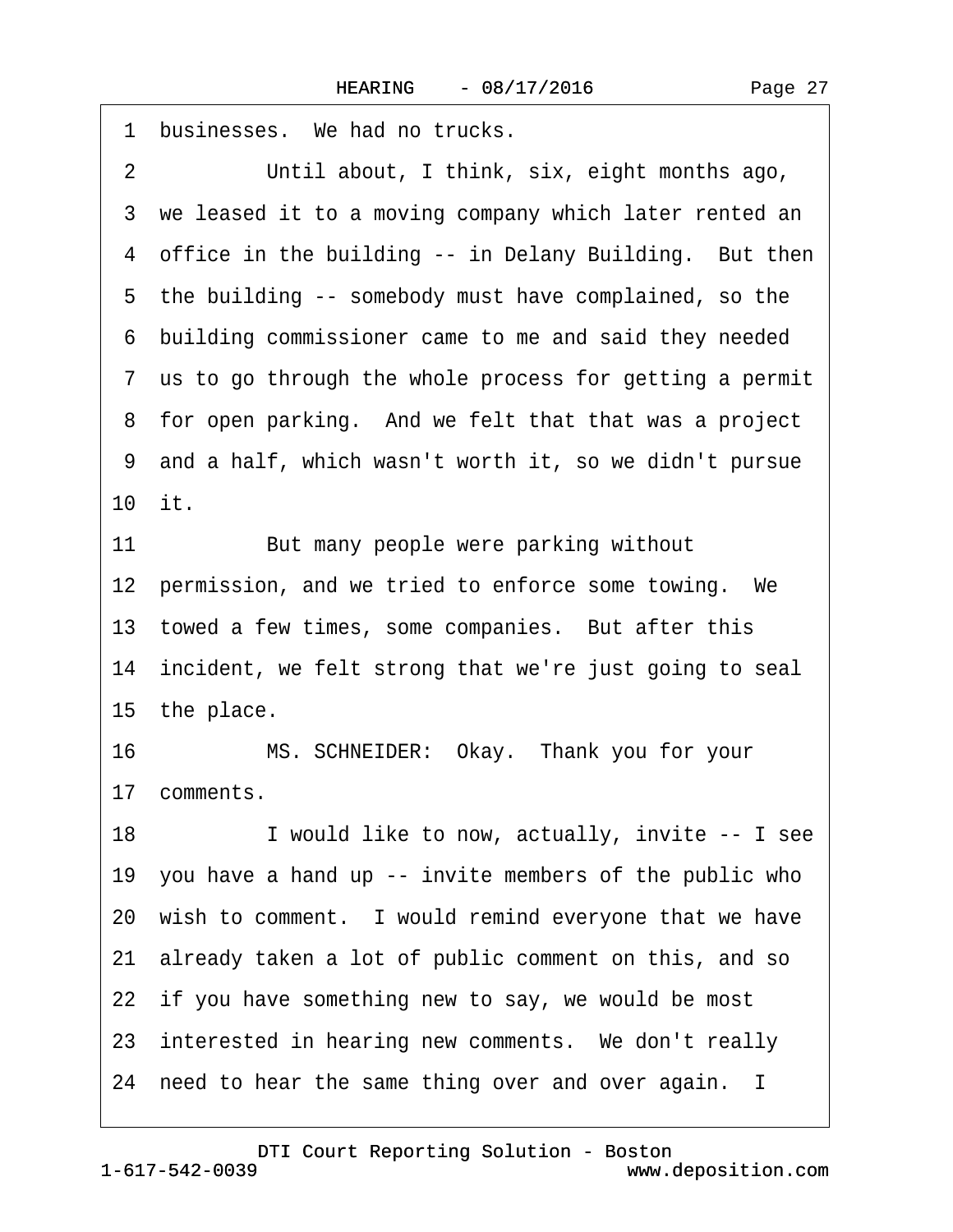<span id="page-27-0"></span>1 think we have, at this point, a good understanding of 2 what the neighbors view of the project is and what the ·3· concerns are. 4 I do not want to cut anyone off, but I would ·5· ask you, when you come up and speak, if you come up and ·6· speak tonight, please be mindful of the fact that we 7 are hoping to elicit new testimony as opposed to a 8 repetition of some of the things that we've already 9 heard. Please do make a line at the podium if you wish 10 to speak. When you come to the podium for your turn, 11 please speak loudly and clearly so the stenographer can 12 capture your comments, and please start by stating your 13 name and your address. Come on up. 14 MR. SHAFRANSKIY: Hi. My name is Sergey 15 Shafranskiy. I live at 1164, which is actually next 16 door, right at the proposed future building. 17 We talk a lot about approval, but when we 18 start speaking about environmental situation, can I ask 19 if any research will be done in order -- how when 20· the -- it's more about the traffic they're talking 21 about or from the side of our building where there will 22 be the entrance to the garage or not. 23 Because they was, earlier, speaking about the 24· system, how they would park cars in the morning, bring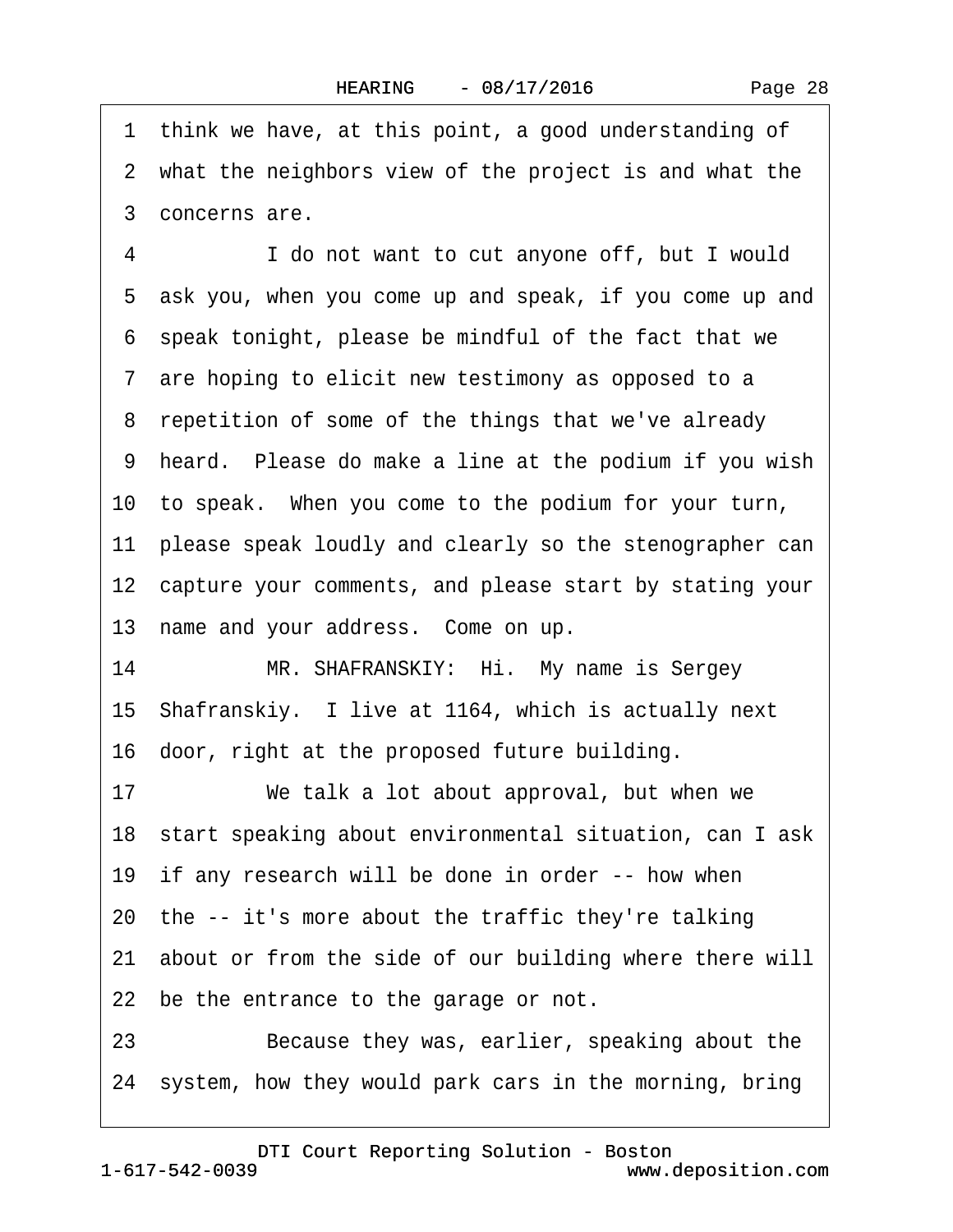<span id="page-28-0"></span>1 them up, let them run next to our windows. So if any 2 research would be done -- how this would be affected. 3 you know, the air condition around it, you know, noise. ·4· How it will be remediated by the company who will -- ·5· planning to -- you know, the water, parking, and all 6 stuff like that. So just somehow we will be knowing so 7 at least in the future if anything goes wrong, we will 8 have legal rights to us -- owner of the building or ·9· whoever holds management of the building -- to control 10 situation the best way. 11 MS. SCHNEIDER: So typically, impacts from 12 traffic and parking are handled by a traffic 13· consultant.· They'll talk about the noise from the 14· parking system, they'll talk about -- you know, they'll 15· discuss air quality, I think, you know, to the extent 16 that there might be an impact from there being a 17 parking garage. 18 That's not what we -- I saw you were sitting 19· here.· So that's not what we're talking about tonight, 20· but at some point within the next month or so -- is 21· that right -- we will be having a presentation -- a 22 meeting dedicated to traffic and those things will be 23 discussed at that meeting. 24 MR. SHAFRANSKIY: That's actually what I was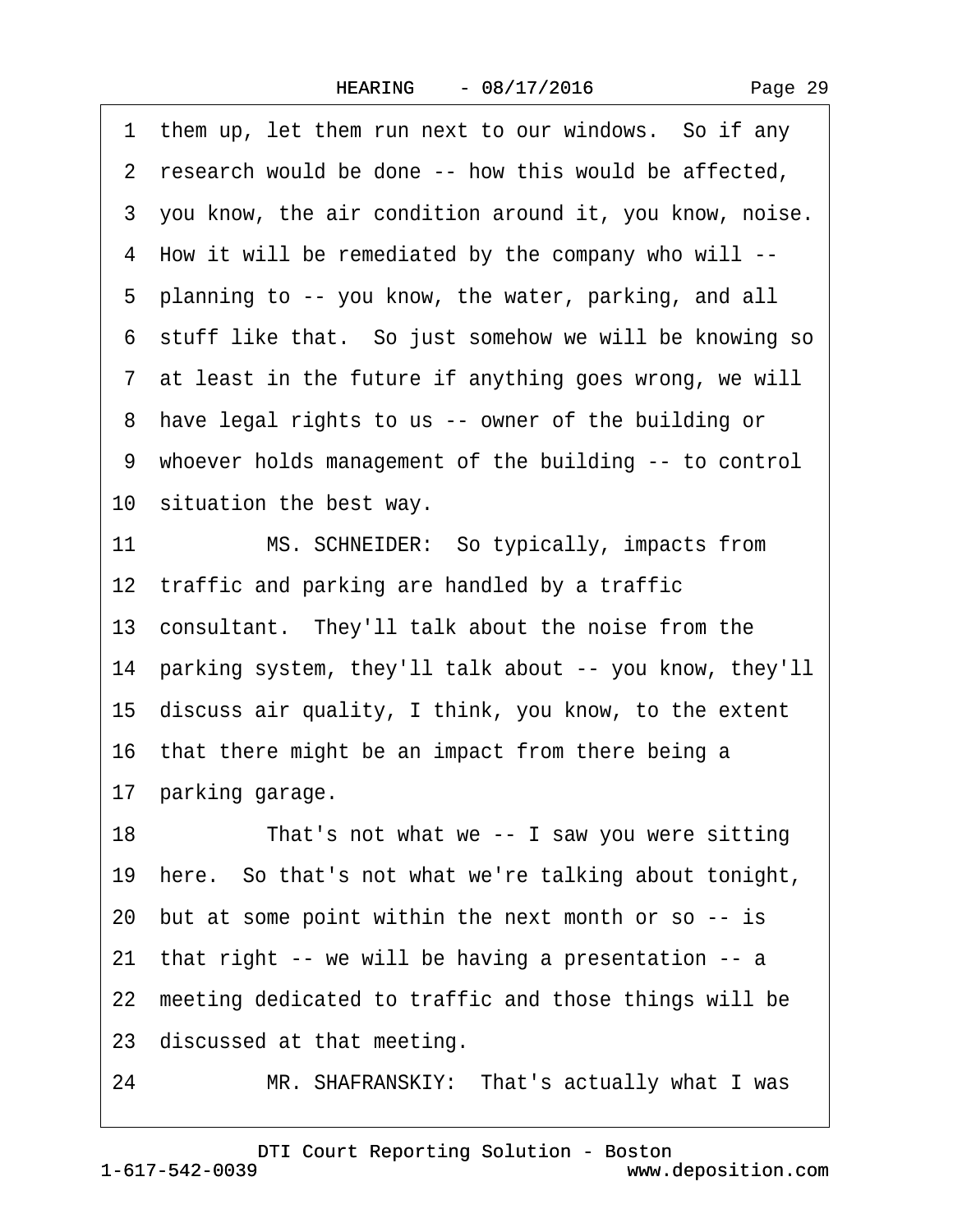<span id="page-29-0"></span>1 asking, if it will be done, so it will be, you know, 2 stepped back. So thank you very much. 3 MS. SCHNEIDER: Thank you. 4 MS. WILNER: Good evening. My name is Bernice 5 Wilner, and I am president of the neighborhood ·6· association, but I'm here on very selfish reasons. 7 I live on Holly Lane. That's the street 8 between the Santander and the Brookline Bank. We have ·9· an underground garage, and when Route 9 floods, that 10 garage floods. I'm not an engineer. I'm not sure why 11 it happens, but the water comes up. Eventually it goes 12 back down, but it's just a mess in that garage. And so 13· I'm just wondering, is this going to impact it any 14 more, or would there be some remedial that they're 15· going to do that would help our flooded garage? I 16· don't know. 17 MS. SCHNEIDER: What I'm going to ask, if you 18· don't mind, the civil engineer for the project team to 19 come up. Can you talk a little bit about the slope of 20· the site, whether or not you expect there to be any 21· groundwater or surface water impact to neighboring 22 properties as a result of the development? I know we 23· talked a lot about surface water, but to the extent 24· that you think that there may be, because of the slope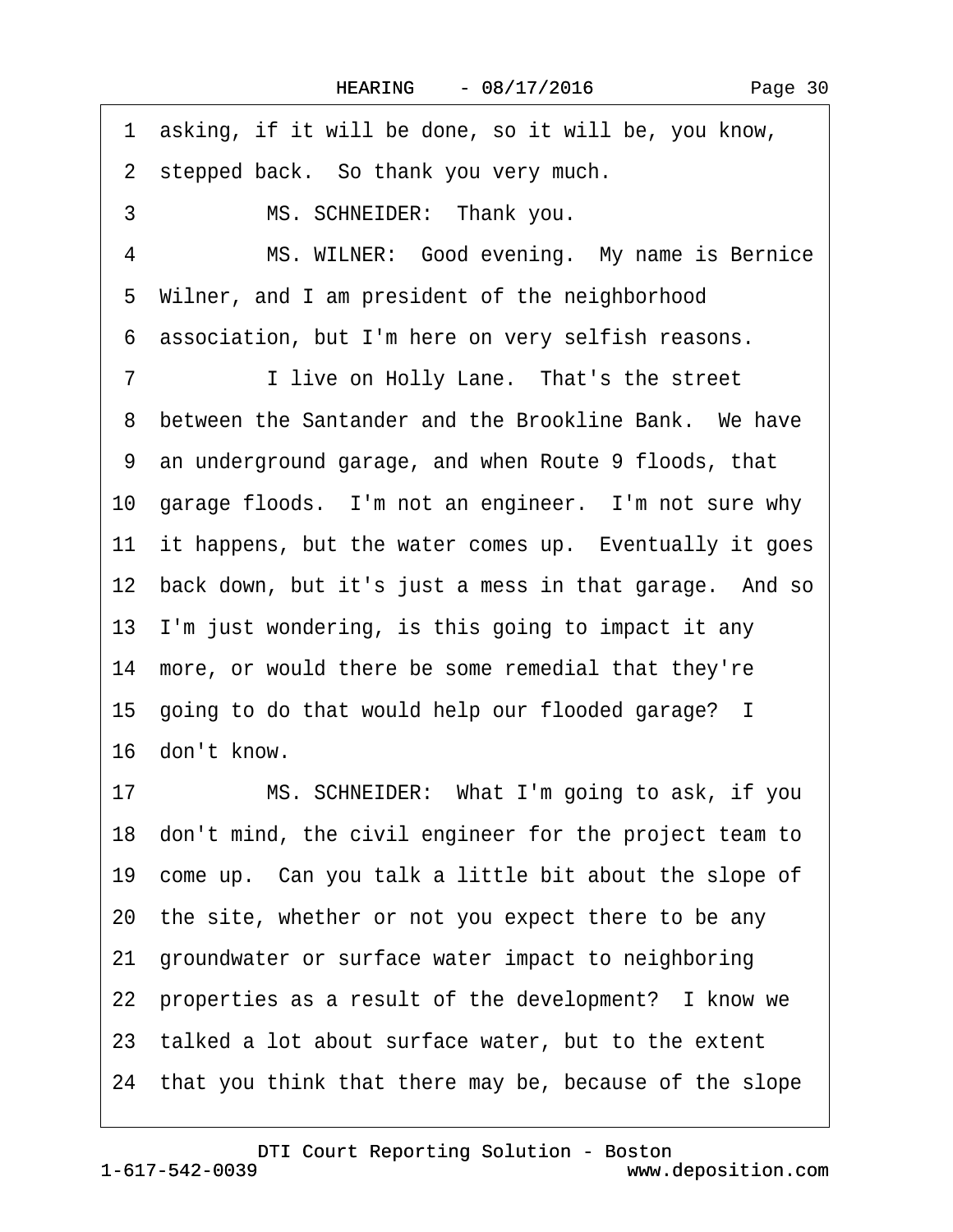Page 31

<span id="page-30-0"></span>1 of the site, et cetera, impacts on neighboring ·2· properties and how -- if there are going to be impacts, 3 how they're expected to be mitigated. 4 MS. WILNER: Route 9, that Star Market parking 5 lot, I mean, that floods horribly. Sometimes it makes ·6· the Channel 5 news.· And somehow or other, and I'm not ·7· sure why, that comes down and up through -- into our 8 garage, so I'm just concerned about that project. 9 MS. DANIK: Yeah. So I can definitely talk to 10 the surface stormwater. The groundwater, I would look 11 to my friend over here to help out with that, please. 12 But yeah, the existing site is essentially 13· generally very flat, so stormwater that comes from the 14 air that hits it runs off into the catch basins on the 15· site and then goes into the drain main in Boylston 16· Street. 17 The proposed building will basically be the 18 same, except that it will be roof and driveway areas. 19· The proposed building has a pretty deep basement, so 20· that basement is expected to be within groundwater.· So 21 maybe I can turn it over? 22 MS. JOHNSON: Again, Cathy Johnson from GEI. 23 I'm the licensed site professional. 24 We also prepared a geotechnical investigation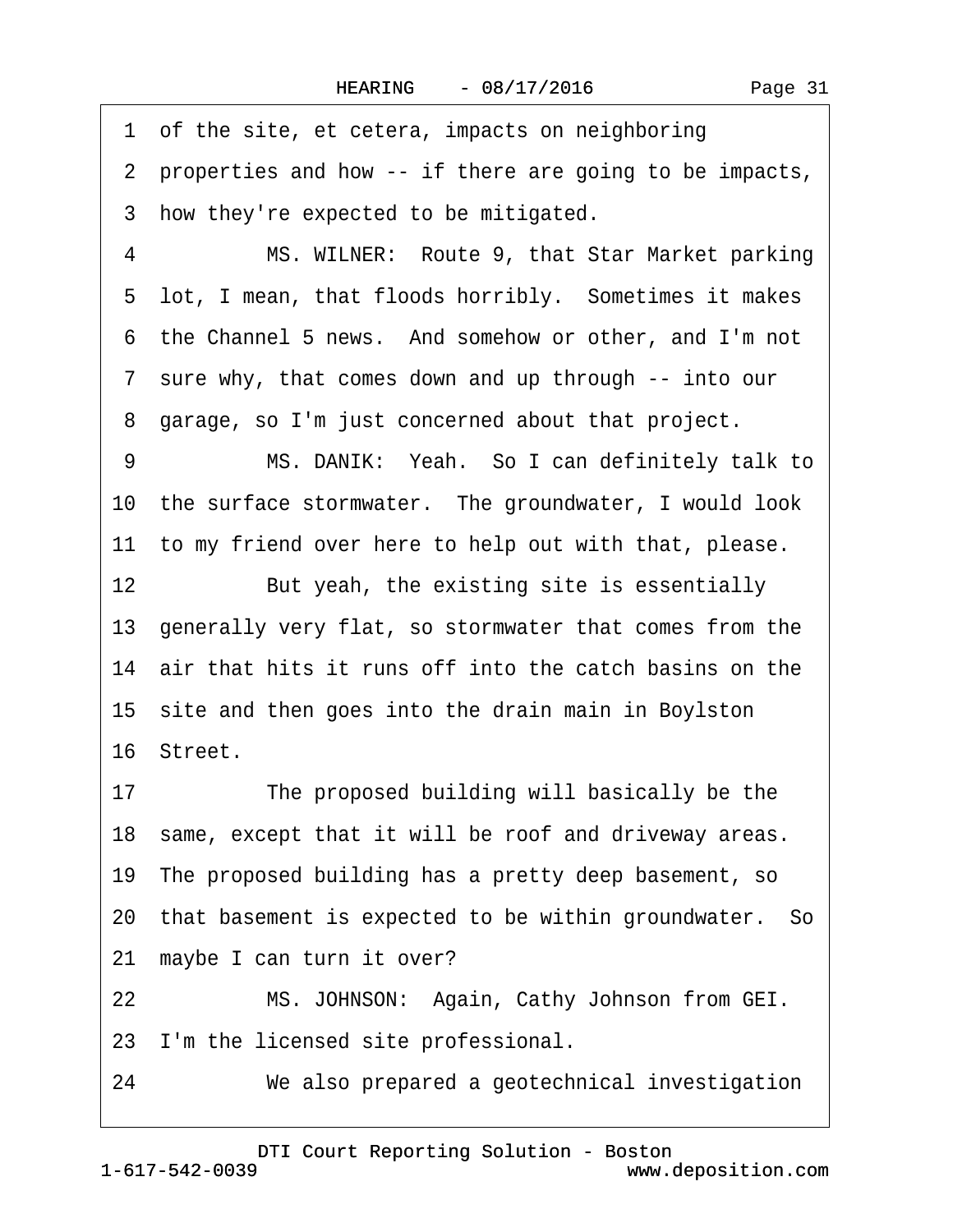<span id="page-31-0"></span>1 for the property that addresses dewatering. If you 2 need more detailed information, I can have our engineer ·3· come. 4 But we do expect that the foundation for the 5 property, particularly because it has underground ·6· parking, to be approximately two feet into the ·7· groundwater.· We made very specific recommendations for 8 underslab drainage to mitigate flooding issues for that 9 garage. 10 The property is significantly into bedrock, 11 and for that reason -- I am familiar with that part of 12 town -- I would expect, actually, that -- and I'm not 13 going to swear to this. I would defer to Doug 14 Aghjayan. But we don't expect the same type of 15· flooding, partly because of the design that we have 16· specified in our geotechnical report, but also because 17 the site actually had -- because of the bedrock, 18· actually has a slope to, effectively, the -- to the 19 north -- essentially, directly north of the property. 20· I don't think it will, sort of, backflow west and in 21 that direction of Route 9. 22 And if you need much more detailed 23· information, I can bring the geotechnical engineer to 24 discuss it. But I don't know if you have the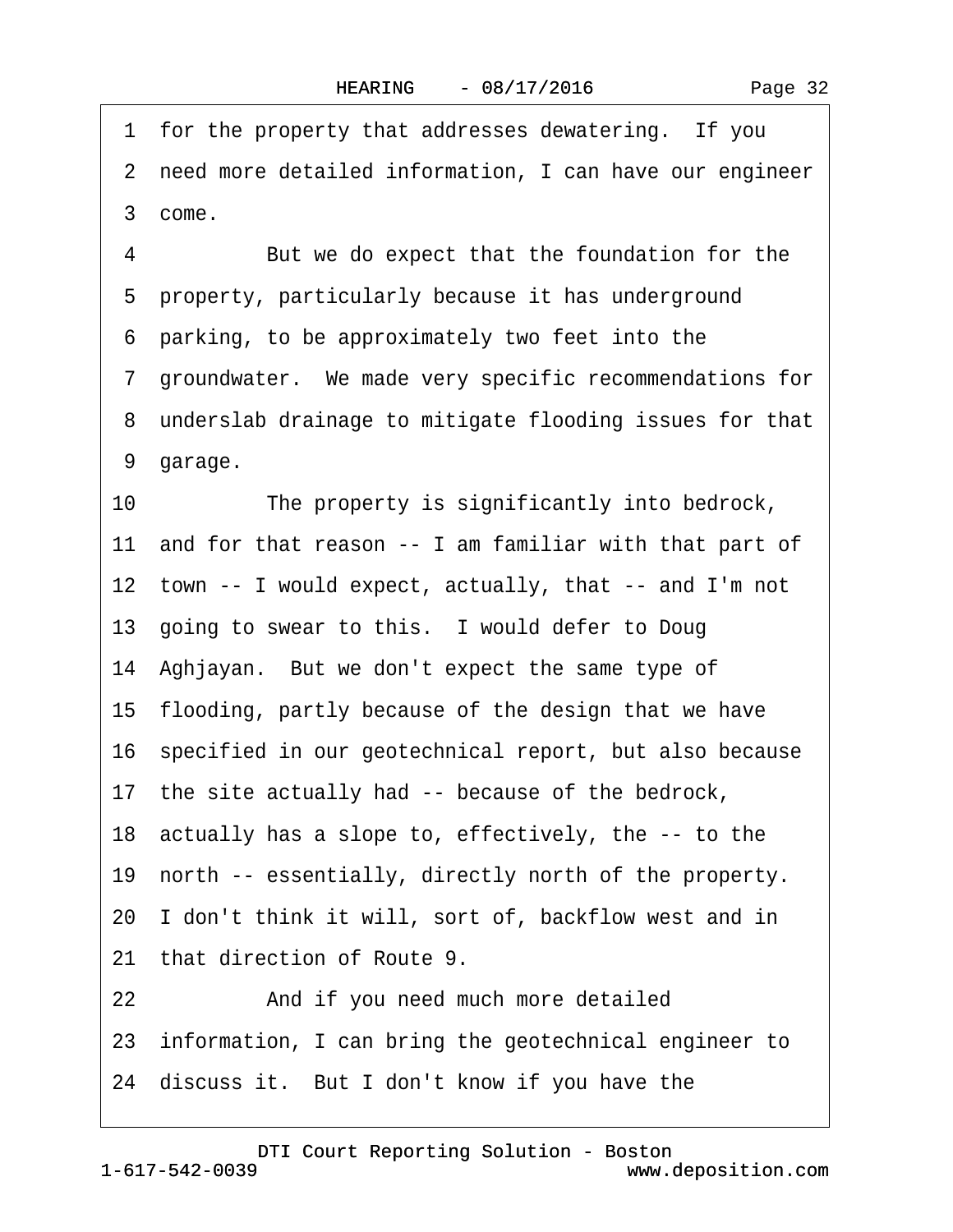<span id="page-32-0"></span>

|    | 1 geotechnical report, but we do, as I said, have          |
|----|------------------------------------------------------------|
|    | 2 recommendations for drainage under the slab and for      |
|    | 3 specific requirements for sealing this particular        |
|    | 4 garage because of the groundwater issues.                |
| 5  | MS. SCHNEIDER: But those are issues relative               |
|    | 6 to keeping this garage dry. I guess my question is:      |
|    | 7 By digging down, is that going to affect the flow to     |
|    | 8 neighboring properties? I think what this neighbor was   |
|    | 9 saying is that she's concerned that by excavating the    |
|    | 10 site or by, you know, altering the site in some way, it |
|    | 11 may have spillover effects to other properties, and I   |
|    | 12 think that's really the question.                       |
| 13 | MS. JOHNSON: It's not my area of expertise,                |
|    | 14 so I would prefer to defer that question to the         |
|    | 15 geotechnical engineer or --                             |
| 16 | MR. ENGLER: We'll get an answer to that.                   |
| 17 | MS. SCHNEIDER: Thank you.                                  |
| 18 | UNIDENTIFIED AUDIENCE MEMBER: How deep is the              |
|    | 19 garage underground?                                     |
| 20 | MS. JOHNSON: 10 to 12 feet.                                |
| 21 | UNIDENTIFIED AUDIENCE MEMBER: 10 to 12 feet?               |
| 22 | MS. JOHNSON: For one-story underground                     |
|    | 23 parking, yes.                                           |
| 24 | MS. KHAN: I'm Janice Khan. I'm a town                      |
|    |                                                            |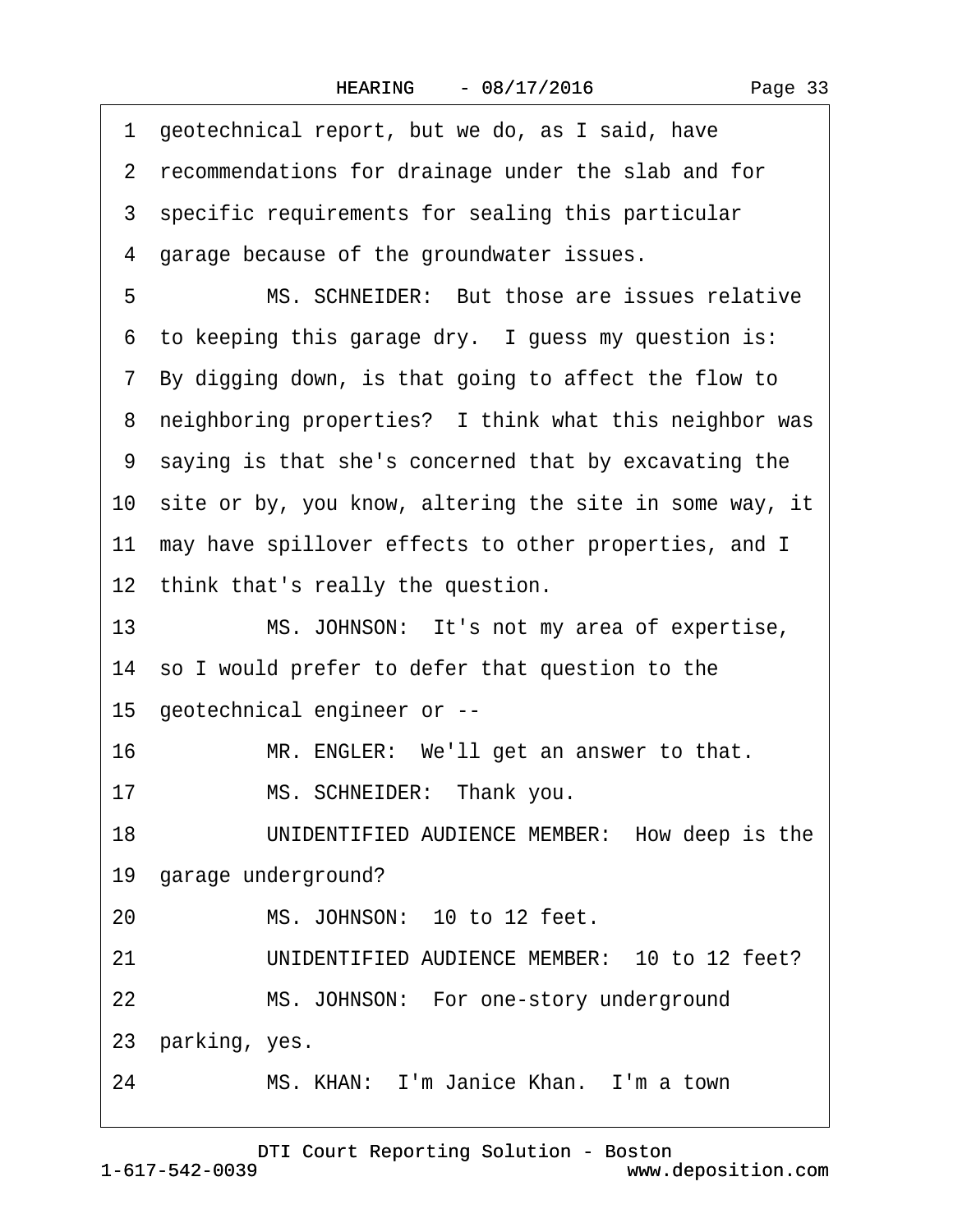<span id="page-33-0"></span>1 meeting member from Precinct 15. I live on Craftsland 2 Road, which is near the intersection of Hammond Pond 3 Parkway and Route 9. And my neighborhood has felt the 4 impact of another 40B that was in Newton, so we have 5 some experience with what happens when a site is 6 flat-topped such -- to such a degree. And I believe 7 that -- they said that it was going to be -- 80 percent 8 of the site is going to be impervious, yes? 9 MS. DANIK: The proposed site is 100 percent. 10 MS. KHAN: Will be 100 percent. 11 So what happened in our neighborhood when we 12 lost all the green space there that absorbed the water 13 is that it did create tremendous flooding in the area 14 to neighboring houses, and neighboring houses did end 15· up with water in the basement on the Brookline side, 16 even though this was -- the water actually did not stay 17· on-site as it's required, I believe, by state law that 18 properties have to hold the water on the site. So it 19· does concern me that all this land is going to be 20 impervious. 21 And I do believe that this area also does tend 22 to flood. We know that the property diagonally across 23 from it that -- it was the CVS there -- that the 24· parking lot actually collapsed shortly after it was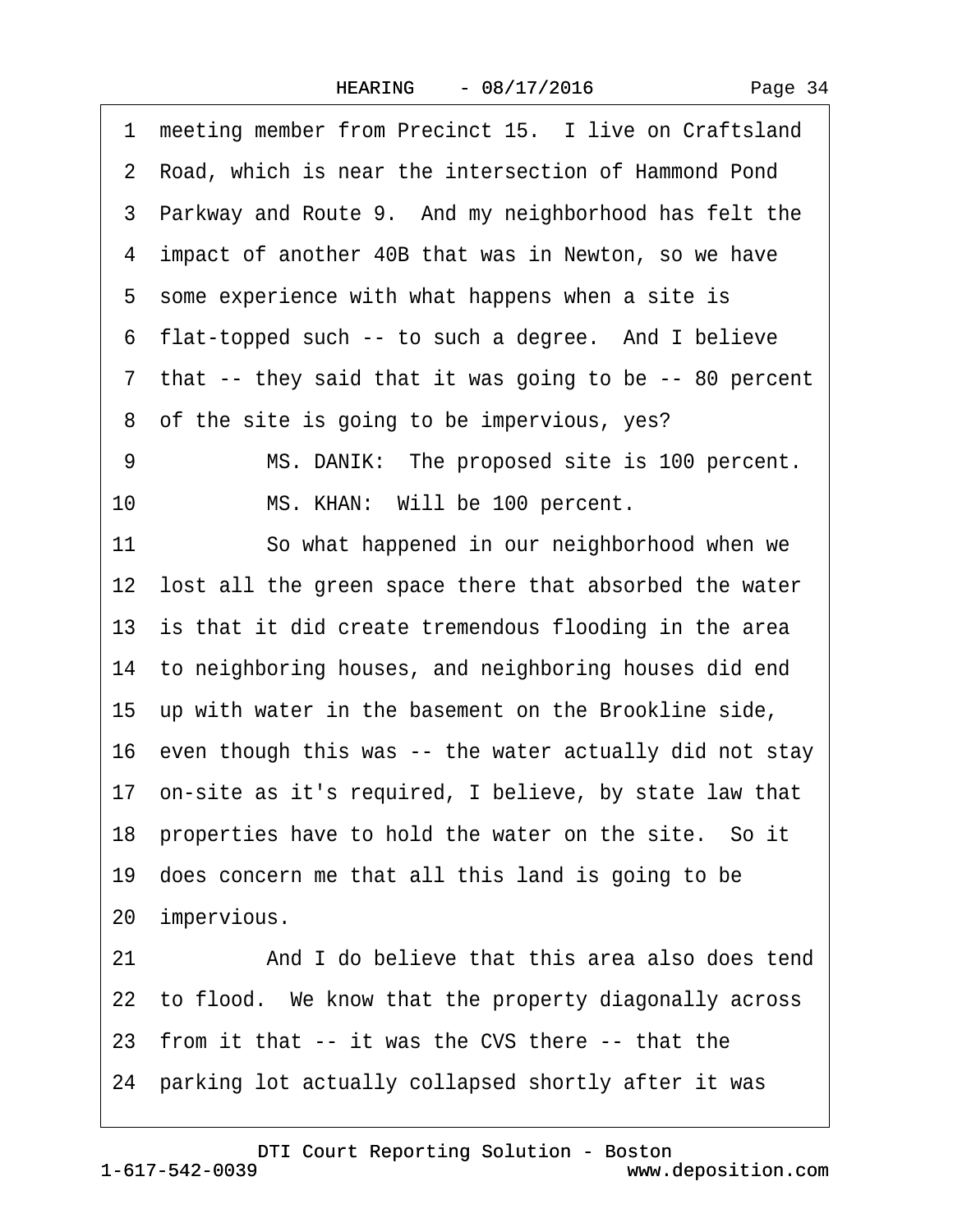<span id="page-34-0"></span>·1· built.· And it was after a major storm that that 2 happened where they had sink holes in the ... 3 **· · · · So it is a tricky area, I think, to build in** 4 in the first place because it's all ledge. And so I 5 don't know. I think that there has to be great care ·6· when developing a property there to make sure that ·7· adequate resources are put into not overwhelming the 8 system, which easily gets overwhelmed in that area. 9 Thank you. 10 MS. SCHNEIDER: Thank you. 11 MS. FEHRENBACH: Hi. My name is Grace 12 Fehrenbach, and this is the first time I've attending 13 one of these hearings. 14 We purchased the property at 517 Heath 15· Street -- my husband, myself, and my brother -- in 16· April, so we're new to the neighborhood.· I have two 17 children. We, at some point, plan to live over there. 18· We live in the Longwood Medical area part of Brookline 19 right now and have been residents of Brookline for over 20· seven years.· So we're looking to have a home. 21 **In general, I would like to say I don't know** 22 too much about this. I have looked on the website and 23 read, but I believe that our property will be very much 24 impacted by the development here. Development is not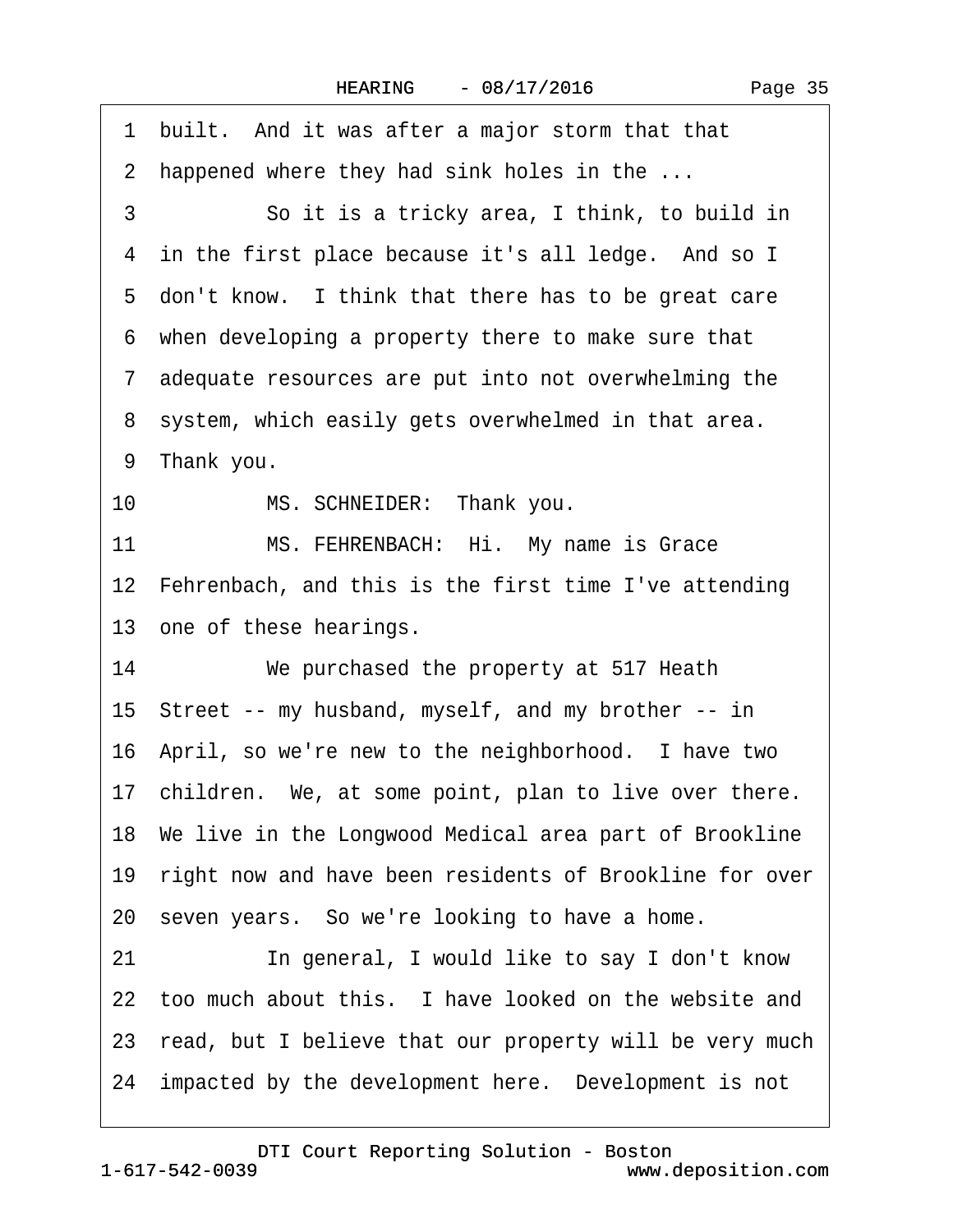<span id="page-35-0"></span>1 necessarily bad, but it can be a positive thing. 2 But we -- based on the concerns the zoning 3 board of appeals has written about and letters to the ·4· developer, I would like to just state that as owners of ·5· 517 Heath, we strongly agree with many of the items ·6· that you have requested and concerns you've brought up. 7 And I would like to make a couple of comments. 8 The traffic will be very concentrated next to ·9· residential property in this proposed plan, and so 10 special care, when we do talk about traffic, if that 11 could be definitely considered. Maybe there's less 12 than before, but it's like the gentleman said, it will 13 be very concentrated right next to -- without many 14 setbacks. So that's something to consider. 15 • As far as the conversation today, the property 16· being very flat concerns me as a neighbor, and I'm 17· thankful that you guys have requested more information 18 on how it will affect abutting properties as far as 19 drainage. 20 I want to also know whether the roof is being 21· developed to capture the water for major storms, like 22 hundred-year-storm capture, or just normal, and how 23 that's going to happen. Because, again, as the 24· building is proposed, it is right up against the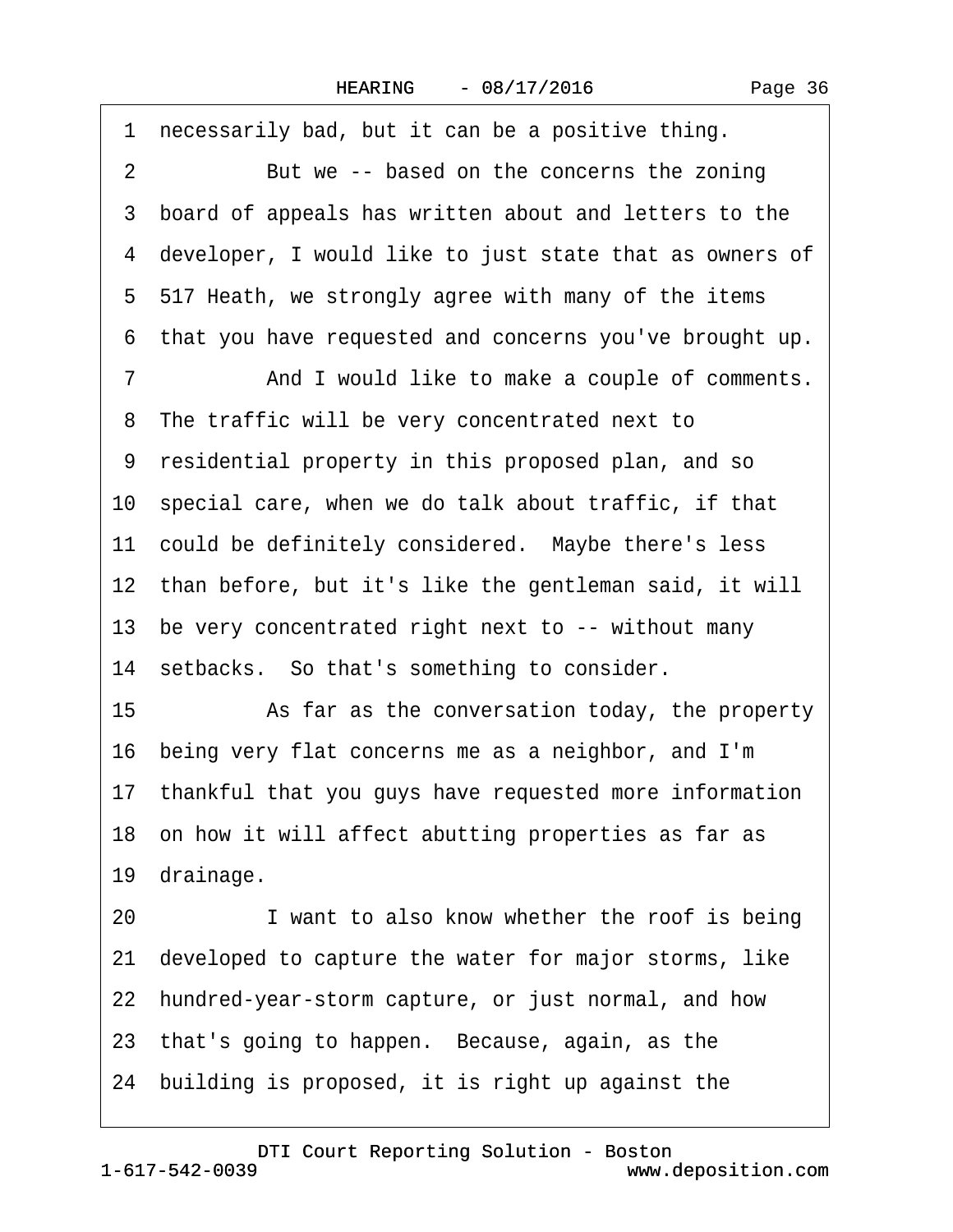<span id="page-36-0"></span>

|    | 1 south-facing properties right there.                    |
|----|-----------------------------------------------------------|
| 2  | So those are my comments. I'm sorry. I've                 |
|    | 3 never done this before. I hope I was clear. If I'm      |
|    | 4 not, please feel free to ask me questions.              |
| 5  | MS. SCHNEIDER: Thank you. And I just -- for               |
|    | 6 your benefit and for everybody else who is here, you    |
|    | 7 know, we've been saying all along, thank you for coming |
|    | 8 and speaking. If you would also like to send us         |
|    | 9 written comments, please do so. Those can be submitted  |
|    | 10 through the planning staff to the board. We're happy   |
|    | 11 to receive your comments in writing as well.           |
| 12 | Can I ask the civil engineer to jump back up              |
|    | 13 and answer her question about what's going to happen   |
|    | 14 with the roof to collect stormwater from major storm   |
|    | 15 events.                                                |
| 16 | MS. DANIK: Yes, so -- Deborah Danik, Nitsch               |
|    | 17 Engineering, civil engineer.                           |
| 18 | So the roof will have collection spots that               |
|    | 19 will meet the plumbing code and the Mass. State        |
|    | 20 Building Code. And I'm sorry. I'm not familiar with    |
| 21 | that, so I'm not sure what that standard is other than    |
|    | 22 it has to do with the area of the roof.                |
| 23 | But I do know that for our proposed system, at            |
|    | 24 this point, you know, it's something that will be      |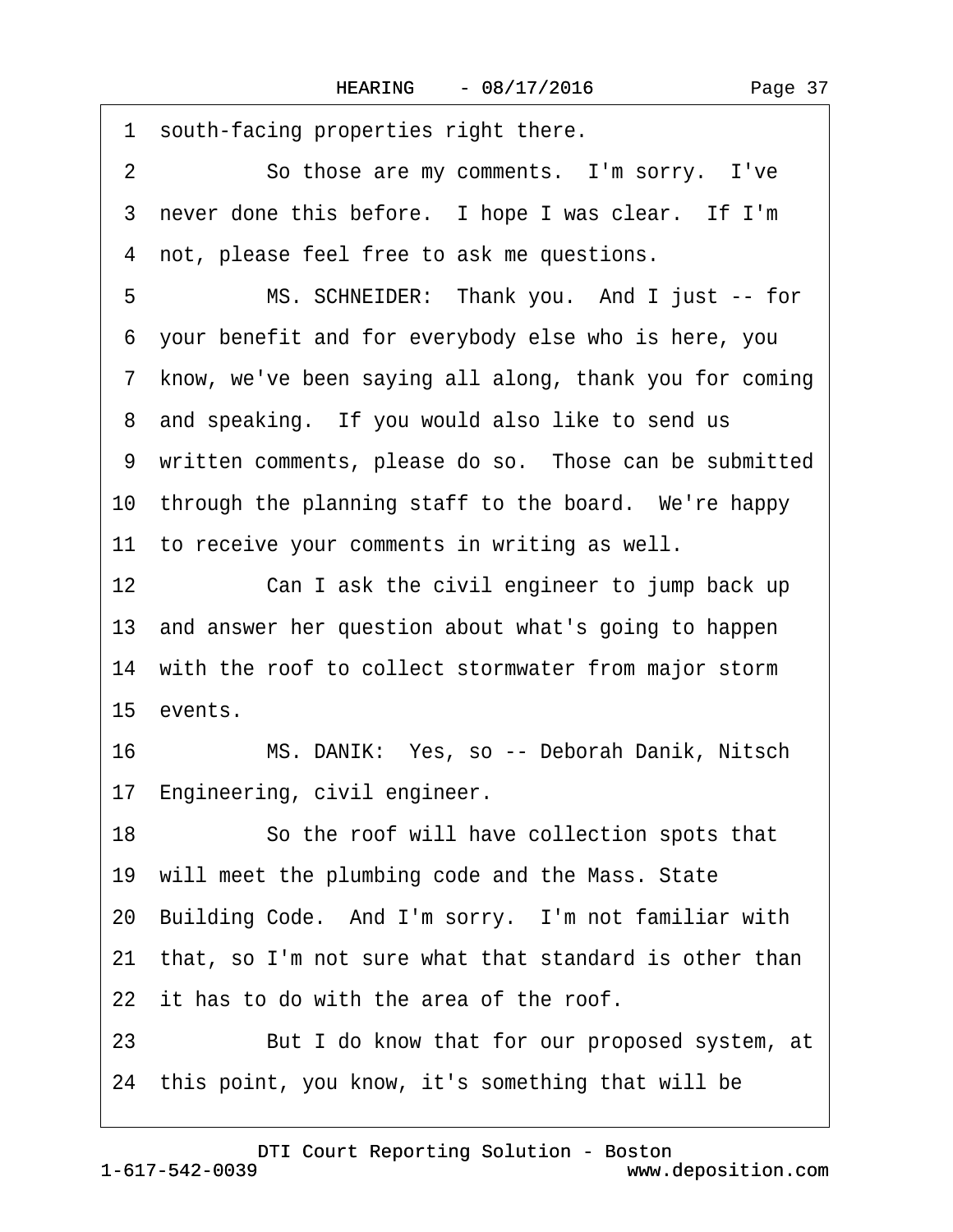<span id="page-37-0"></span>1 better than what was there before. Before, the 2 stormwater basically hit the ground, went into the 3 catch basins, and then just went straight into the pipe 4 and the street. So our system is going to collect the 5 stormwater and put it in a tank, so there will be 6 storage in the tank.

7 The other thing that you get is -- because 8 this building will have stories, basically the piping ·9· all the way up the building provides some level of 10 stormwater storage in it too.

11 MR. CHIUMENTI: My understanding is -- and 12 correct me if I'm wrong -- that we initially capture 13 water in situations so that it can drain off at a 14 certain rate, and it's the rate at which it runs off 15 that is the limitation. You're not going to keep the 16 water. It just pours off more slowly than otherwise 17· would because of these -- 18 MS. DANIK: Correct, yeah. So the tank that 19 we're putting in there is going to mitigate for the 20 rate of the stormwater coming off. 21 MR. CHIUMENTI: And that's what's regulated.

22· You're not going to hold on to the water, you're just 23· going to regulate the rate at which it pours off onto

24 the --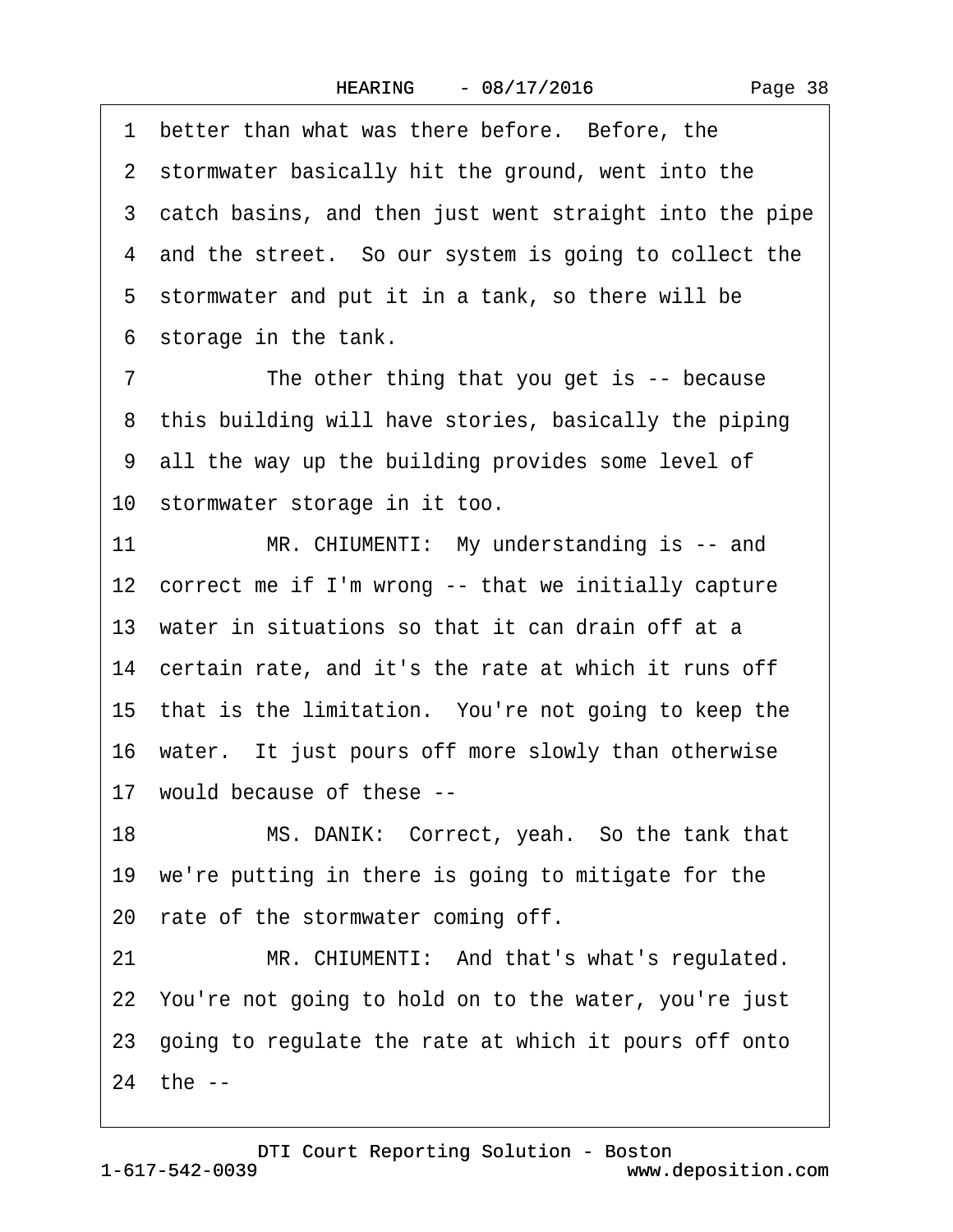<span id="page-38-0"></span>

| 1<br>MS. DANIK: Correct, yup.                             |
|-----------------------------------------------------------|
| MS. SCHNEIDER: Thank you.<br>$\overline{2}$               |
| 3<br>Is there anybody else from the public who            |
| would like to speak tonight? Anybody?<br>4                |
| 5<br>(No audible response.)                               |
| MS. SCHNEIDER: Should you think of something<br>6         |
| 7 between now and the next hearing, again, please feel    |
| 8 free to submit written comments, as I know many of you  |
| 9 already have. But if you have other things that you'd   |
| 10 like to say, please don't be shy about it.             |
| 11<br>So I think it's back to us now.                     |
| I'm sorry.<br>$12 \,$                                     |
| MR. ENGLER: I was going to make a couple of<br>13         |
| 14 summary comments, but I can wait.                      |
| 15<br>MS. SCHNEIDER: You can do that. Well, let's         |
| 16 decide if you want to go now or in a minute. What I    |
| 17 was going say is I was just going to turn it over to   |
| 18 the board for a moment to see if there are any         |
| 19 additional inquiries or issues that we want to raise,  |
| 20 in large part for the applicant's benefit, things that |
| 21 we'd like you to look a little bit further into. Maybe |
| 22 you want to wait until we do that and then speak?      |
| 23<br>MR. ENGLER: Sure.                                   |
| MS. SCHNEIDER: Okay. Is there anything else<br>24         |
|                                                           |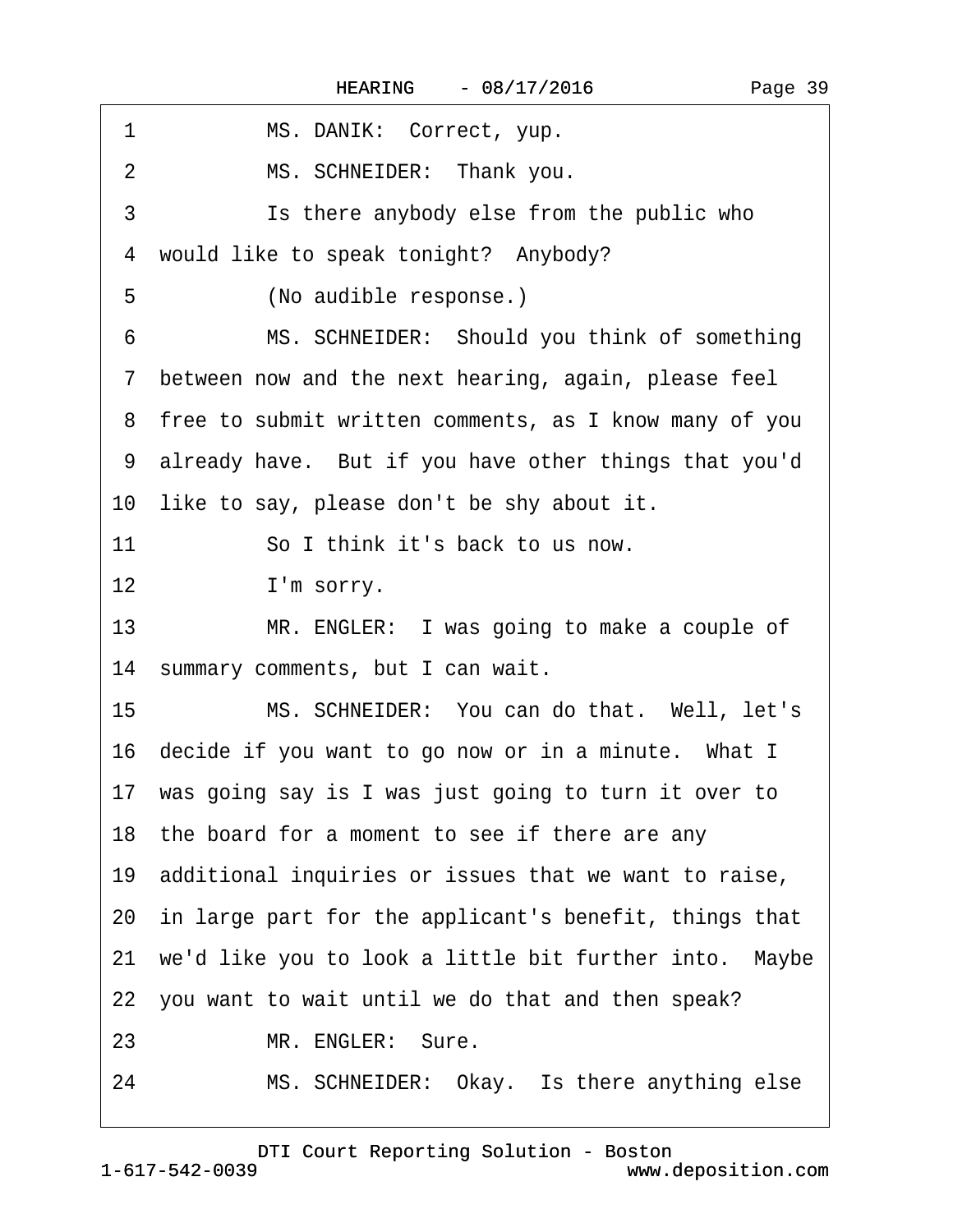<span id="page-39-0"></span>1 besides the building code report, the 21A review, and, ·2· I guess, making the presentation available that was 3 given tonight, anything else that we want to ask for 4 based on what we've heard tonight or any feedback we 5 want to provide? 6 MR. ZUROFF: I don't have anything. 7 MR. BOOK: I have nothing further. 8 MS. SCHNEIDER: Steve, anything? 9 MR. CHIUMENTI: No. 10 MS. MORELLI: I just want to ask Chairman 11 Schneider about the geotech report. I'm not sure that 12 that was submitted, and I'd like to request that it is. 13 MS. SCHNEIDER: Absolutely. Could we get a 14 copy of that, please, if we don't have it already? 15 MR. ENGLER: Yes. Let me just make a couple 16· of comments, because what I heard tonight was -- a lot 17 of this hasn't been finished in terms of engineering, 18 and we expect when we meet with the staff reviewer and 19· DPW and transportation, that we will cover these 20· issues, particularly the issue about how the basement 21 is being constructed and where the water -- subsurface 22 water is going. 23 But I want to caution that, you know, it's 24 preliminary drawings. It's not final site engineered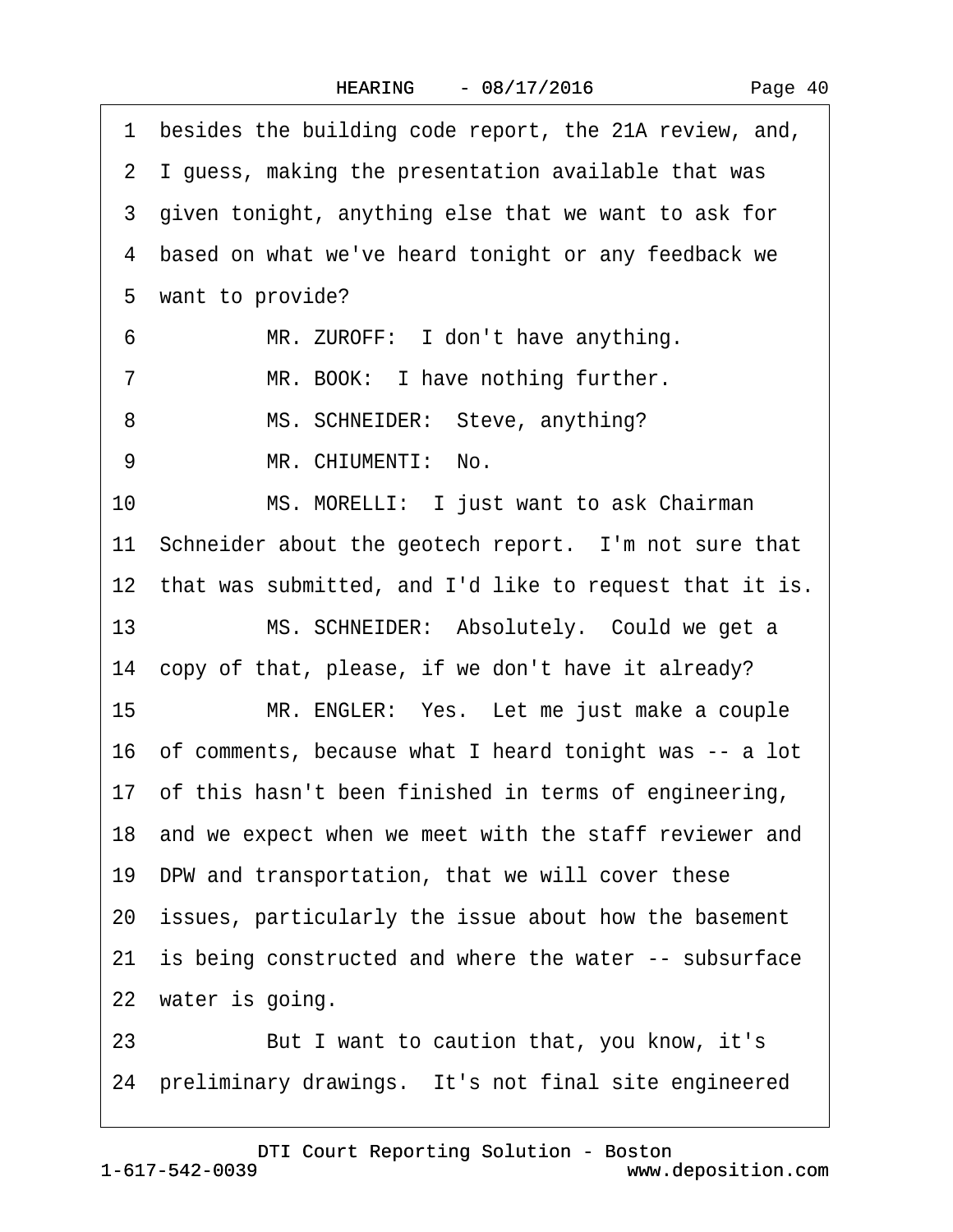|  | Page 41 |
|--|---------|
|--|---------|

<span id="page-40-0"></span>

| 1 plans. So there will be a point where there may be       |  |  |  |  |  |
|------------------------------------------------------------|--|--|--|--|--|
| 2 answers that have to come later, which will be reviewed  |  |  |  |  |  |
| 3 as long as we meet code. But to the degree that we can   |  |  |  |  |  |
| 4 answer these questions the best we can -- because        |  |  |  |  |  |
| 5 you're not technicians and neither am I. But we should   |  |  |  |  |  |
| 6 have answers from your department heads as to these      |  |  |  |  |  |
| 7 questions, and our engineers, so we hope to cover that   |  |  |  |  |  |
| 8 more -- pick it up at the next meeting. Even though      |  |  |  |  |  |
| 9 it's traffic, we'll try and end up on what we didn't     |  |  |  |  |  |
| 10 cover tonight on engineering. We look forward to the    |  |  |  |  |  |
| 11 staff meeting to do that -- to start that process.      |  |  |  |  |  |
| 12 <sub>2</sub><br>MS. SCHNEIDER: Thank you. We appreciate |  |  |  |  |  |
| 13 that.                                                   |  |  |  |  |  |
| 14<br>Okay. Anything else?                                 |  |  |  |  |  |
| 15<br>(No audible response.)                               |  |  |  |  |  |
| MS. SCHNEIDER: All right. So at this point<br>16           |  |  |  |  |  |
| 17 we are going to continue this hearing to                |  |  |  |  |  |
| 18 September 19th, and at that point we will have further  |  |  |  |  |  |
| 19 discussion and a presentation by our traffic and        |  |  |  |  |  |
| 20 parking peer reviewers and also the -- sort of the      |  |  |  |  |  |
| holdover items that we've referenced.<br>21                |  |  |  |  |  |
| Is that right? September 19th?<br>22                       |  |  |  |  |  |
| MS. STEINFELD: That's right.<br>23                         |  |  |  |  |  |
| (Proceedings adjourned at 8:07 p.m.)<br>24                 |  |  |  |  |  |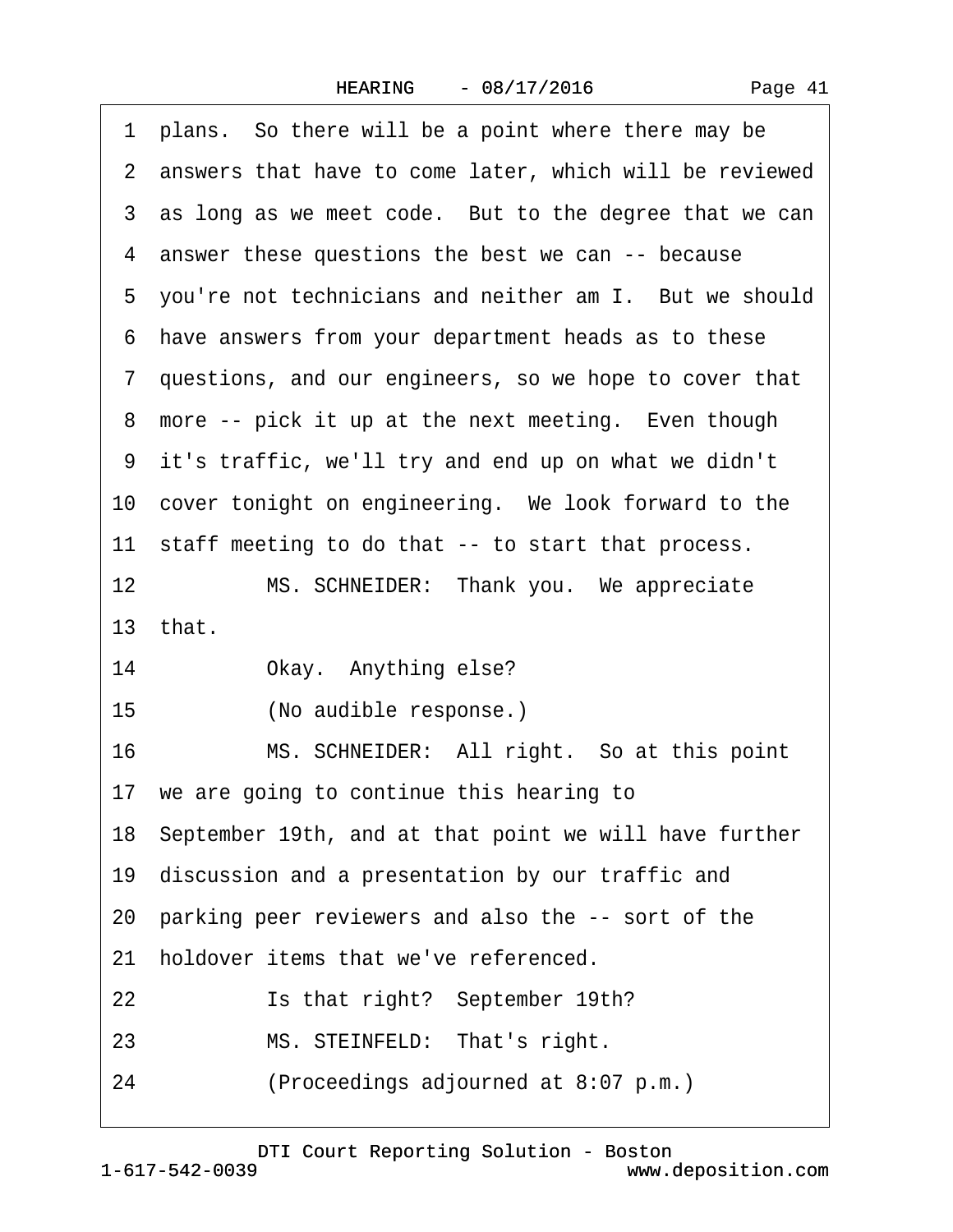| 1  | I, Kristen C. Krakofsky, court reporter and                 |
|----|-------------------------------------------------------------|
|    | 2 notary public in and for the Commonwealth of              |
|    | 3 Massachusetts, certify:                                   |
| 4  | That the foregoing proceedings were taken                   |
|    | 5 before me at the time and place herein set forth and      |
|    | 6 that the foregoing is a true and correct transcript       |
|    | 7 of my shorthand notes so taken.                           |
| 8  | I further certify that I am not a relative                  |
|    | 9 or employee of any of the parties, nor am I               |
|    | 10 financially interested in the action.                    |
| 11 | I declare under penalty of perjury that the                 |
|    | 12 foregoing is true and correct.                           |
| 13 | Dated this 29th day of August, 2016.                        |
| 14 | <u> 2000 - Jan Barat, martin da basar da basar da basar</u> |
|    | 15 Kristen Krakofsky, Notary Public                         |
|    | 16 My commission expires November 3, 2017.                  |
| 17 |                                                             |
| 18 |                                                             |
| 19 |                                                             |
| 20 |                                                             |
| 21 |                                                             |
| 22 |                                                             |
| 23 |                                                             |
| 24 |                                                             |
|    |                                                             |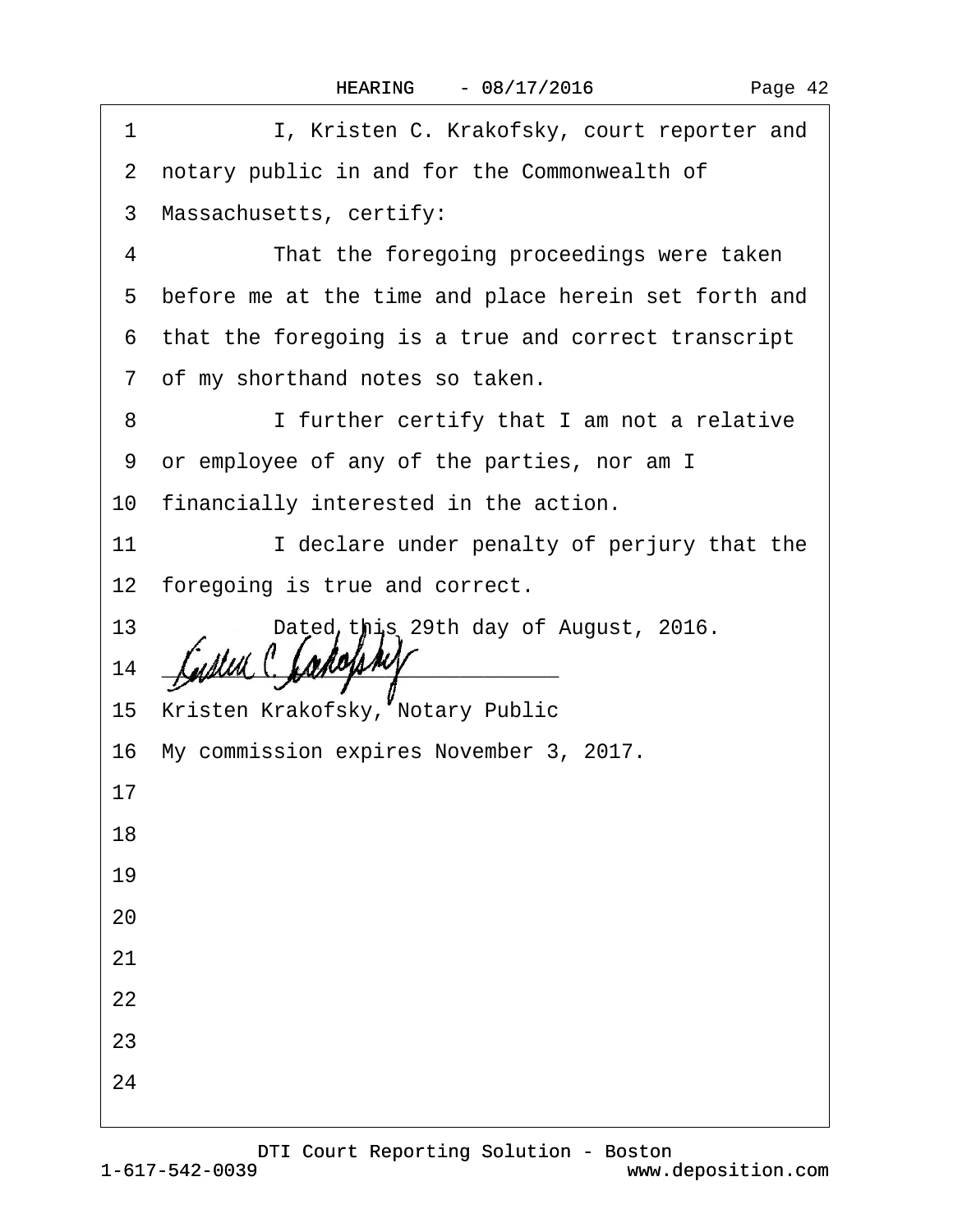#### $-08/17/2016$

 $\overline{1}$ 517  $10$ 25:7 33:20,21 100 34:9,10 62 1164 28:15 1180  $4:8.245:5$ 75  $12$ 10:2 33:20,21  $7:18$ 12-inch  $4:1$ 7:4,9 8:9,17 10:9 15  $34:1$ 15.000 80  $5:16$  $19<sub>th</sub>$  $8:07$ 41:18,22 41:24  $\overline{2}$  $21A$  $\mathbf Q$ 17:22 40:1 25 12:4 16:2 3 ability  $17:1$ 33 10:24 40:13 4 34:12 40<sub>B</sub> 36:18 21:16 22:4 34:4 **access**  $40<sub>bs</sub>$ 22:23 45 39:19  $15:23$ 5 addresses 5  $32.1$ 

25:7 31:6 adequate 35:14 36:5 6 6:8 10:3  $\overline{7}$ 6:5 12:3 8 10:14 15:10.23 34:7  $9$ 30:9 31:4 32:21 34:3  $\overline{A}$ **Absolutely** absorbed abutting 10:13,19 additional address 18:23 28:13

 $35:7$ adjourned  $41:24$ adverse 18:12 advise  $21:12$ advised 19:19 affect 33:7 36:18 agents 23:9 Aghjayan  $32:14$ ago  $27:2$ agree  $36:5$ ahead 12:1 24:15,24 air 9:9 29:3,15 31:14 **Alison** 23:4,16 allow  $26:3$ **ALTA**  $5:7$ altering  $33:10$ amount 15:7,8,21,24 analysis 18:8 20:10,15

answer 33:16 37:13 41:4

answers  $41:2,6$ 

 $4:2$ 

anybody 14:19 23:17 39:3,4 apologize

appeals 36:3

applicant 4:15 19:12,13 20:14,23 21:9 23:18,20

applicant's 23:23 39:20

applicants  $20:9$ 

application 13:7 15:17,19 16:3

appreciate 20:24 41:12

approval 28:17

approximately  $32:6$ 

April 35:16

area 5:24 6:2 7:7,21,22,24 8:2,3,4,11,14 14:24 20:16 26:18 33:13 34:13,21 35:3,8,18 37:22

areas 5:24 6:1,14,18 7:5,16, 23 9:21 10:2,13,19  $31:18$ 

arrived  $25:13$ 

asking 17:5 30:1

aspect 19:20

assist 23:23

associated  $5:20$ 

association  $30:6$ 

attending  $35:12$ 

> attenuate 18:10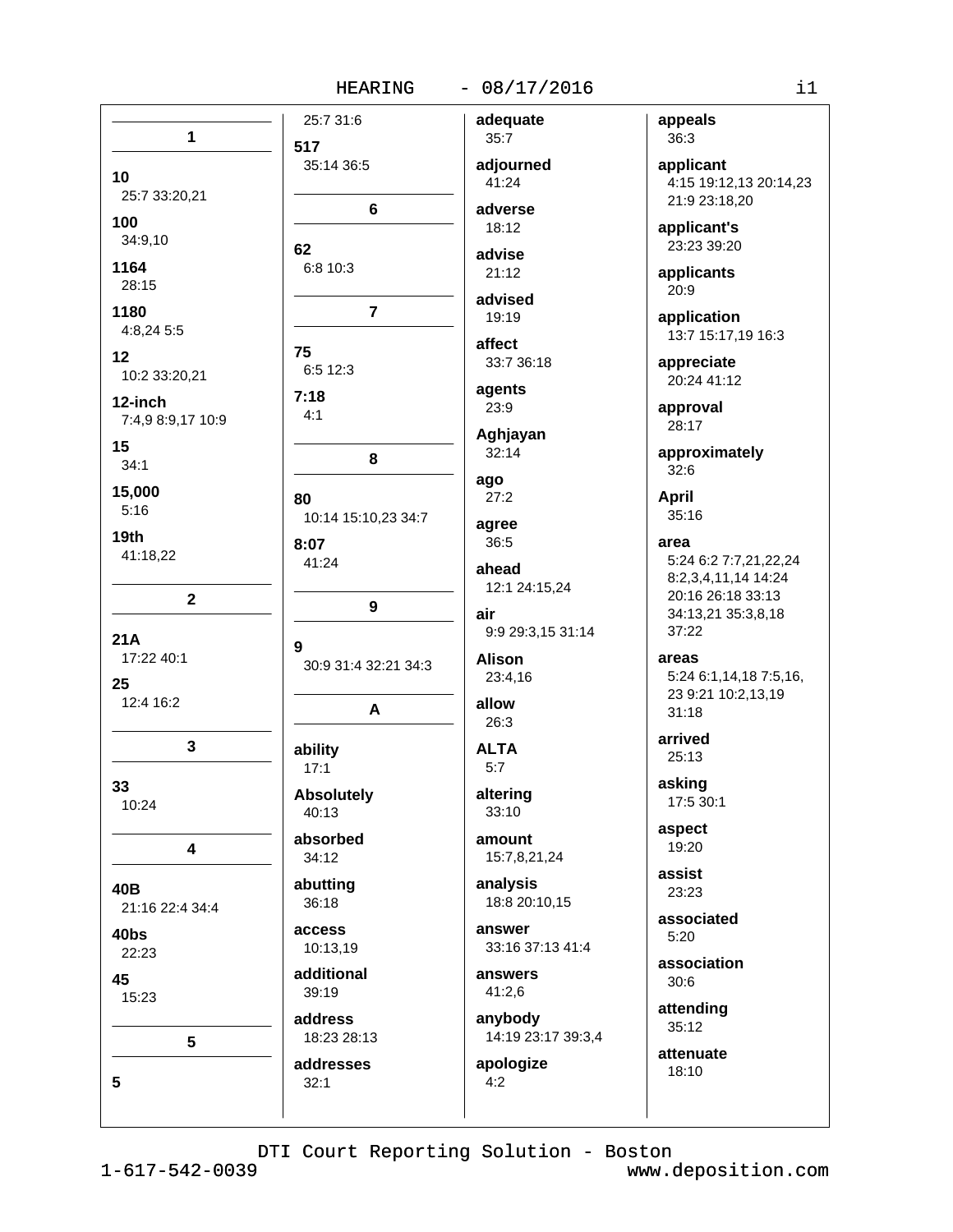audible

**AUDIENCE** 

33:18.21

authority

available

19:2 20:23 40:2

B

30:2,12 37:12 39:11

21:23

back

backflow

32:20

bad

 $36:1$ 

**Bank** 

 $30:8$ 

based

36:2 40:4

basement

40:20

basically

 $38:2.8$ 

**hasins** 

bays

 $5:16$ 

beds

 $6:1$ 

**believe** 

benefit

**Bernice** 

 $30:4$ 

best

better

bedrock

32:10,17

7:19,22 31:19,20 34:15

7:2,18,21,24 8:21 9:3,8,

17 10:15 11:11 31:17

6:22 8:12 31:14 38:3

19:17 34:6,17,21 35:23

22:9 23:3 37:6 39:20

16:10 23:2 29:10 41:4

16:15 23:19 39:5 41:15

### $-08/17/2016$

build 10:11,18 14:7,10 16:21 Cathy  $38:1$  $35:3$ caution bettering building 40:23  $9:23$ 5:4,15 6:4 7:24 8:1,10 11:11,16 15:11,14 **bid** certain 17:13 19:7,23 20:4,9 22:20 23:10 38:14 27:4,5,6 28:16,21 29:8, **bids** 9 31:17,19 36:24 37:20 certainly 22:18 23:9 38:8.9 40:1  $21:18$ big built cetera 15:14 35:1 13:10,16  $31:1$ burden bit chairing 6:5 7:13 9:2 18:19 22:21  $4:9$ 30:19 39:21 **business** blue 26:21  $40:10$  $6:22$ **businesses** change board 26:3,18 27:1 4:12 21:2,12,22 36:3  $16.21$ 37:10 39:18  $\mathbf c$ changed board's  $9:19$  $23:2$ calculate **Channel**  $17:1$ boards  $31:6$  $22:5$ calculated **Charles** 15:12 **Bob** 15:18 21:16 calculating chart  $15:7$ **Boehmer**  $17:10$ 19:2,5 called checklist 25:6,16 **Book** 19:17 4:10 11:24 12:2,6,10,17 can't children 13:1,3,12,19 40:7 14:11 21:13 24:23  $35:17$ bounded capture  $5:8$ 28:12 36:21,22 38:12 **Boylston** 21 40:9 car 4:8,24 5:5,8 7:4,9 8:9,  $15:13$ civil 17 10:9 12:24 13:15 care  $31:15$ 35:5 36:10 clean **brief**  $6:17$ cars  $21:10$ 10:4,14 15:10,21,23 cleanup brina 16:5 28:24 28.24.32.23 CASA clear **Brookline** 20:21 22:20 30:8 34:15 35:18,19 catch clearly brother 6:22 8:12 31:14 38:3 28:11  $35:15$ catchment Cliff brought  $7:23$ 19:2,4 36:6

17:23 31:22 Chairman 9:17 10:22 12:24 13:9 7:10,11 9:12,13 **Chiumenti** 4:11 13:20 14:5 38:11. 4:23 30:18 37:12,17 18:7 21:15 22:7,10 37:3

 $i2$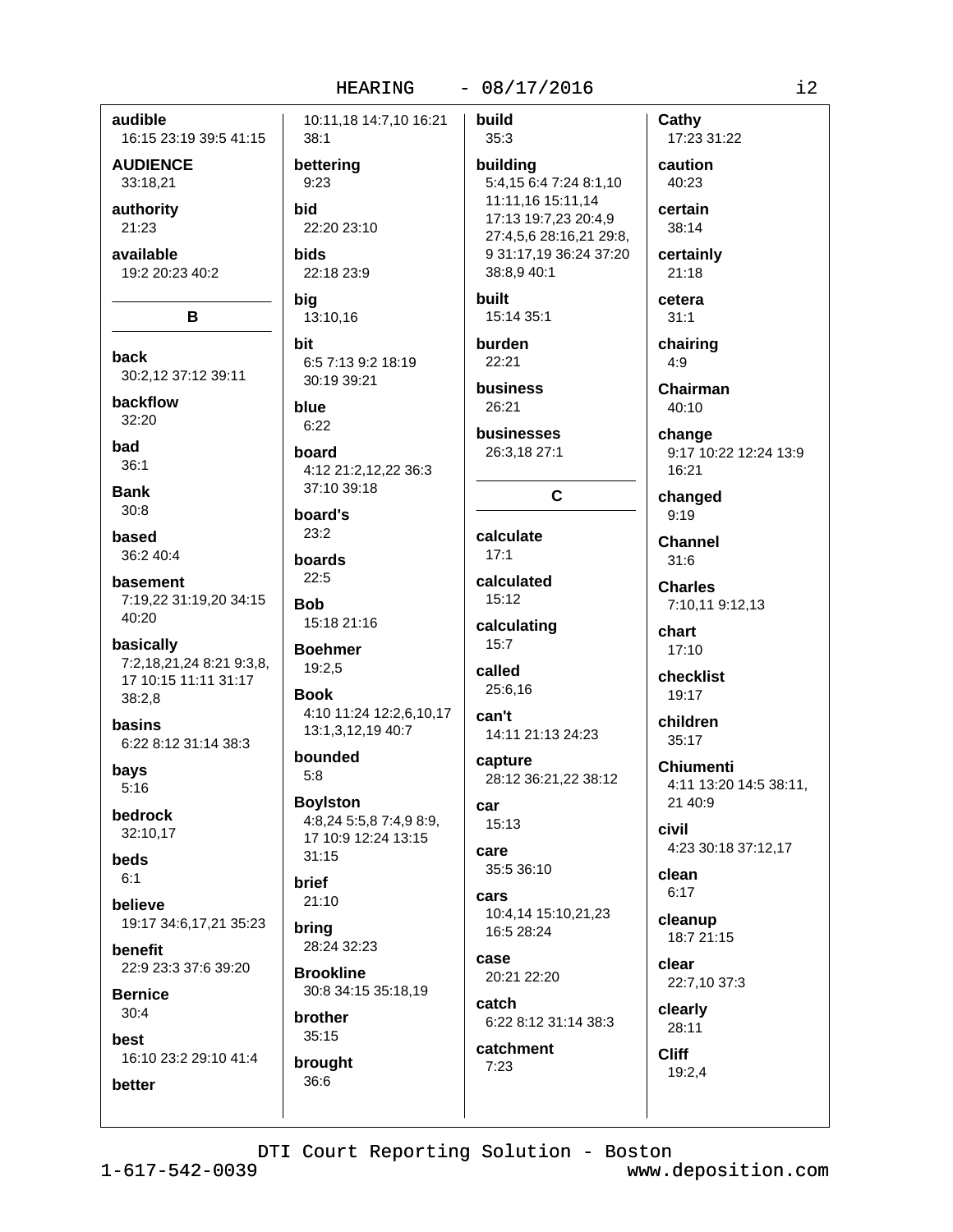# $-08/17/2016$ 6:17.18 36:11

close  $20:1$ 

closed 6:20 8:7 25:23

closer  $6:5$ 

code 20:4,10,15 37:19,20 40:1 41:3

collapsed 34:24

collect 8:13 37:14 38:4

collected 6:16 7:1,20,21 8:16 10:8,16

collecting 13:15

collection 8:10.11 11:1 37:18

color  $5:19$ 

colors  $7:16$ 

combination 19:6

come 18:18 24:10 25:18 28:5. 10,13 30:19 32:3 41:2

comes 30:11 31:7,13

coming 25:9 37:7 38:20

comment 20:22 27:20,21

comments 23:22 27:17.23 28:12 36:7 37:2.9.11 39:8.14  $40.16$ 

commercial  $9:18$ 

commissioner 19:23 27:6

companies  $27:13$ 

27:3 29:4 compared  $17:12$ 

company

comparison 14:14 17:8 18:9

comparisons 19:21

complained  $27:5$ completely

15:4 26:7

compliance 20:16

comprehensive

 $4.7$ 

concentrated 36:8.13

concern 19:16 34:19

concerned 31:8 33:9

concerns 20:6 28:3 36:2,6,16

condition 8:24 9:1 14:18 17:11 21:3.14 29:3

conditions 18:16

conduct 26:17

conducted 19:15

connect  $7:3$ 

connection

 $8:8$ connections

 $11:14$ consequence

25:23 26:2 consider

 $36:14$ considered constructed 40:21

construction  $20:1.7$ consultant

16:7.9 17:15 21:17 29:13

consultants 17:24 23:6

consultina  $4:23$ contained

18:11

continue  $41:17$ 

control  $29:9$ 

convenience  $5:15$ 

conversation 36:15

copy  $40:14$ 

> cordoned 25:24

correct

21:18 38:12,18 39:1 couple

5:2 36:7 39:13 40:15 course 22:17 26:5

cover 40:19 41:7,10

covered  $12.8$ 

**Craftsland**  $34:1$ 

create 34:13

criminal 25:21

**Cumberland** 

 $18:3$ 

curse  $25:1$ cut 28:4 cutout

current

 $18:1,2$ 

currently

7:8.11 18:6

26:8 **CVS** 

34:23

D

daily 7:11 9:6 15:22

**Danik** 4:19,22 11:21 12:5,9, 14,20 13:2,6,13 14:1,8, 22 17:4 31:9 34:9 37:16 38:18 39:1

data 13:23 14:1,2,5 16:4,19  $18:8$ 

date 23:7

dav 15:12 26:19

dealing 19:8 20:3

**Deborah** 4:21 37:16

decide  $39:16$ 

decision 21:24 22:1

decisions 21:23.24

decommissioned  $5:12$ 

dedicated 29:22

deep 31:19 33:18

DTI Court Reporting Solution - Boston

 $1 - 617 - 542 - 0039$ 

www.deposition.com

i3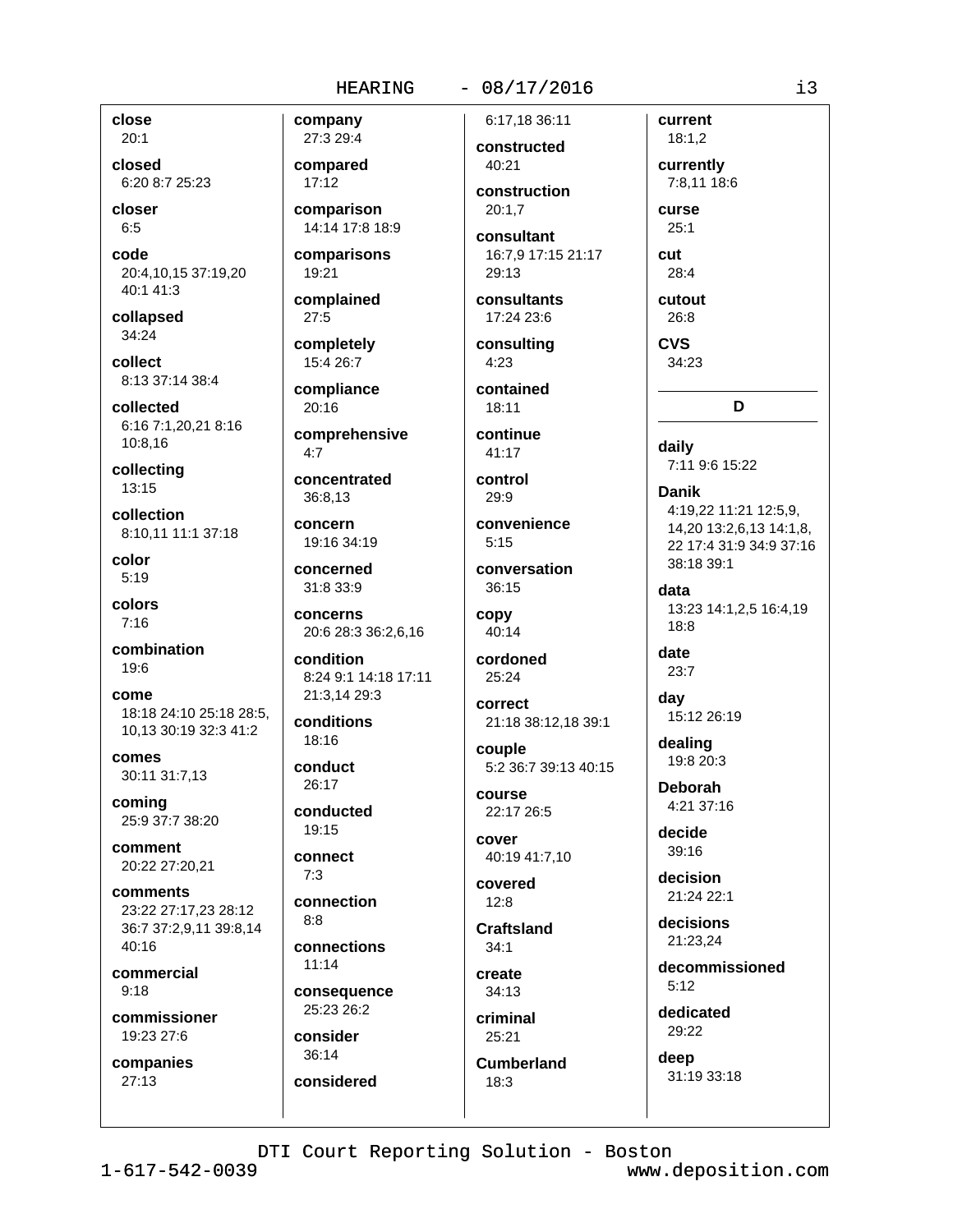#### $-08/17/2016$

defer

32:13 33:14 definitely 14:2 31:9 36:11

dearee 34:6 41:3

**Delany** 

 $27:4$ 

delay  $4:3$ 

delivering 24:20

delivery 24:20 25:5,8

department 11:5 19:7 22:2 41:6

departments 19:5

depositing  $10:15$ 

described 25:13

design 8:6 10:10 13:7 18:22 19:2 23:11 32:15

designed 17:20

detailed 32:2.22

determined  $7:12$ 

developed 36:21

developer 18:21,23 19:4 24:16  $36:4$ 

developer's  $24:1$ 

developing 35:6

development 12:6 14:15 30:22 35:24

develops 26:13

dewatering  $32:1$ **Dhanda** 20:19 22:18 24:4.6.16 26:24 diagonally 34:22 didn't 7:2 27:9 41:9 different 5:20 7:16 difficult 16:17.24 digging  $33:7$ direction  $32:21$ directly 24:17 32:19 door director 23:5 dirt 10:15 14:23 15:1,2 dirtier  $6:18$ dirty  $6:12$ **DPW** discharge  $8:15$ discharged  $12:12$ discharges  $7:10$ discomfort  $21:1$ discretion  $23:1$ discuss 11:10 29:15 32:24 discussed 10:6 29:23 discussion 17:17 41:19 drive disposal

 $18:2$ dispose  $8:7$ distinguish  $7:16$ **Ditto** 19:10.19 documents  $21:12$ doing 5:12 9:3 18:6 21:21 domestic  $11:15$ don't 9:20 12:18.20 14:1.18 15:11 17:16 18:15 21:2 24:8 27:23 30:16.18 32:14,20,24 35:5,21 39:10 40:6,14  $28:16$ dotted  $7:17$ **Doug** 32:13 downspouts

 $6:16$ 

19:6,17 40:19 drain 7:4,9 8:9,17 10:9 12:23

13:14 16:17 31:15 38:13

drainage 6:21 8:7 10:7 32:8 33:2 36:19

drains 6:21 7:22 15:2

drawings 40:24

drivable 6:2,9,18 7:21 8:2,11  $9:24$ 

8:4 10:4,15 26:19

driver 24:23 25:4 driveway  $31:18$ drivina  $9:20$ drove 25:11 dry 33:6

**Ds** 

 $6:23$ E

earlier 12:3 19:1 20:22 28:23 early 19:11 easily  $35:8$ 

 $5:11$ **ECS**  $18:3$ 

east

effectively  $32:18$ effects

 $33:11$ 

eight  $27:2$ 

either 6:15 7:6.20 16:19

electrical  $11:16$ 

elicit 28:7

employee 24:22 25:6,8,10,11,16, 18 26:16

employees 24:19

empty 14:20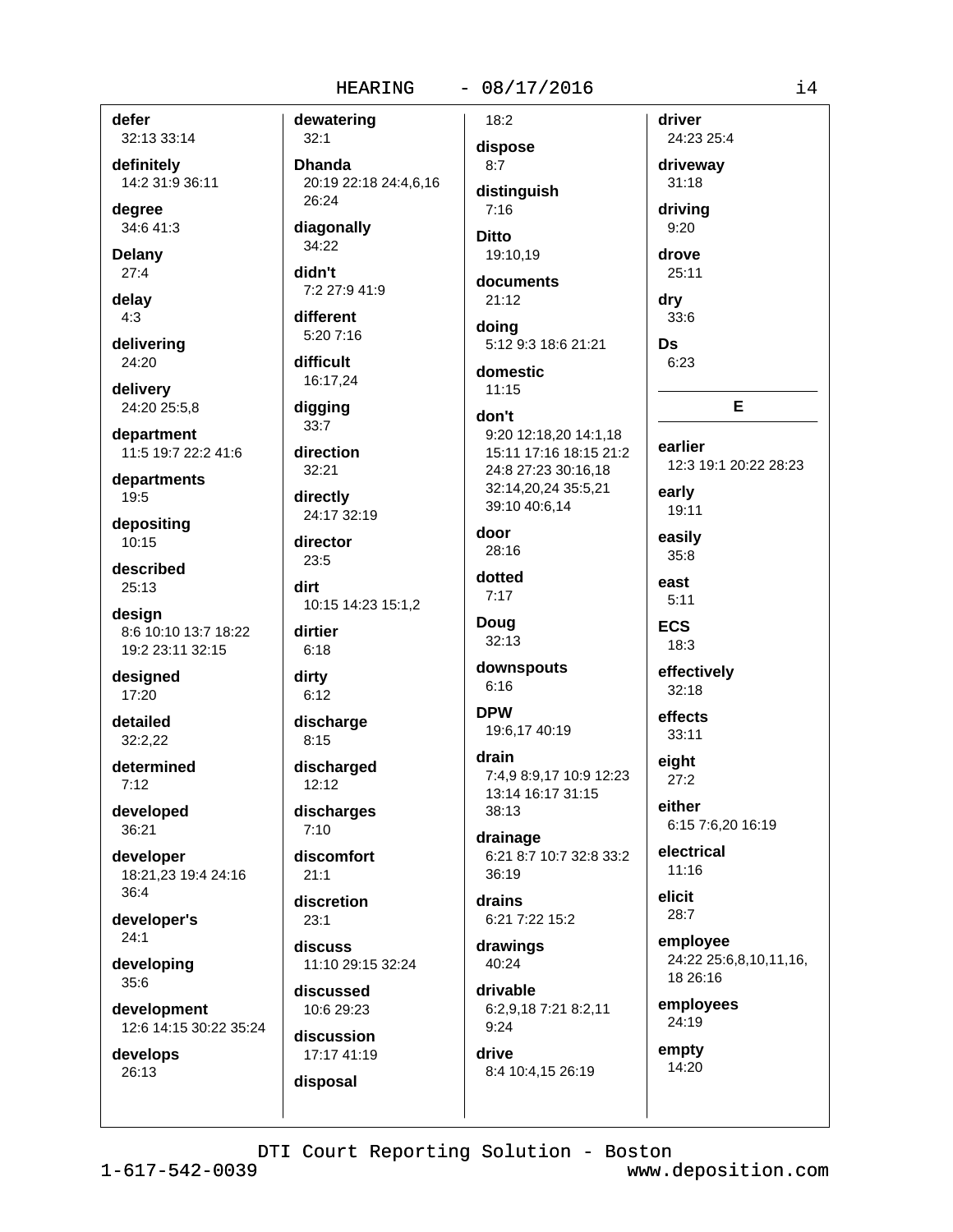### $-08/17/2016$

familiar

end-stage  $18:7$ 

ends  $9:12$ 

enforce  $27:12$ 

engaged 23:7,8

engineer 4:15,23 15:6 23:10 30:10,18 32:2,23 33:15 37:12,17

engineered 40:24

engineering 4:22 13:8 14:8 17:7 19:6 22:3 37:17 40:17 41:10

engineers 41:7

**Engler** 14:16 15:17,18 16:6,10 21:16 22:11,14,19 23:22 33:16 39:13,23 40:15

entitled  $22:15$ 

entrance 28:22

environmental 11:5 17:15,17 18:13,16 21:3,11,14 28:18

essentially 18:9,14 31:12 32:19

 $et$  $31:1$ 

evaluate 13:9 16:21 20:11

evaluated 12:23

evaluation 12:17 21:21

evening 15:22 18:20 19:10 30:4

event  $17:10$  events  $37:15$ **Eventually** 30:11 everybody 26:8 37:6 **Exactly** 

 $17:4$ 

excavating 33:9 excavation

14:24 excited  $4:24$ 

existing

5:5,18,24 6:4,20 7:1,4 8:7 10:3,7,20 12:2 14:18,23 17:11 18:5 20:2 21:11 31:12

exists  $9:8,11$ 

expect 18:15 30:20 32:4.12.14  $40:18$ 

expected 31:3,20

expects  $14:19$ 

experience  $34:5$ 

expert 15:20

expertise  $33:13$ 

extent

7:18 11:7 29:15 30:23 exterior

20:7.17

F

fact 18:13 28:6

factors 15:6

far 4:11 15:23 36:15.18 **Farms** 18:4

4:4 32:11 37:20

feedback  $40:4$ 

feel 24:11 37:4 39:7

feet 5:17 32:6 33:20.21

Fehrenbach 35:11,12

felt 27:8.14 34:3

fertilize  $9:9$ 

fertilizer  $9:22$ 

figure 16:17 21:13 23:1

final 40:24

find  $23:2$ 

finished 25:7 40:17

fire 19:6 20:6

first 18:24 19:4 35:4,12

five 4:19

flat 31:13 36:16

flat-topped  $34:6$ 

flood 34:22 flooded

 $30:15$ floodina

32:8,15 34:13

DTI Court Reporting Solution - Boston www.deposition.com

30:9,10 31:5

forgot  $9:5$ former

floods

flow

 $33:7$ 

focus

 $4:14$ 

 $5:5$ forward 41:10

foundation  $32:4$ 

four 15:20

frankly 21:13

free 24:11 37:4 39:8

friend  $31:11$ 

full  $17:17$ 

fully 21:2,5 25:24

further 13:11 39:21 40:7 41:18

future 21:6 28:16 29:7

## G

garage 28:22 29:17 30:9,10,12, 15 31:8 32:9 33:4,6,19

qas 5:5,13 9:18 11:16 14:3, 13, 14, 20 15: 9, 15, 21 16:2,5 17:11

qathering 16:18

**GEI** 17:24 31:22

general

 $\frac{1}{1}$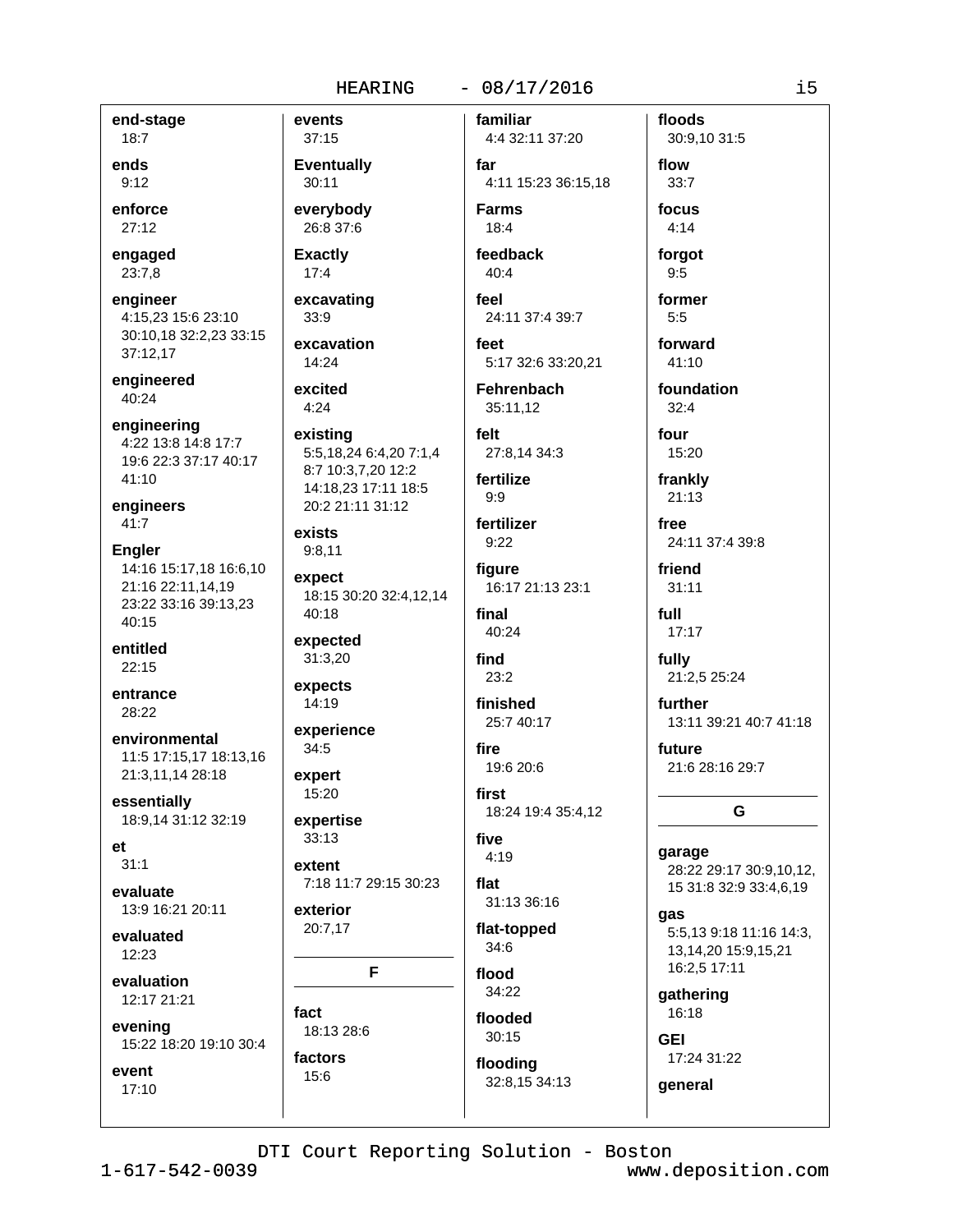### $-08/17/2016$

4:20 35:21

generally  $31:13$ 

generated 15:22

generating 16:22

generation  $17:2$ 

generic

 $5:7$ 

gentleman  $36:12$ 

geotech 40:11

geotechnical 31:24 32:16,23 33:1,15

getting 9:19 12:11 27:7

give 18:19,21 23:1

given 14:8 22:21 40:3

qo 4:5 8:16 11:20 12:1 23:13 24:15 26:1 27:7 39:16

qoes 29:7 30:11 31:15

going

4:3,13,17,20 7:20 8:4,6, 8,21,23 10:7,9,11 11:6, 12, 13, 15 12: 15 13: 10, 22 14:6 15:3 16:1,2,22 21:4,5 24:21 26:10 27:14 30:13,15,17 31:2 32:13 33:7 34:7,8,19 36:23 37:13 38:4,15,19, 22,23 39:13,17 40:22 41:17 good

18:20 28:1 30:4

Grace 35:11

grade  $8:5$ 

19:19 grass 6:2 7:5 9:10

grant

qray  $6:2,38:2$ 

great  $35:5$ 

greatest  $11:7$ 

areen 5:24 34:12

around 5:23 6:7,14,16 7:6 9:12 12:11 15:3 25:11 38:2

groundwater 30:21 31:10,20 32:7  $33:4$ 

guess 12:11 26:10 33:6 40:2

guys 36:17

 $H$ 

half  $27.9$ 

**Hammond** 5:9 26:11 34:2

hand 27:19

handed  $22.1$ 

handle  $12:18$ 

handled 29:12

happen 13:4 36:23 37:13

happened 26:13,16 34:11 35:2

happens 5:22 9:9 30:11 34:5

happy 37:10

13:13 hash  $6:3$ hasn't

harder

22:20 40:17 hatched

 $7:24$ 

heads 41:6

health  $19:8$ 

hear 16:8 26:15 27:24

heard 18:22 28:9 40:4,16

hearing 18:21 20:11 25:22 27:23 39:7 41:17

hearings 35:13

Heath 35:14 36:5

heavy  $7:6$ 

height 20:16

help 10:23 11:1 30:15 31:11

helpful  $21:11$ 

## Hi 28:14 35:11

high

 $9:13$ higher  $12:15$ 

highlight 26:6,7

highlights  $20:5$ hire

19:12 20:23 21:9

hold 34:18 38:22 holdover  $41:21$ holds 29:9 holes  $35:2$ **Holly**  $30:7$ 

hite

6:7.15 7:5 38:2

5:23 6:13,15,17 7:19

8:14.22 9:12 31:14

home 35:20

hope 37:3 41:7

hoping  $28:7$ 

horribly

 $31:5$ houses

 $34:14$ 

hundred-year 17:10

hundred-year-storm 36:22

 $\mathbf{I}$ 

husband  $35:15$ 

l'd 22:24 40:12 **PII** 

 $7:13$ I'm

4:22 5:3 9:5 15:5,19 17:15,18,23 22:10 24:15 26:15 30:6,10,13, 17 31:6,8,23 32:12 33:24 36:16 37:2.3.20. 21 38:12 39:12 40:11

l've 26:20 35:12 37:2

DTI Court Reporting Solution - Boston

hit

 $1 - 617 - 542 - 0039$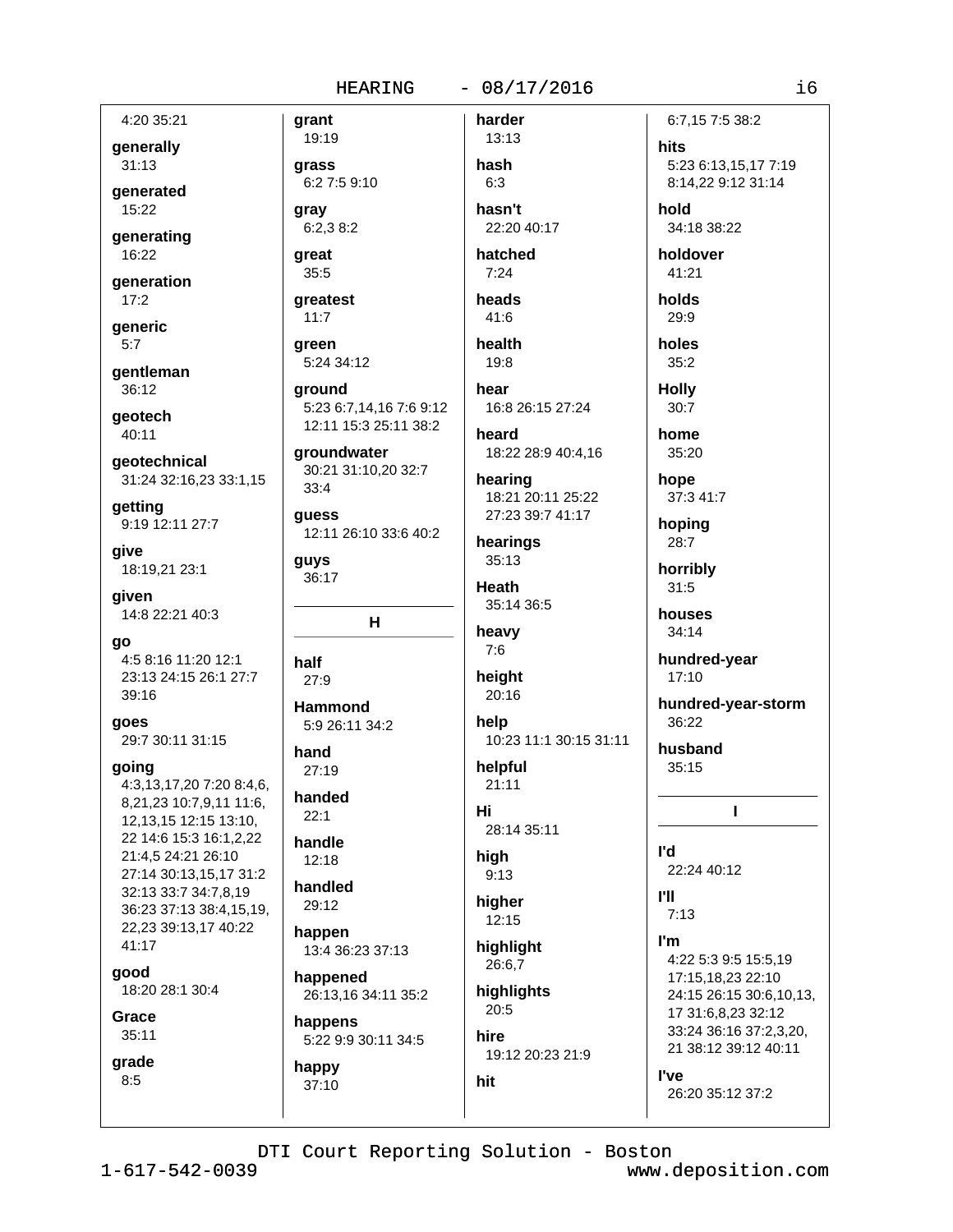#### $-08/17/2016$

identified 25:20

identify 25:18

images  $5:2$ 

imagine 14:6,24

immediate  $4:10$ 

impact 16:17 18:4.12.14 29:16 30:13.21 34:4

impacted 35:24

**impacts** 29:11 31:1,2

impervious 5:24 6:6,13 12:3,7 14:24 34:8.20

improve 13:22

**improvements**  $9:3$ 

inappropriate 26:17

incident 24:18 27:14

include 19:5

included  $17.7$ 

increase  $12:22$ 

incremental 12:24 13:9

indicated  $15:20$ 

information 32:2,23 36:17

initially 38:12

**inlets**  $8:12$ 

inquiries 39:19 insisted  $25:4$ instructions 18:21 interested 27:23 interesting 13:21 interplay 17:19 18:15 intersection  $34:2$ **introductions**  $4:5$ investigation 31:24 investigations  $5:13$ invite 4:16 18:18 27:18,19 involve 19:21 isn't 19:10 21:19 **İSSUA** 13:10 22:5,6 40:20 issued 19:15 25:21 **issues** 18:23 19:9 32:8 33:4,5 39:19 40:20 it's 4:20 7:20 8:5 9:19 10:2, 21 11:9,13 12:3,7,8 13:6.15 14:6 15:8.17.19

16:18 17:16 18:13 20:6

34:17 35:4 36:12 37:24

38:14 39:11 40:23,24

21:4 22:4 25:3 26:1

28:20 30:12 33:13

41:9

**items** 

36:5 41:21

34:19 J land-use Janice 33:24  $6:19:21$ **Johanna**  $4.9$ Lane  $30:7$ **Johnson** large 17:23 31:22 33:13,20, 39:20 22 law Jonathan 34:17 4:10 13:20 leads July  $9:14$ 19:11 leased jump  $27:3$  $37:12$ leaving K ledge keep  $35:4$ 38:15 left keeping  $33:6$ legal **Khan** 29:8 33:24 34:10 lesser kicked 15:8  $25:10$ let's kind 39:15 4:20 5:7 6:3 7:5 8:3 letter 13:9 22:7 26:16 19:11,24 know **letters** 7:8 10:1,6,17 11:11 20:22 36:3 12:8.18.22 13:14 14:12. 22 15:11 16:16 21:21 level 22:23 24:2 26:22 29:3, 38:9 5,14,15 30:1,16,22 levels 32:24 33:10 34:22 35:5,  $9:13$ 21 36:20 37:7,23,24 39:8 40:23 license  $25:12$ knowing 29:6 licensed known 31:23 24:24 38:15 L line

9:17 10:22 21:23 landscaped

9:4 10:11 14:4,9 25:8

4:10,11 5:3 25:15

17:24 19:13 23:12

**limitation** 

7:17 28:9

DTI Court Reporting Solution - Boston

land

 $1 - 617 - 542 - 0039$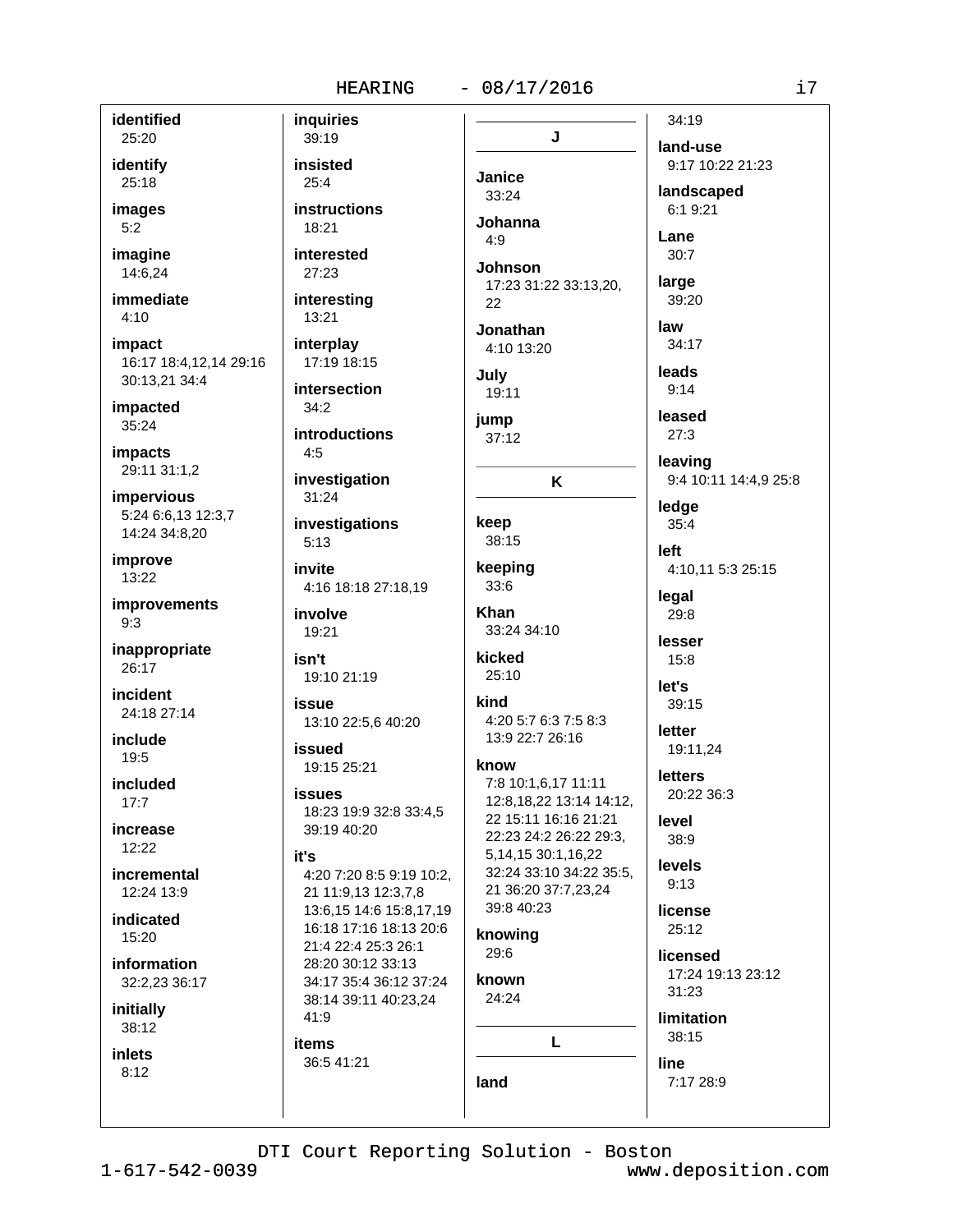**LSP** 20:23 21:9 22:9 23:2,14

M

**lines** 

little

live

living

load

 $11:12$ 

7:11 9:6

loading

26:7

local

21:23

located

14:12 41:3

long-term

Longwood

11:20 13:11 16:7 22:16

24:19 31:10 39:21

18:8

longer

 $15:8$ 

 $35:18$ 

 $41:10$ 

looked

looking

**looks** 

lost

 $Int$ 

 $34:12$ 

 $40:16$ 

loudly

28:11

 $4:45:19$ 

18:1 35:22

6:5 8:1 35:20

look

 $7:8$ 

long

 $6:22,23$ 

35:17.18

5:16 6:5.23 7:13 9:2.20

18:19 26:8 30:19 39:21

15:24 28:15 30:7 34:1

magnitude 12:19,20

main 12:23 13:14 31:15

maintain 10:7,10 11:1

maintained  $14:19$ 

major 35:1 36:21 37:14

making  $40:2$ 

management 10:6 11:6,13 29:9

manager  $4:22$ 

**Maria** 18:18 20:21 21:18

**Mark**  $4:11$ 

**Market**  $31:4$ 

**Mass**  $37:19$ 

**Massachusetts**  $11:5$ 

**Massdep**  $7:13$ 

maximum 7:11 9:6

mean 12:7,10,11 14:13 16:23

 $31:5$ meaning

6:6 8:12 mechanical

 $5:16$ **Medical** 

 $35:18$ 

### $-08/17/2016$

meet 11:6 26:6 37:19 40:18 41:3 meeting

4:13 18:24 19:4 29:22. 23 34:1 41:8,11

meets  $8:23$ 

member 33:18,21 34:1

members 19:24 24:12 27:19

memo 17:6,7 20:5

mention  $9:5$ 

mentioned 9:6 16:16 21:19

mess  $30:12$ 

middle  $8:3$ 

 $30:18$ mindful

mind

28:6 minute

 $39.16$ minutes

25:7,16

mitigate 8:18 32:8 38:19

mitigated  $31:3$ 

mitigating  $7:149:16$ 

mixed-use  $5:1$ moment

39:18 monitoring

 $18:7$ month 24:22 29:20 months  $27:2$ **Morelli** 18:18.20 40:10

morning 15:22 28:24

moving

26:20,23 27:3 multibuilding  $5:1$ 

**Multiple**  $22:18$ 

 $\mathbf N$ 

name 4:8.21 28:13.14 30:4  $35:11$ 

naturally 9:8 18:10

near  $34:2$ 

necessarily  $36:1$ 

necessitate  $23:14$ 

need 11:15 26:8 27:24 32:2. 22

needed  $27:6$ 

needs 18:23

neighbor 33:8 36:16

neighborhood 21:7 30:5 34:3,11 35:16

neighboring 26:3 30:21 31:1 33:8 34:14

neighbors 26:19 28:2

neither  $41:5$ never

DTI Court Reporting Solution - Boston

 $1 - 617 - 542 - 0039$ 

5:3,14 9:24 14:20,23

24:2,21 26:19,20 27:21

28:17 30:23 31:5 34:24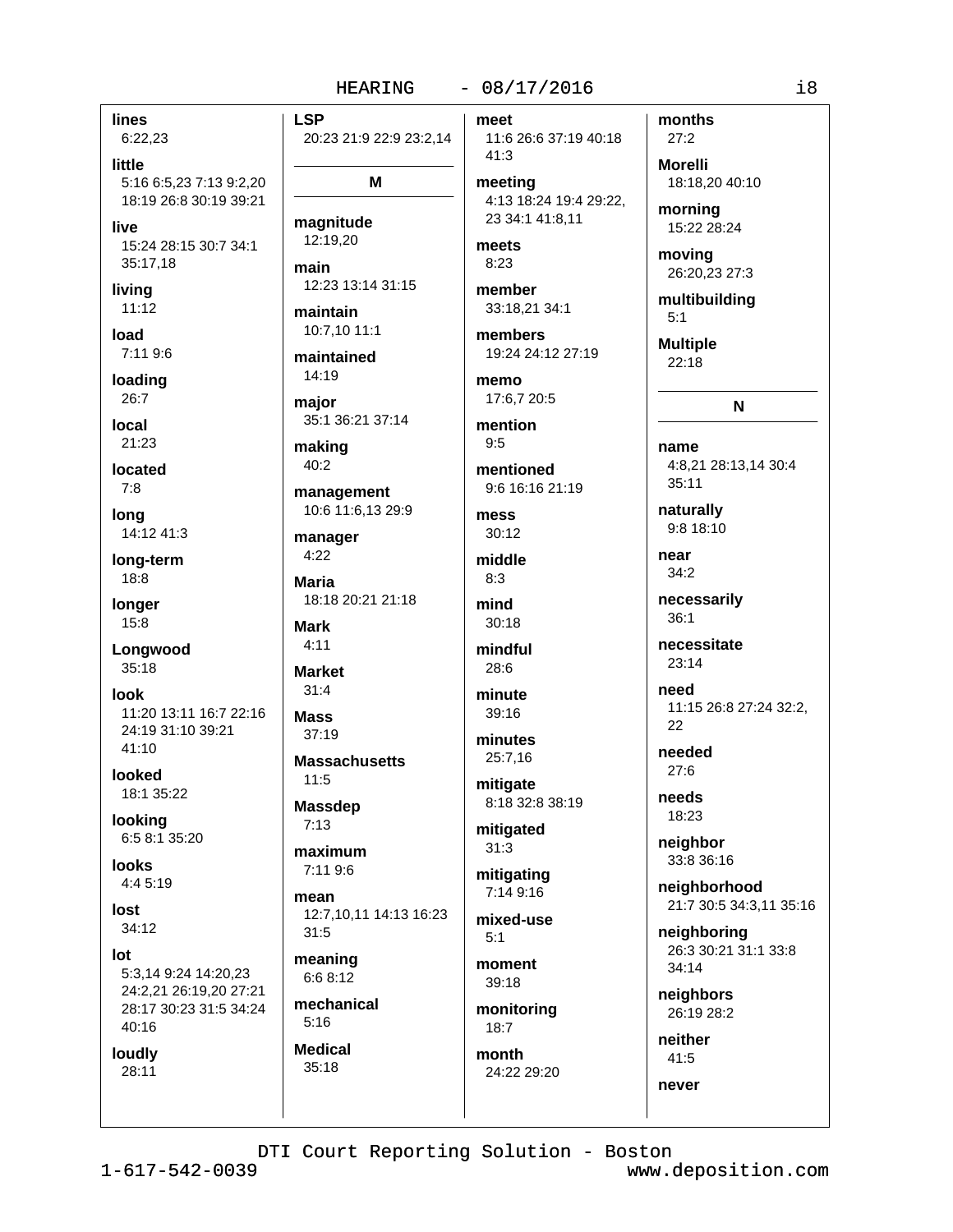### $-08/17/2016$

new 8:9 11:12 27:22,23 28:7  $35:16$ 

news

 $37:3$ 

 $31:6$ **Newton** 

 $34:4$ nice

26:3 niaht

24:7.9 **Nitsch** 

4:22 37:16

noise 29:3.13

normal 36:22

north 5:9 32:19

notice 24:12

noticed 26:20

number 26:22

numbers 12:19,21,23

numerous 22:23

nutrients  $9:14$ 

 $\mathbf{o}$ 

obviously 21:3 26:16

offhand  $12:21$ 

office  $27:4$ 

Okay 4:2 11:22 13:3,12,19 17:14 18:17 22:8 27:16 39:24 41:14

8:8 17:20 34:17 one's  $8:4$ 

on-site

one-story 33:22

17:21 24:14 open  $27:8$ 

ongoing

openings 20:17

operating

14:13 opposed

 $28:7$ 

order 28:19

overall 6:8 11:9 12:16

overflow 6:19 7:3 8:17

overgrowth  $9:14$ 

overwhelmed  $35:8$ 

overwhelming  $35:7$ 

owner 25:2 29:8

owners  $36:4$ 

P

p.m. 4:1 41:24

park 24:23 25:3 28:24

parked 26:23

parking 15:10 26:10,21 27:8,11 29:5,12,14,17 31:4 32:6

33:23 34:24 41:20

25:17 34:3 part 5:11 8:6 32:11 35:18  $39:20$ 

Parkway

participation 24:14

particular  $33:3$ 

particularly 22:22 32:5 40:20

partly  $32:15$ 

pass 20:13

patterns  $10.7$ 

paved 6:3,187:7

pavement  $5:14$ 

pay  $21:9$ 

peak 11:2 15:22

peer 18:22 19:2 23:6 41:20

people 9:9 11:12 15:24 25:4  $27:11$ 

percent 6:6,8 10:2,3,14,24 12:3, 4 16:2 34:7,9,10

percentage 12:21 16:23

perimeter  $7:18$ 

permission  $27:12$ 

permit 4:8 19:15 27:7

person 20:23 25:19 pervious

 $12:4.7$ 

Peter 19:10

phosphorous 7:12 9:10

phosphorus 9:7,8,9,11,14,17,22 10:23 15:7

pick 25:20 41:8

picked 25:19

picking 20:12.20

picture 25:12

pipe  $38:3$ 

pipeline  $22:24$ 

pipes 16:24

piping 6:23 38:8

place 24:20 25:22 27:15 35:4

placing 22:24

> plan 5:7 11:9 19:14,18 35:17 36:9

planning 11:19 13:5 22:22 23:1, 5,17 29:5 37:10

plans 18:2,5 41:1

planted  $6:1$ 

plate  $25:12$ 

please 18:19 24:11 28:6,9,11, 12 31:11 37:4,9 39:7,10 40:14

plumbing  $37:19$ 

DTI Court Reporting Solution - Boston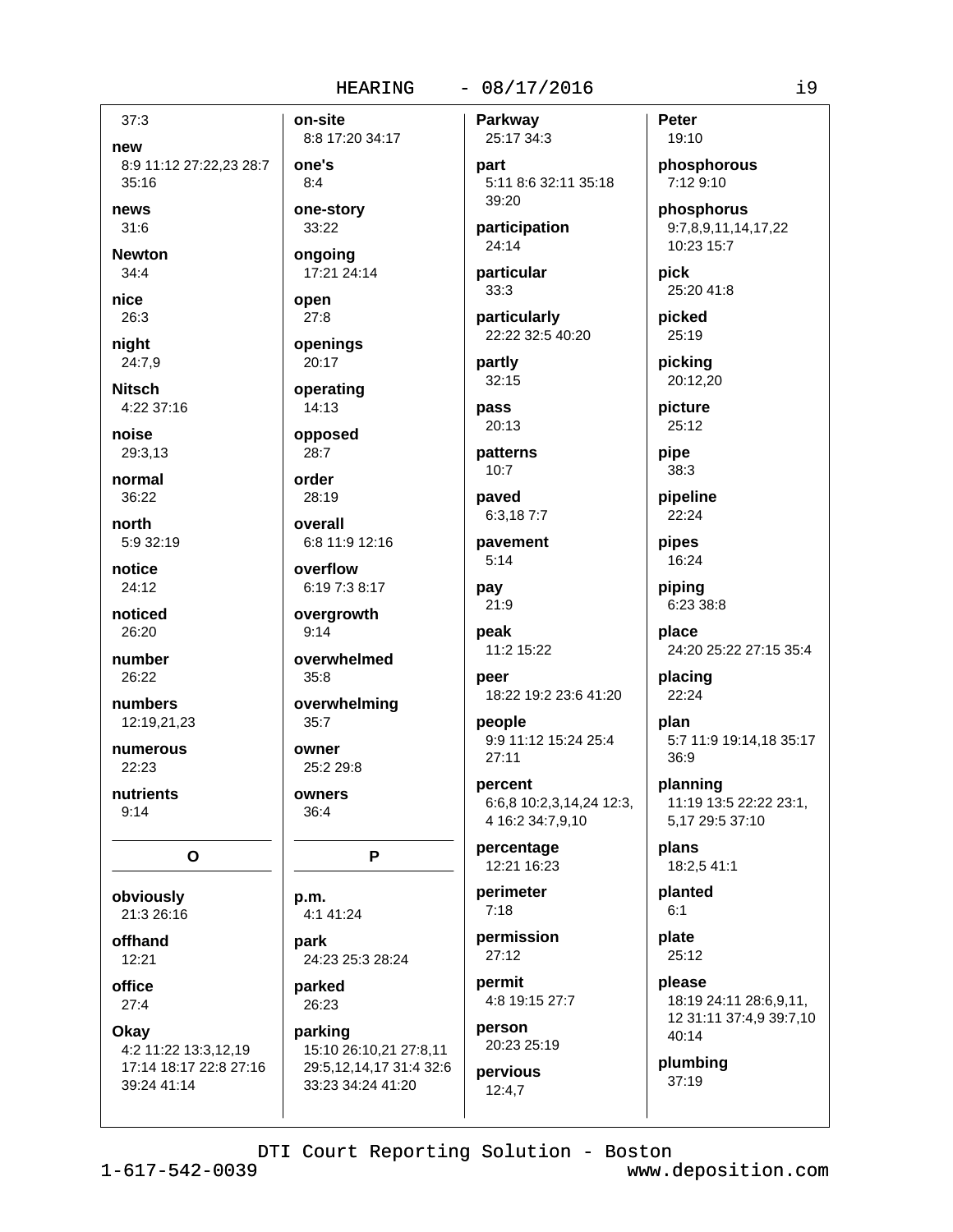#### $-08/17/2016$

podium 4:16 28:9,10

point 4:5 13:10,21 23:18 28:1

29:20 35:17 37:24 41:1, 16,18

police 25:6,9,13,14,17,19,21

Pond  $34:2$ 

position 16:21

positive  $36:1$ 

post- $21:21$ 

post-rate 19:21

postdevelopment 7:15 9:1 17:2,8

potentially  $15:1$ 

pours 38:16,23

practicable  $11:7$ 

practices  $14:9$ 

pre-17:8 19:21 21:21

**Precinct**  $34.1$ 

predevelopment 8:24 17:2

prefer  $33:14$ 

preliminary 20:9.15 40:24

premature  $17:18$ 

prepared  $31:24$ 

present 16:20

presentation 11:19 29:21 40:2 41:19 presented 16:20 president  $30:5$ pretrial 25:21 pretty 11:9 13:16 31:19

previously 8:19 9:7 10:5

price 22:15

**Primarily**  $4:13$ 

prior 5:18 6:19

private 5:10 25:3

proceedings 4:1,9 41:24

process 19:20 20:3,11 21:15 22:5 23:13 24:14 27:7  $41:11$ 

professional 17:24 19:13 23:12  $31:23$ 

project 4:8,12,22,24 20:17 27:8 28:2 30:18 31:8

projects 19:24

properties 30:22 31:2 33:8,11 34:18 36:18 37:1

property 21:3 25:3 32:1,5,10,19 34:22 35:6,14,23 36:9, 15

proposal  $22:15$ 

proposed 5:1,4 7:14,17 8:6 10:1, 10 14:15 20:1 28:16

31:17,19 34:9 36:9,24 37:23

proposing 5:19 17:12 26:9

**Protection**  $11:5$ 

protective  $21:6$ 

provide 10:23 20:15 40:5

provides 38:9

proximity  $20:1$ 

public 11:20 19:7 20:11 24:13 27:19,21 39:3

pulled 24:21

pumps  $5:14$ 

punched  $25:10$ purchase

 $23:9$ 

purchased  $35:14$ 

pursue  $27:9$ 

purview 20:4 22:2

nut 16:21 17:6 35:7 38:5

putting 9:21 38:19

Q

quality 6:11,12 9:24 10:11,18 13:22,23 14:3 18:13 29:15 quantity 6:11 8:19,20 14:9 question

15:5 33:6,12,14 37:13 questions 11:23 16:14 23:17 37:4 41:4.7

**auick** 4:20 10:5

quickly  $4:6$ 

quite 24:17

**auotes** 23:15

raise

R

39:19 raises 13:20 Raj

24:16 range 19:8

rate 8:23 11:2 38:14.20.23

rates 8:21 17:8

rating 20:17

read 21:24 35:23

real  $4:626:8$ 

really 13:17 20:3 26:12 27:23  $33:12$ 

reason 8:18 32:11

reasonable 15:16

reasons 30:6

receive  $37:11$ 

DTI Court Reporting Solution - Boston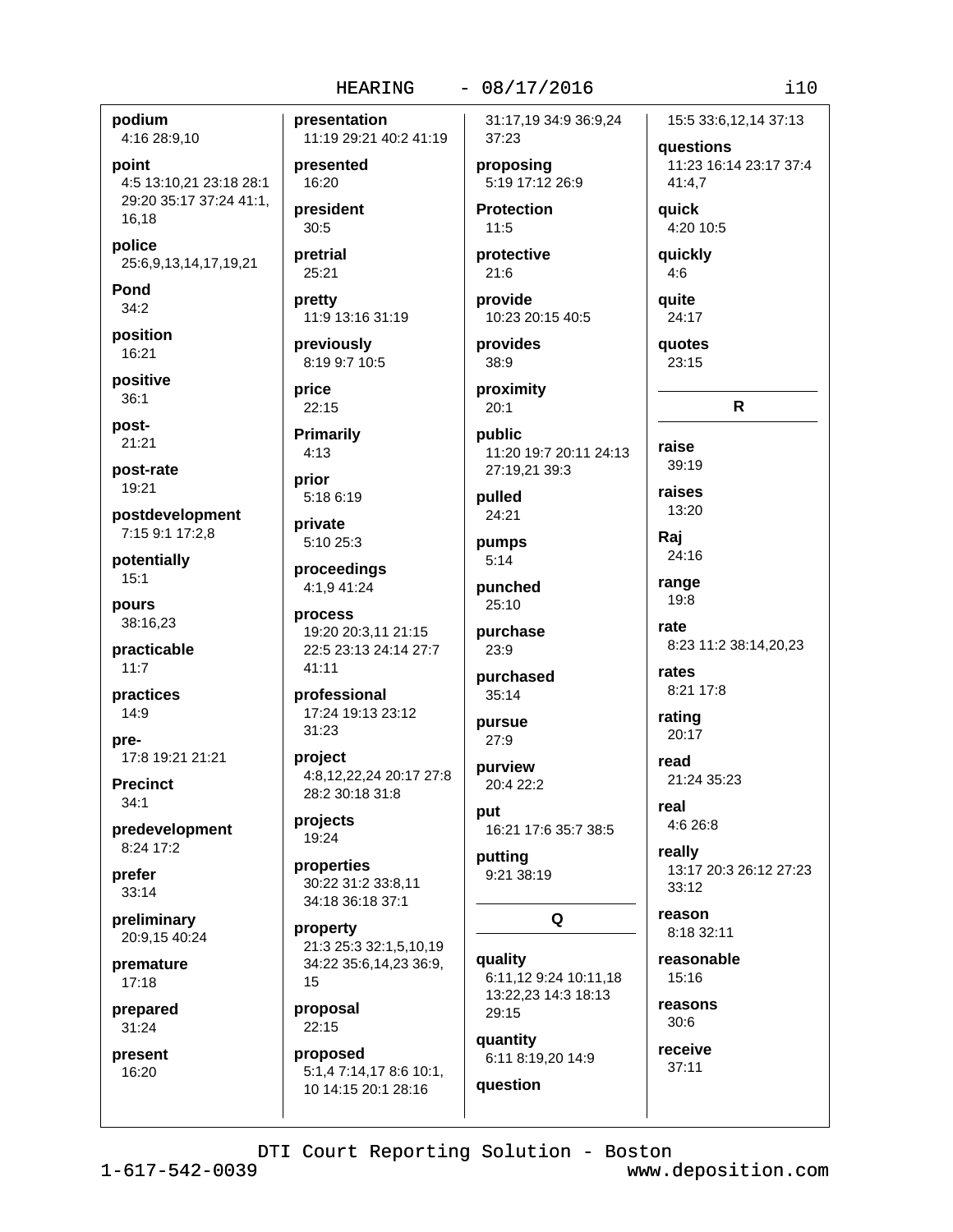$-08/17/2016$ 

received 23:10

recommendations  $32:733:2$ 

recommended  $20:8$ 

record 22:11 23:6

reduce  $11:1$ 

reduced 10:17

reducing 10:13

reduction 10:14.23

referenced  $41:21$ 

refusing  $22:6$ 

regulate 38:23

regulated 38:21

related 24:17 26:21

relative  $33:5$ 

relevant  $19:5$ 

remedial  $30.14$ 

remediated  $29:4$ 

remediation 17:21 18:2.5.6

remember  $14:11$ 

remind 27:20

remove  $8:7,8$ 

rented 27:3

repetition reviewers 28:8 23:7 41:20 **RFQ** report 25:15,21 32:16 33:1 23:8.13 40:1.11 riaht represent  $25:2$ request 20:9,13 21:8 23:15 40:12 requested 19:18 20:22 36:6,17 require  $11:14$ required 34:17 requirement 7:12 9:7 roof requirements  $33:3$ research roofs 14:2 28:19 29:2 residences  $5:10$ residential 9:19 21:4 36:9 residents 21:7 35:19 resources 22:22 35:7 respect 20:15.16 response 16:15 23:19 39:5 41:15 result 17:21 30:22 **runs** 

retail  $16:1$ review 4:8 13:9 19:14,18 21:11 22:7 23:24 40:1

reviewed  $41:2$ 

reviewer 18:22 19:2 40:18

4:10 5:4 8:2 10:1,20 12:13 14:19,22 28:16 29:21 35:19 36:13.24 37:1 41:16,22,23 rights  $29:8$ rigorous  $23:13$ **River** 7:10,11 9:12,13 Road  $34:2$ 

6:15 7:20,22 8:1,2,4,10 31:18 36:20 37:14,18, 22

 $6:17$ 

Route 30:9 31:4 32:21 34:3

routed  $10:8$ routine

19:20

routinely 19:15

run 5:22 6:8 7:6 29:1

running 15:1,4 16:23

runoff 11:2 13:22,23 15:7 17:8 19:22

S

31:14 38:14

**Santander**  $30:8$ 

saw  $29:18$ 

sampling

18:8

sanitary

 $11:14$ 

saying 21:22 22:4 33:9 37:7

scheduled 18:24 19:1

**Schneider** 4:2,9 11:18,22 12:1 14:11,17 16:13,16 17:14 18:17 20:12,20 22:8,12,17,21 23:16,20 24:5,8 26:15 27:16

29:11 30:3,17 33:5,17 35:10 37:5 39:2,6,15,24 40:8,11,13 41:12,16

seal  $27:14$ 

sealed 25:24

sealing

 $33:3$ 

**SEB** 15:18 21:16

see 6:22 7:17 13:17 22:14. 19 26:8 27:18 39:18

seeking 21:20

seen

 $5:3$ 

seep  $6:7$ 

selfish  $30:6$ 

send

 $37:8$ seniors

15:24 separate 18:14

DTI Court Reporting Solution - Boston

safety

 $20:6$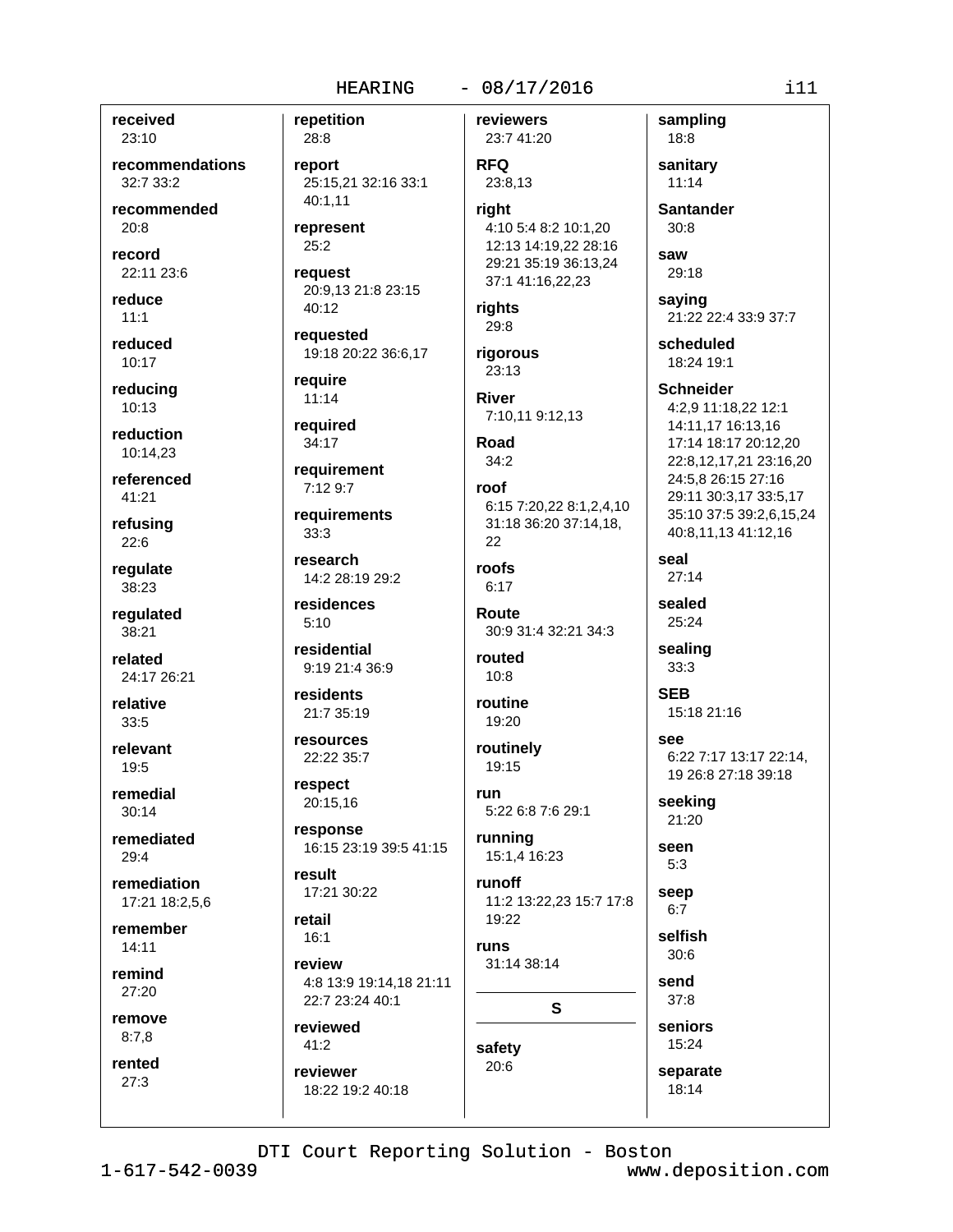#### $-08/17/2016$ HEARING

**September** 41:18,22

**Sergey** 28:14

services 10:14 11:17

setbacks  $36:14$ 

seven 35:20

sewer

 $11:14$ Shafranskiy

28:14,15 29:24

share  $24:10$ 

she's

 $33:9$ shed

 $6:15$ shortly

34:24

show 4:15 5:2,20 6:23

showing  $4:18$ 

shows 5:8 11:8 17:11

shy 39:10

side 26:10 28:21 34:15

significant 26:12

significantly  $32:10$ 

sink  $35:2$ 

site

4:23 5:5,8,11,12,16,18 6:6,8,20 7:1,14,15,17, 19 8:22 9:4 10:1,3,12, 18,24 11:3,7 12:2 13:18 14:1,9,12 15:14 16:22

17:3,22,24 18:2,9,13

19:13,14,18 21:4,5,7,14 23:12 24:18 25:20,24 26:4 30:20 31:1,12,15, 23 32:17 33:10 34:5.8. 9.18 40:24 site's  $7:8$ 

sites 13:16 16:19 23:14

sitting 29:18

situation 28:18 29:10

situations  $38:13$ 

six

 $27:2$ slab

 $33:2$ 

slide 11:8 12:3

slides  $4:20$ 

slightly  $12:14$ 

slope

30:19,24 32:18 slow

 $7:2$ slowing

 $8:22$ 

slowly 38:16

small

 $11:9$ soaked

 $6:147:5$ 

solicited  $23:9$ 

somebody  $27:5$ 

sorry 9:5 24:15 26:15 37:2,20 39:12

18:7 32:20 41:20 sorts 16:18

sort

south  $5:10$ 

south-facing  $37:1$ 

space 34:12

spaces 15:23

speak 22:5 28:5,6,10,11 39:4,

speaking 28:18,23 37:8

special 36:10

22

specific 32:7 33:3

specified  $32:16$ 

spillover 33:11

spots

 $37:18$ 

square  $5:17$ 

staff 11:19 13:8 18:24 19:4.5 22:23 23:1.18 37:10 40:18 41:11

standard 14:8 37:21

**Standards**  $11:6$ 

**Star**  $31:4$ 

start 28:12,18 41:11

started 4:4 5:12 25:5

state 18:1 20:4 34:17 36:4

 $37:19$ stating 28:12

> station 5:6.13 9:18 14:3.13.14. 20 15:9,15,21 16:3,5  $17:12$

stay 34:16

**Steinfeld** 23:4 41:23

stenographer 28:11

stepped  $30:2$ 

**Steve** 4:11 40:8

stipulated 19:12

stopped 25:17

storage 8:16,18 38:6,10

store  $5:15$ 

stories  $38:8$ 

storm 12:22 17:10 35:1 37:14

**storms** 7:6 10:17 36:21

stormwater

4:14 5:21,23 6:7,10,11, 12, 13, 14, 16, 17, 21 7: 1, 4, 10, 19 8: 13, 15, 20, 22 9:4,11,23 10:6,8,11,16, 18,20 11:2,6,13 12:12, 13.15 13:15 14:9 15:3 17:20 18:11 19:21 31:10,13 37:14 38:2,5, 10,20

straight 38:3

street 4:24 5:5,9 7:4,7,9 8:9,

17 10:9 12:24 13:15

DTI Court Reporting Solution - Boston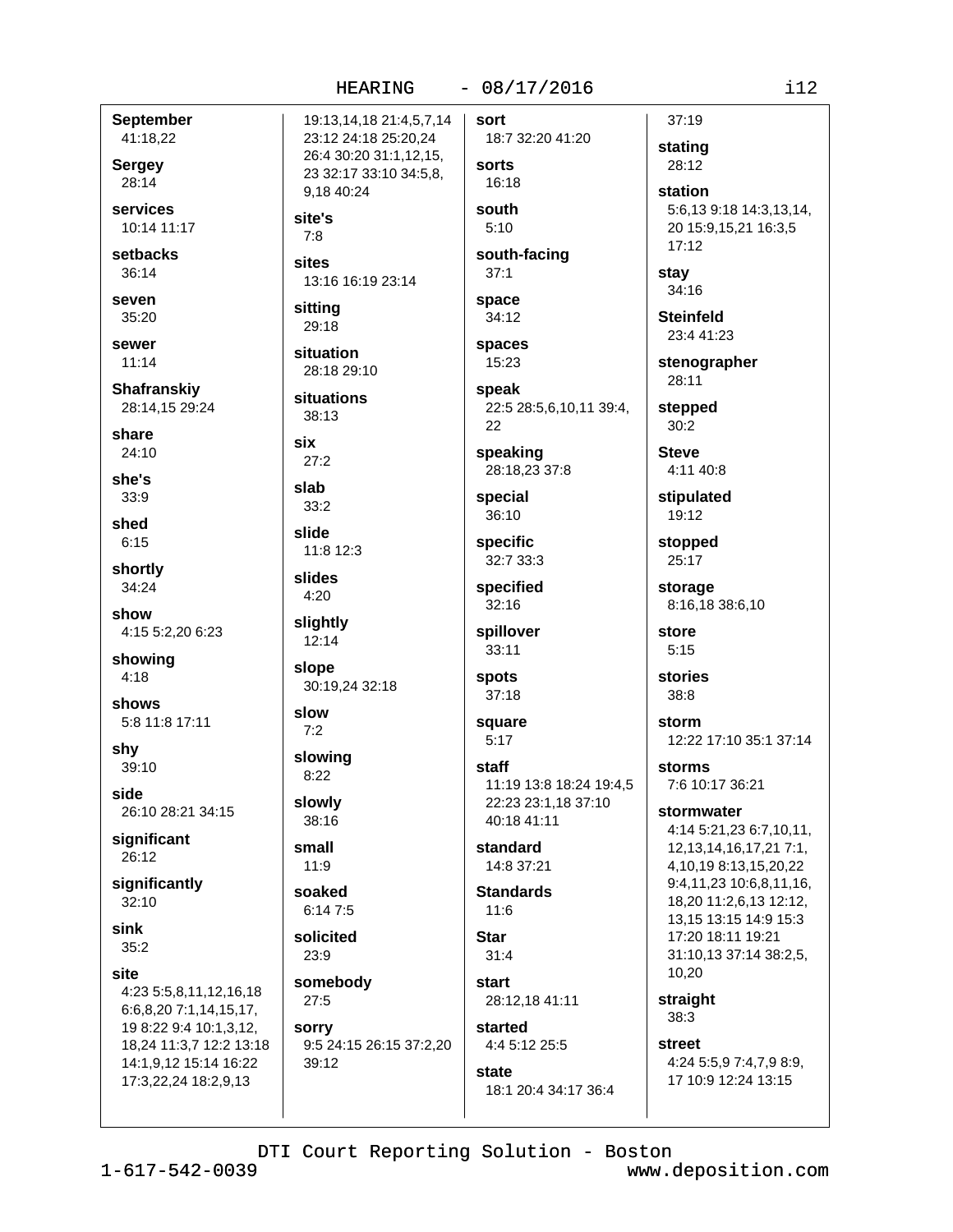26:11 30:7 31:16 35:15 system 38:4 strict  $23:8$ strona 27:14 strongly 36:5 **structures**  $20:2$ take study 15:20 16:6 taken stuff 10:16 25:22 29:6 talk subject  $24:4$ submit 13:7 19:11 20:9 39:8 submitted 11:18 17:6 19:23 20:5 23:11 37:9 40:12 substantive  $22:6$ subsurface 40:21 sufficiently  $21:6$ summary 9:3 10:5 39:14 sure 5:3 11:10 17:16 21:5 24:15 30:10 31:7 35:6 37:21 39:23 40:11 tell surely  $17:1$ **Ten** surface 5:23 6:9 9:24 30:21,23  $31:10$ **surfaces** 5:20,22 6:3 8:3 sushi 24:20 SWAAT  $32:13$ 

6:21 8:8,10,11 10:6,10 4:19,21 11:18,22 16:12 36:17 that'll T  $8:13$ thev'll they're 30:19 31:9 36:10 thina thinas 20 8:16,18 10:24 38:5,6,18 think 26:13 three 23:15 threw 25:10

17:4 18:17 22:8,12 23:4,16,22 24:13 27:16 30:2,3 33:17 35:9,10 37:5.7 39:2 41:12 thankful there's 6:21,23 8:1 9:10,24 12:6,7 14:20 17:19 19:16 24:2 26:22 36:11 29:13,14

10:15 16:1 18:9 25:8 26:10 28:20 30:14 31:3

9:5 13:13 20:21 25:14 26:5.12 27:24 36:1 38:7

24:19 28:8 29:22 39:9,

4:4 5:21 6:10.11 12:2 13:14 14:18 17:18 20:12,21 21:1,8,18,19 22:21.24 26:2 27:2 28:1 29:15 30:24 32:20 33:8, 12 35:3,5 39:6,11

thought

time

13:18 24:24 26:6,14,23  $35:12$ times

15:21 27:13 today

11:10 36:15 tonight 4:13,18 17:18 24:2,3,

10.13 28:6 29:19 39:4 40:3,4,16 41:10

top 5:13 8:1 total

7:11 9:6 10:23

totally 26:17

towed 27:13

towina

 $27:12$ town 12:12 13:8 16:20 21:9

22:22,24 32:12 33:24

traffic 15:8,13,19,20 16:7,9 23:10 28:20 29:12,22 36:8,10 41:9,19

transportation 19:7 22:2 40:19

treat  $7:2$ treated

6:19 8:14 10:20

trees  $6:2$ 

tremendous  $34:13$ 

trench 6:21 15:1

tricky  $35:3$ 

heint 5:19 27:12

trips 15:11 16:1

truck 24:20 25:5,17

trucks 26:20,23 27:1

try  $41.9$ 

turn 28:10 31:21 39:17

DTI Court Reporting Solution - Boston

#### $-08/17/2016$ HEARING

thank

11:1,13,15 12:13,15,18 17:20 18:4,11,14,16 28:24 29:14 35:8 37:23  $38:4$ 

systems  $6:24$ 

11:20 14:2 25:22

25:11 27:21

# 4:17 6:10 7:13 16:10 26:6,14 28:17 29:13,14

talked 8:19 10:22 30:23

talking 14:14 28:20 29:19

tank

team 4:17 17:15 24:1 30:18

technicians  $41:5$ 

telecom  $11:16$ 

telephone  $23:15$ 

23:12 26:18 40:17

testimony 28:7

 $25:16$ ten-year 17:9 tend 34:21 terms

 $21:19$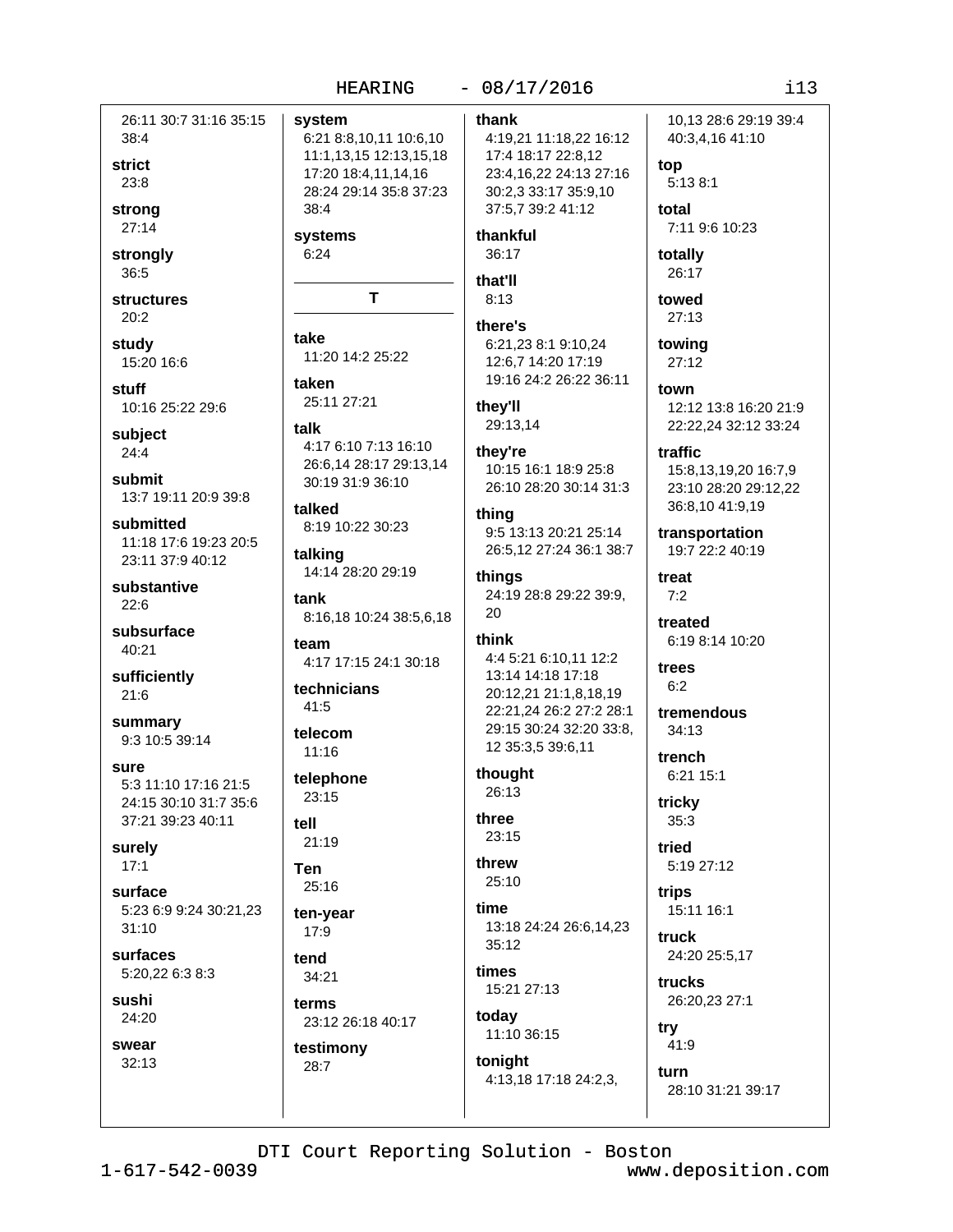#### $-08/17/2016$

twenty-fiveupdate 17:9 18:19 twice upstream 26:19 13:17 two urban 14:16,17 17:16 23:11 24:22 25:4 32:6 35:16 **USA** two-year 17:9 utility type  $11:9$  $32:14$ utilize typical  $23:2$  $14:3$ typically 13:6,7 29:11 vacation  $19:3$ U vehicles ultimate 26:9 21:22 vehicular ultimately  $7:9$ versus underground  $15:3$ 30:9 32:5 33:19,22 **VFW** underneath 25:17  $15:10$ view underslab 28:2  $32:8$ volume understand 4:14 16:23 17:14 21:2.5 volumes understanding 8:21 17:9 28:1 38:11 undertaken 18:3 wait undertaking 39:14,22 13:17 waiting unfortunate 16:8 18:9 26:2 waiver **UNIDENTIFIED** 33:18,21 waivers unmitigated 19:18  $7:2$ wall untreated 20:7,17 10:21

want 5:2 13:11 17:16 21:4 22:7 23:20 24:8 28:4 5.10.23 wanted 18:22 19:1 23:11 9:2 11:10 19:12 20:2  $25:18$ 9:18,19 14:20 16:4 26:3 wasn't 11:9 21:20 27:9 water 9:15 11:15 12:11 13:22 14:3 16:18 29:5 30:11, 21,23 34:12,15,16,18 36:21 38:13,16,22  $\mathbf v$ 40:21,22 way 9:16.23 17:19 21:12.24 29:10 33:10 38:9 we'd 39:21 we'll 6:2 8:14 10:2,13,19 4:5 26:13 33:16 41:9 we're 11:6,12,15 15:20,23 16:8 17:12 27:14 29:19 35:16,20 37:10 38:19 we've 28:8 37:7 40:4 41:21 11:2 12:15 16:22 website 11:20 35:22 week 19:1,3 24:18 W weeks 26:20 wells  $18:8$ went 24:19 38:2,3 19:19 21:20,22 west 5:10 32:20 what's 16:23 37:13 38:21 white

willing 20:14 willingness 36:20 39:16,19,22 40:3, 23:23 **Wilner** 30:4,5 31:4 windows  $29:1$ wish 27:20 28:9 won't 18:4,11,12,14 wondering 17:19 30:13 words  $25:1$ worry 8:20 worth  $27:9$ wouldn't  $6:7$ 4:3,23,24 5:18 7:13 8:8, writing 21 9:3,16,23 10:9,11,13  $37:11$ written wrong yeah 12 38:18 year  $17:10$ vears you'd vou're  $41:5$ you've

36:3 37:9 39:8 29:7 38:12 Υ 12:20 17:4 20:19 31:9. 14:16,17 24:22 35:20

24:10 39:9

4:18 14:13 38:15,22

20:24 36:6

DTI Court Reporting Solution - Boston

 $8:3$